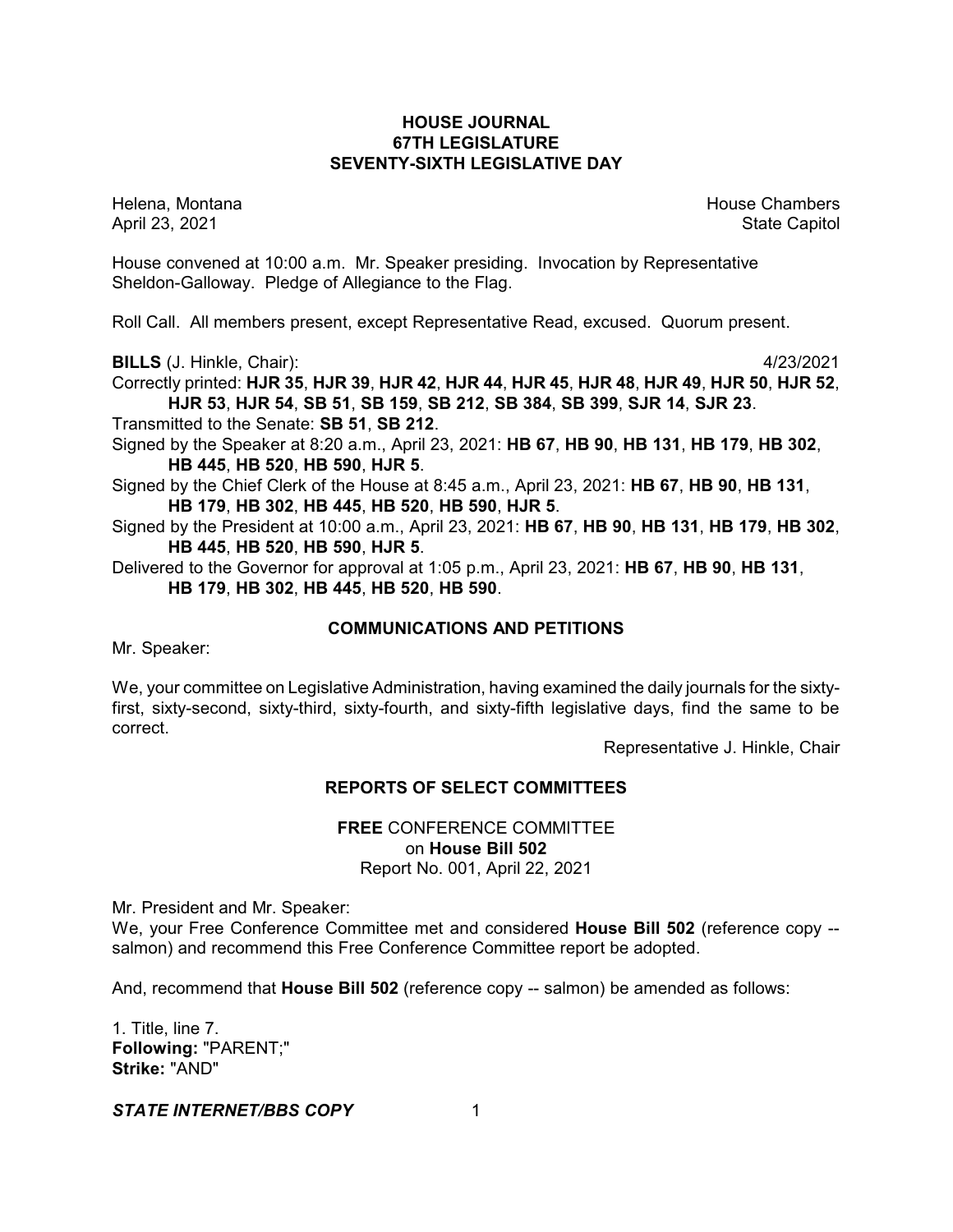2. Title, line 8. **Following:** "MCA" **Insert:** "; AND PROVIDING AN IMMEDIATE EFFECTIVE DATE"

3. Page 2. **Following:** line 25 **Insert:** "(b) An adoption in which an attorney or health care provider assists as allowed under subsection (2)(a) must comply with the provisions of Title 42 and this chapter." **Renumber:** subsequent subsections

4. Page 2. **Following:** line 28 **Insert:** "NEW SECTION. **Section 3.** {standard} **Effective date**. [This act] is effective on passage and approval."

For the Senate: For the House:

Gross Bishop McGillvray **Lenz** 

Howard, Chair **National Chair** Sheldon-Galloway, Vice Chair

## **MESSAGES FROM THE SENATE**

**House bills** concurred in and returned to the House: 4/22/2021

**HB 247**, introduced by M. Bertoglio **HB 464**, introduced by M. Regier **HB 624**, introduced by A. Buckley **HB 641**, introduced by S. Gist **HB 647**, introduced by S. Galloway **HB 665**, introduced by B. Ler **HB 696**, introduced by B. Usher

**House bills** concurred in as amended and returned to the House for concurrence in Senate amendments:

4/22/2021

**HB 8**, introduced by M. Hopkins **HB 188**, introduced by D. Loge **HB 689**, introduced by J. Dooling

## **House amendments to Senate bills** concurred in: 4/22/2021

**SB 108**, introduced by D. Kary **SB 184**, introduced by M. Blasdel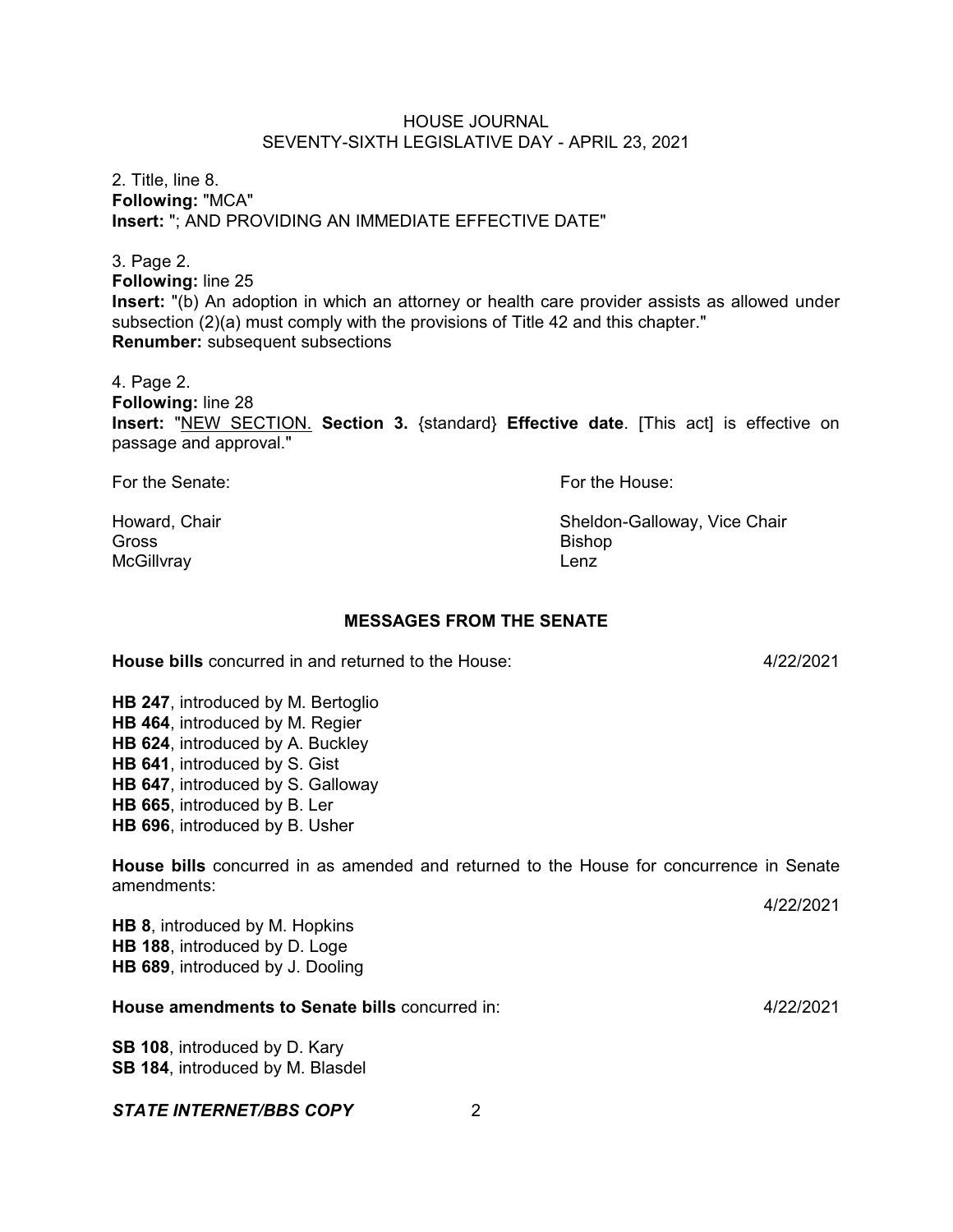**SB 287**, introduced by W. Sales **SB 363**, introduced by S. Fitzpatrick **SB 367**, introduced by S. Morigeau

| House amendments to Senate joint resolution concurred in:                        | 4/22/2021 |
|----------------------------------------------------------------------------------|-----------|
| <b>SJR 16, introduced by S. Hinebauch</b>                                        |           |
| Senate joint resolutions passed and transmitted to the House for concurrence:    | 4/22/2021 |
| <b>SJR 26, introduced by D. Sands</b><br><b>SJR 28, introduced by M. Blasdel</b> |           |
| Conference Committee Report No.1 adopted:                                        | 4/22/2021 |
|                                                                                  |           |

**SB 39**, introduced by K. Regier

# **MESSAGES FROM THE GOVERNOR**

April 22, 2021

The Honorable Wylie Galt Speaker of the House State Capitol Helena, Montana 59620

Dear Speaker Galt:

On Thursday, April 22, 2021, I signed the following bills:

**House Bill 298** - Galloway **House Bill 394** - Noland **House Bill 463** - Trebas

The bills have been delivered to the Secretary of State's office.

Sincerely,

GREG GIANFORTE Governor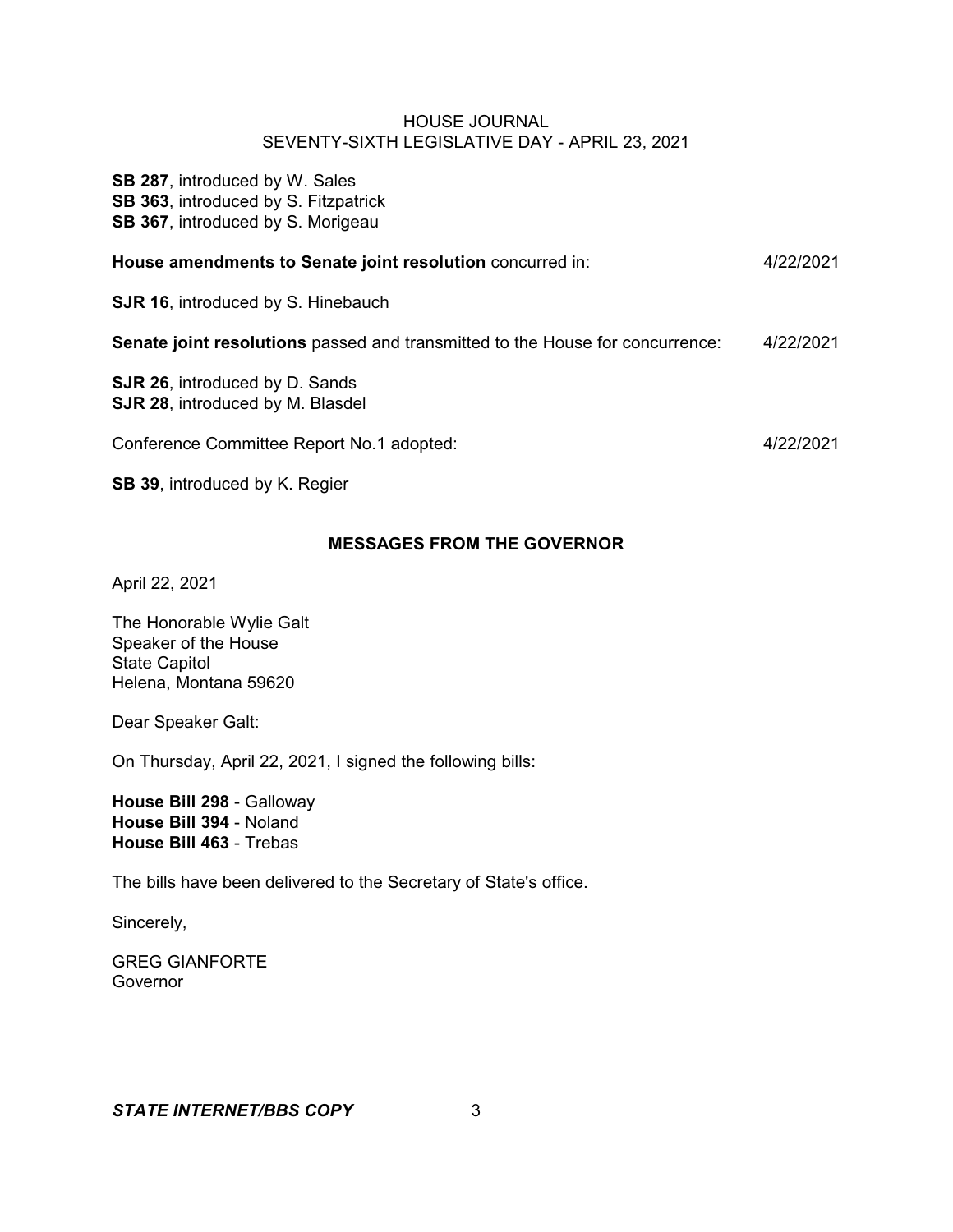#### **FIRST READING AND COMMITMENT OF BILLS**

The following Senate joint resolutions were introduced, read first time, and referred to committees:

**SJR 26**, introduced by D. Sands, J. Windy Boy, D. Lenz, R. Lynch, K. Kelker, S. Webber, B. Usher, S. Morigeau, referred to Judiciary. **SJR 28**, introduced by M. Blasdel, referred to Natural Resources.

#### **THIRD READING OF BILLS**

The following bills having been read three several times, title and history agreed to, were disposed of in the following manner:

**HB 20** passed as follows:

Yeas: Abbott, Anderson, Bartel, Beard, Bedey, Berglee, Bertoglio, Binkley, Bishop, Brewster, Buckley, Buttrey, Carlson, Curdy, Custer, Dooling, Dunwell, Duram, Farris-Olsen, Fern, Fielder, Fitzgerald, Fleming, France, Frazer, Fuller, Funk, Galloway, Garner, Gillette, Gist, Greef, Gunderson, Hamilton, Harvey, Hawk, Hayman, Hill, Hinkle C, Hinkle J, Holmlund, Hopkins, Jones, Karjala, Kassmier, Keane, Kelker, Keogh, Kerns, Kerr-Carpenter, Knudsen C, Knudsen R, Kortum, Lenz, Ler, Loge, Malone, Marler, Marshall, McKamey, Mercer, Mitchell, Moore, Nave, Noland, Novak, Patelis, Phalen, Putnam, Regier A, Regier M, Reksten, Ricci, Running Wolf, Schillinger, Seekins-Crowe, Sheldon-Galloway, Skees, Smith, Stafman, Stewart Peregoy, Stromswold, Sullivan, Thane, Trebas, Tschida, Usher, Vinton, Walsh, Weatherwax, Welch, Whiteman Pena, Whitman, Zolnikov, Mr. Speaker. Total 95

Nays: Caferro, Olsen, Tenenbaum, Windy Boy. Total 4

Voted absentee: None.

Excused: Read. Total 1

Absent or not voting: None. Total 0

**HB 92** passed as follows:

Yeas: Abbott, Bedey, Bishop, Brewster, Buckley, Buttrey, Caferro, Carlson, Curdy, Custer, Dooling, Dunwell, Farris-Olsen, Fern, Fitzgerald, Fleming, France, Funk, Galloway, Garner, Gist, Greef, Hamilton, Harvey, Hawk, Hayman, Hill, Hinkle C, Hinkle J, Hopkins, Jones, Karjala, Kassmier, Keane, Kelker, Keogh, Kerns, Kerr-Carpenter, Knudsen C, Knudsen R, Kortum, Ler,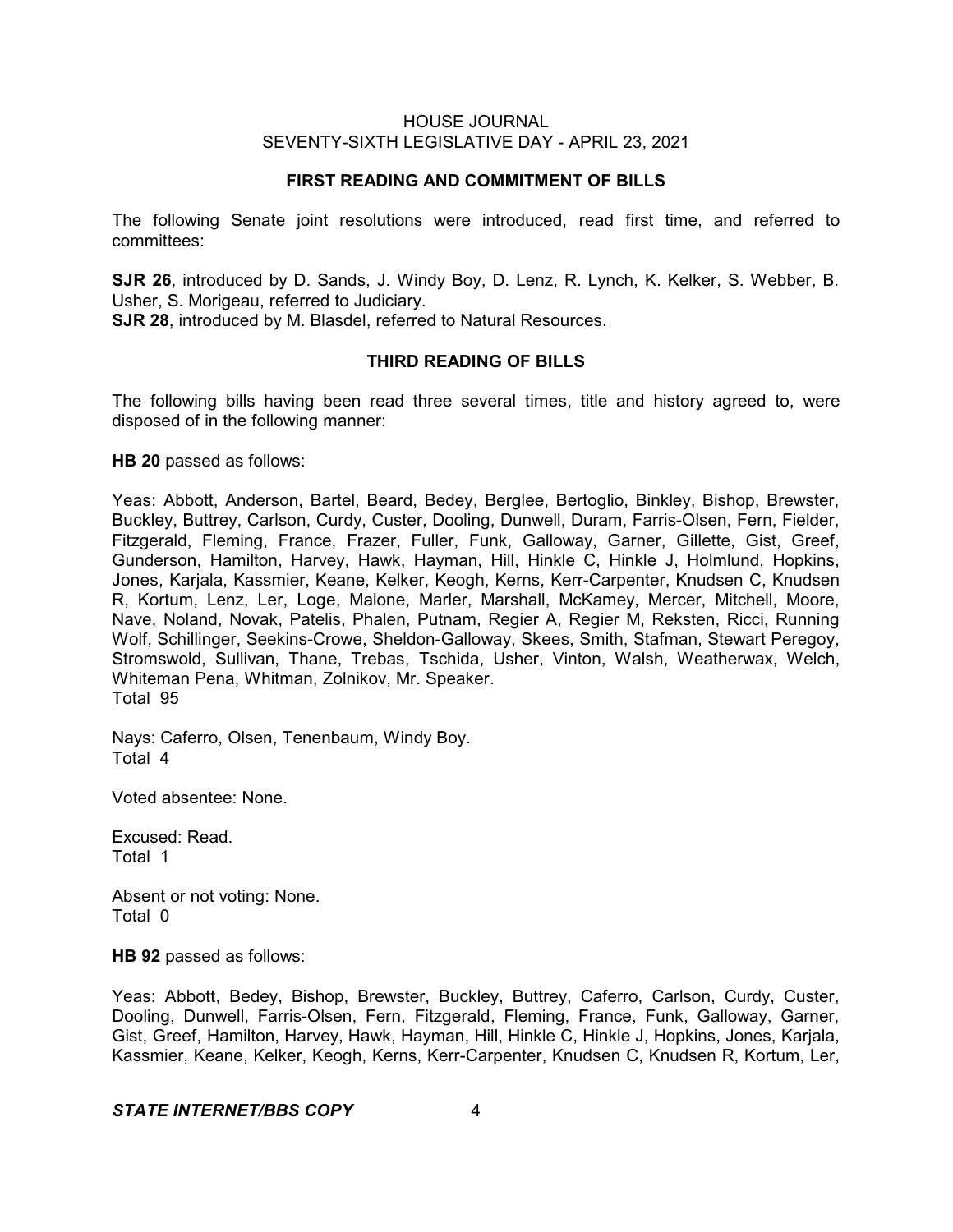Loge, Marler, Marshall, McKamey, Noland, Novak, Olsen, Patelis, Phalen, Putnam, Regier A, Reksten, Ricci, Running Wolf, Schillinger, Seekins-Crowe, Sheldon-Galloway, Skees, Smith, Stafman, Stewart Peregoy, Stromswold, Sullivan, Tenenbaum, Thane, Trebas, Usher, Walsh, Weatherwax, Welch, Whiteman Pena, Windy Boy, Zolnikov, Mr. Speaker. Total 76

Nays: Anderson, Bartel, Beard, Berglee, Bertoglio, Binkley, Duram, Fielder, Frazer, Fuller, Gillette, Gunderson, Holmlund, Lenz, Malone, Mercer, Mitchell, Moore, Nave, Regier M, Tschida, Vinton. Total 22

Voted absentee: None.

Excused: Read. Total 1

Absent or not voting: Whitman. Total 1

**HB 112** passed as follows:

Yeas: Anderson, Bartel, Beard, Bedey, Berglee, Bertoglio, Binkley, Brewster, Buttrey, Carlson, Dooling, Duram, Fielder, Fitzgerald, Fleming, Fuller, Galloway, Garner, Gillette, Gist, Greef, Gunderson, Hill, Hinkle C, Hinkle J, Holmlund, Jones, Kassmier, Kerns, Knudsen C, Knudsen R, Lenz, Ler, Loge, Malone, Marshall, McKamey, Mercer, Mitchell, Moore, Nave, Noland, Patelis, Phalen, Regier A, Regier M, Reksten, Ricci, Schillinger, Seekins-Crowe, Sheldon-Galloway, Skees, Trebas, Tschida, Usher, Vinton, Welch, Whitman, Zolnikov, Mr. Speaker. Total 60

Nays: Abbott, Bishop, Buckley, Caferro, Curdy, Custer, Dunwell, Farris-Olsen, Fern, France, Frazer, Funk, Hamilton, Harvey, Hawk, Hayman, Hopkins, Karjala, Keane, Kelker, Keogh, Kerr-Carpenter, Kortum, Marler, Novak, Olsen, Putnam, Running Wolf, Smith, Stafman, Stewart Peregoy, Stromswold, Sullivan, Tenenbaum, Thane, Walsh, Weatherwax, Whiteman Pena, Windy Boy. Total 39

Voted absentee: None.

Excused: Read. Total 1

Absent or not voting: None. Total 0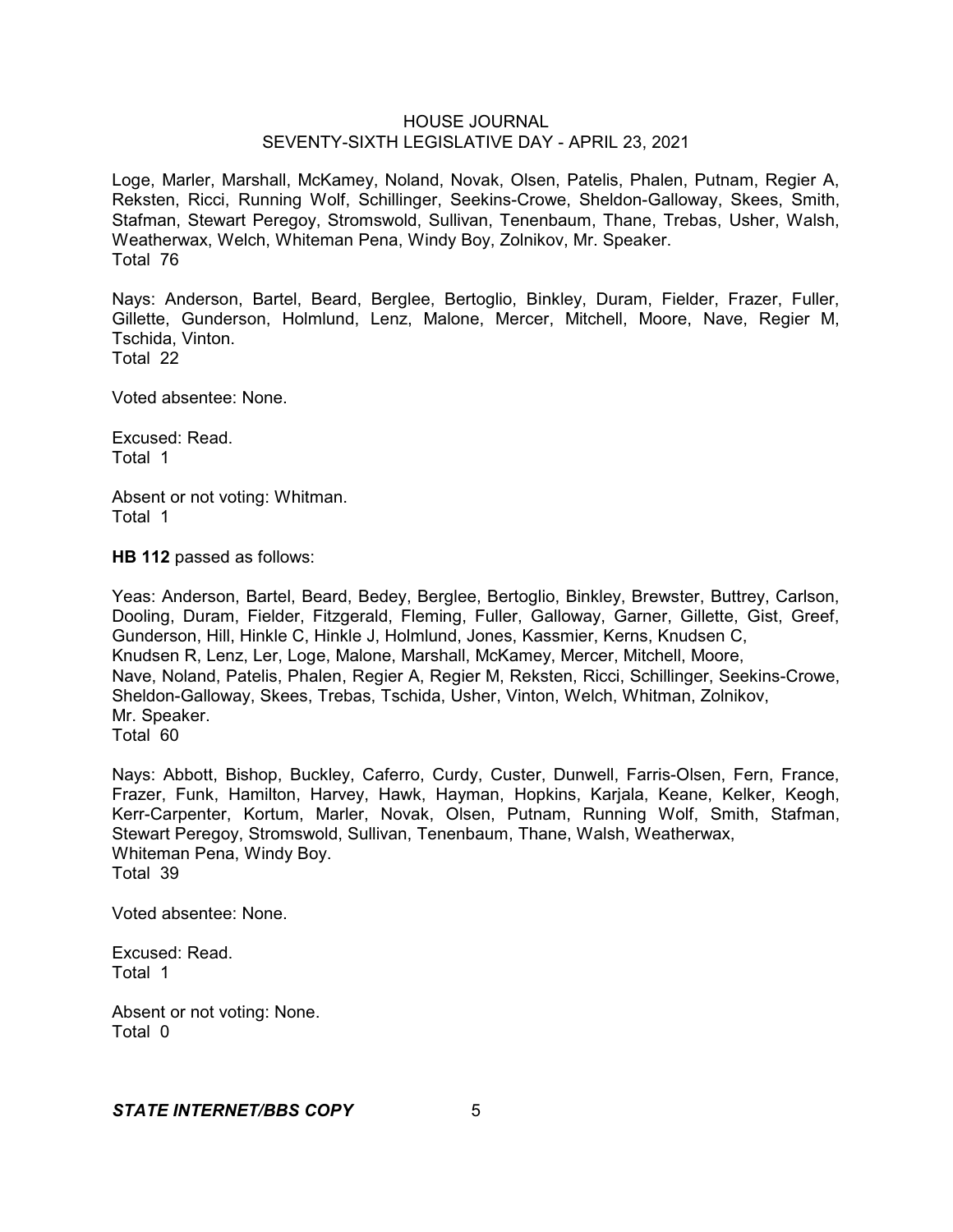**HB 358** passed as follows:

Yeas: Abbott, Anderson, Bartel, Beard, Bedey, Berglee, Bertoglio, Binkley, Bishop, Brewster, Buckley, Buttrey, Caferro, Carlson, Curdy, Custer, Dooling, Dunwell, Duram, Fern, Fielder, Fitzgerald, Fleming, France, Frazer, Fuller, Funk, Galloway, Garner, Gillette, Gist, Greef, Gunderson, Hamilton, Harvey, Hawk, Hayman, Hill, Hinkle C, Hinkle J, Holmlund, Hopkins, Jones, Karjala, Kassmier, Keane, Kelker, Keogh, Kerns, Kerr-Carpenter, Knudsen C, Knudsen R, Kortum, Lenz, Ler, Loge, Malone, Marler, Marshall, McKamey, Mercer, Mitchell, Moore, Nave, Noland, Novak, Patelis, Phalen, Putnam, Regier A, Regier M, Reksten, Ricci, Running Wolf, Schillinger, Seekins-Crowe, Sheldon-Galloway, Skees, Smith, Stafman, Stewart Peregoy, Stromswold, Tenenbaum, Trebas, Tschida, Usher, Vinton, Walsh, Weatherwax, Welch, Whiteman Pena, Whitman, Windy Boy, Zolnikov, Mr. Speaker. Total 95

Nays: Farris-Olsen, Olsen, Sullivan, Thane. Total 4

Voted absentee: None.

Excused: Read. Total 1

Absent or not voting: None. Total 0

**HB 365** passed as follows:

Yeas: Abbott, Anderson, Bartel, Beard, Bedey, Berglee, Bertoglio, Binkley, Bishop, Brewster, Buckley, Buttrey, Caferro, Carlson, Curdy, Custer, Dooling, Dunwell, Duram, Farris-Olsen, Fern, Fielder, Fitzgerald, Fleming, France, Frazer, Fuller, Funk, Galloway, Garner, Gillette, Gist, Greef, Gunderson, Hamilton, Harvey, Hayman, Hill, Hinkle C, Hinkle J, Holmlund, Hopkins, Jones, Karjala, Kassmier, Keane, Kelker, Keogh, Kerns, Kerr-Carpenter, Knudsen C, Knudsen R, Kortum, Lenz, Ler, Loge, Malone, Marler, Marshall, McKamey, Mercer, Mitchell, Moore, Nave, Noland, Novak, Patelis, Phalen, Putnam, Regier A, Regier M, Reksten, Ricci, Running Wolf, Schillinger, Seekins-Crowe, Sheldon-Galloway, Skees, Smith, Stafman, Stewart Peregoy, Stromswold, Sullivan, Tenenbaum, Thane, Trebas, Tschida, Usher, Vinton, Walsh, Weatherwax, Welch, Whiteman Pena, Whitman, Windy Boy, Zolnikov, Mr. Speaker. Total 97

Nays: Hawk, Olsen. Total 2

Voted absentee: None.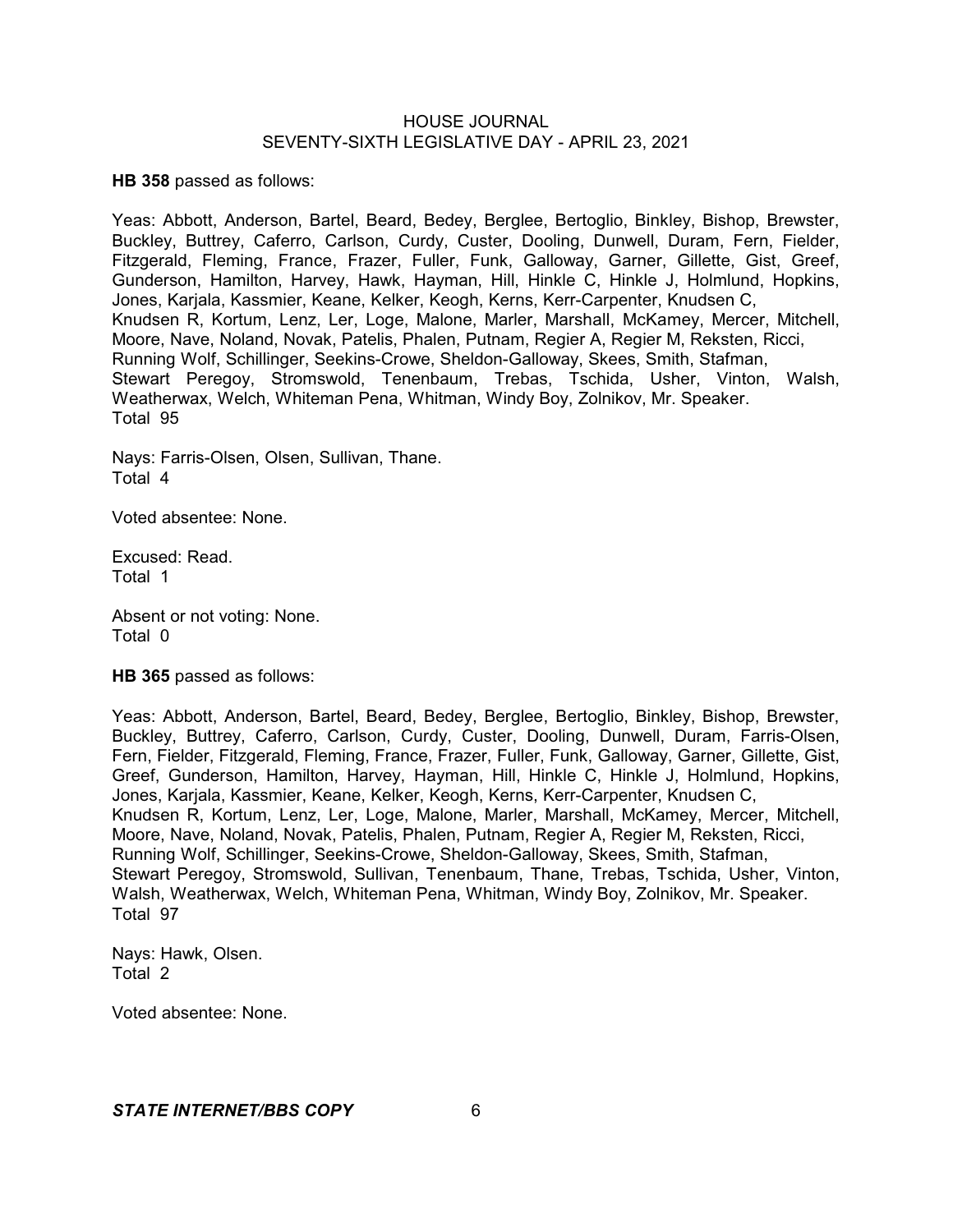Excused: Read. Total 1

Absent or not voting: None. Total 0

**HB 444** passed as follows:

Yeas: Abbott, Anderson, Bartel, Beard, Bedey, Berglee, Bertoglio, Binkley, Bishop, Brewster, Buckley, Buttrey, Caferro, Carlson, Curdy, Custer, Dooling, Dunwell, Duram, Farris-Olsen, Fern, Fielder, Fitzgerald, Fleming, France, Frazer, Fuller, Funk, Galloway, Garner, Gillette, Gist, Greef, Gunderson, Hamilton, Harvey, Hawk, Hayman, Hill, Hinkle C, Hinkle J, Holmlund, Hopkins, Jones, Karjala, Kassmier, Keane, Kelker, Keogh, Kerns, Kerr-Carpenter, Knudsen C, Knudsen R, Kortum, Lenz, Ler, Loge, Malone, Marler, Marshall, McKamey, Mercer, Mitchell, Moore, Nave, Noland, Novak, Patelis, Phalen, Putnam, Regier A, Regier M, Reksten, Ricci, Running Wolf, Schillinger, Seekins-Crowe, Sheldon-Galloway, Skees, Smith, Stafman, Stewart Peregoy, Stromswold, Sullivan, Tenenbaum, Thane, Trebas, Tschida, Usher, Vinton, Walsh, Weatherwax, Welch, Whiteman Pena, Whitman, Windy Boy, Zolnikov, Mr. Speaker. Total 98

Nays: Olsen. Total 1

Voted absentee: None.

Excused: Read. Total 1

Absent or not voting: None. Total 0

**HB 462** passed as follows:

Yeas: Abbott, Anderson, Bartel, Beard, Bedey, Berglee, Bertoglio, Binkley, Bishop, Brewster, Buckley, Buttrey, Caferro, Carlson, Curdy, Custer, Dooling, Dunwell, Duram, Farris-Olsen, Fern, Fielder, Fitzgerald, Fleming, France, Frazer, Fuller, Funk, Galloway, Garner, Gillette, Gist, Greef, Gunderson, Hamilton, Harvey, Hawk, Hayman, Hill, Hinkle C, Holmlund, Hopkins, Jones, Karjala, Kassmier, Keane, Kelker, Keogh, Kerns, Kerr-Carpenter, Knudsen C, Knudsen R, Kortum, Lenz, Ler, Loge, Malone, Marler, Marshall, McKamey, Mercer, Mitchell, Moore, Nave, Noland, Novak, Olsen, Patelis, Phalen, Putnam, Regier A, Regier M, Reksten, Ricci, Running Wolf, Schillinger, Seekins-Crowe, Sheldon-Galloway, Skees, Smith, Stafman, Stewart Peregoy, Stromswold, Sullivan, Tenenbaum, Thane, Trebas, Tschida, Usher, Vinton, Walsh, Weatherwax, Welch, Whiteman Pena, Whitman, Windy Boy, Zolnikov, Mr. Speaker. Total 98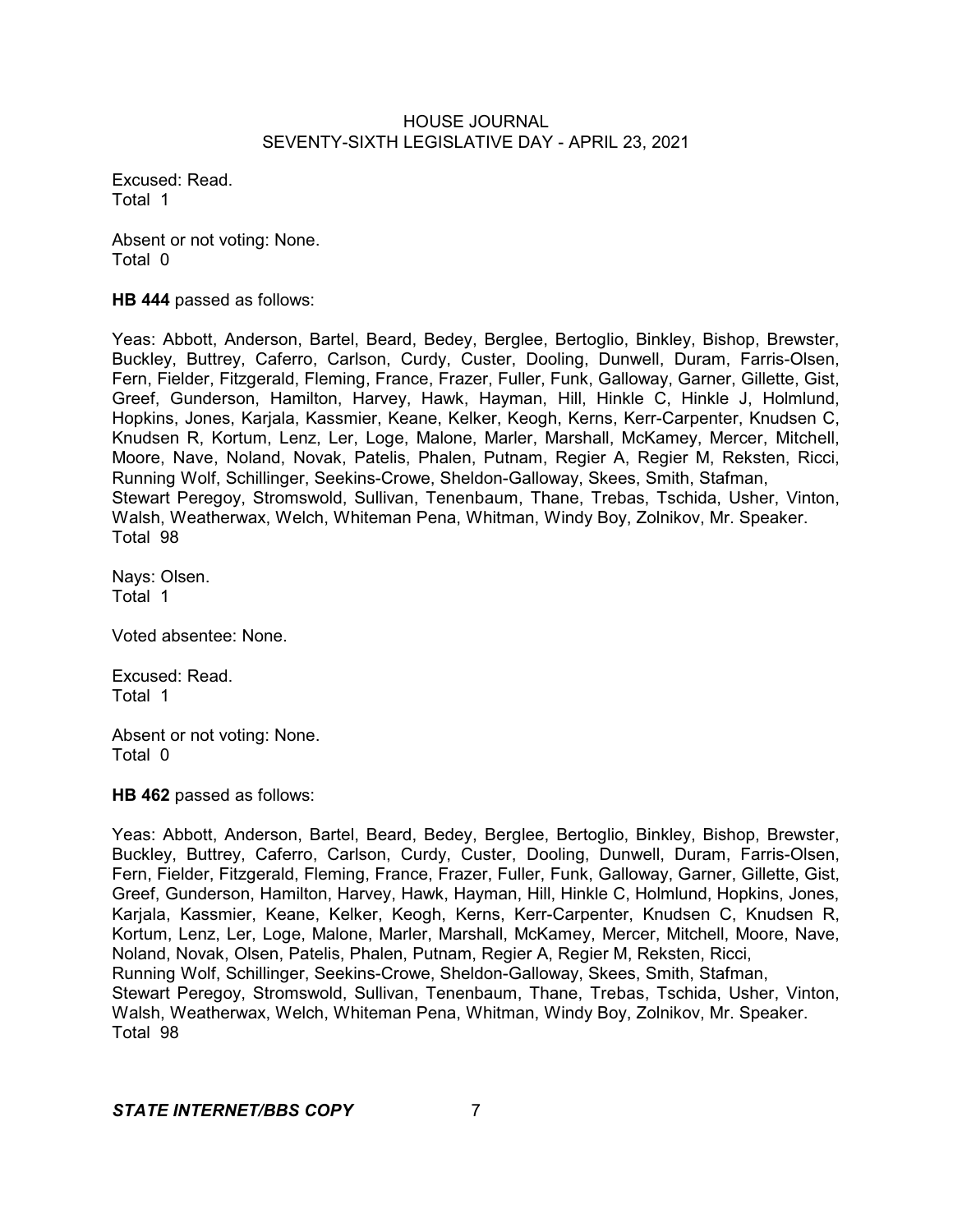Nays: Hinkle J. Total 1

Voted absentee: None.

Excused: Read. Total 1

Absent or not voting: None. Total 0

**HB 501** passed as follows:

Yeas: Anderson, Bartel, Beard, Bedey, Berglee, Bertoglio, Binkley, Brewster, Buttrey, Carlson, Custer, Dooling, Duram, Fielder, Fitzgerald, Fleming, Frazer, Fuller, Galloway, Garner, Gillette, Gist, Greef, Gunderson, Hill, Hinkle C, Hinkle J, Holmlund, Hopkins, Jones, Kassmier, Kerns, Knudsen C, Knudsen R, Lenz, Ler, Loge, Malone, Marshall, McKamey, Mercer, Mitchell, Moore, Nave, Noland, Patelis, Phalen, Putnam, Regier A, Regier M, Reksten, Ricci, Schillinger, Seekins-Crowe, Sheldon-Galloway, Skees, Stromswold, Trebas, Tschida, Usher, Vinton, Walsh, Welch, Whitman, Zolnikov, Mr. Speaker. Total 66

Nays: Abbott, Bishop, Buckley, Caferro, Curdy, Dunwell, Farris-Olsen, Fern, France, Funk, Hamilton, Harvey, Hawk, Hayman, Karjala, Keane, Kelker, Keogh, Kerr-Carpenter, Kortum, Marler, Novak, Olsen, Running Wolf, Smith, Stafman, Stewart Peregoy, Sullivan, Tenenbaum, Thane, Weatherwax, Whiteman Pena, Windy Boy. Total 33

Voted absentee: None.

Excused: Read. Total 1

Absent or not voting: None. Total 0

**HB 559** passed as follows:

Yeas: Abbott, Anderson, Bartel, Beard, Bedey, Berglee, Bertoglio, Binkley, Bishop, Brewster, Buckley, Buttrey, Caferro, Carlson, Curdy, Custer, Dooling, Dunwell, Duram, Farris-Olsen, Fern, Fielder, Fitzgerald, Fleming, France, Frazer, Fuller, Funk, Galloway, Garner, Gillette, Gist, Greef, Gunderson, Hamilton, Harvey, Hawk, Hayman, Hill, Hinkle C, Hinkle J, Holmlund, Hopkins, Jones, Karjala, Kassmier, Keane, Kelker, Keogh, Kerns, Kerr-Carpenter, Knudsen C, Knudsen R, Kortum, Lenz, Ler, Loge, Malone, Marler, Marshall, McKamey, Mercer, Mitchell,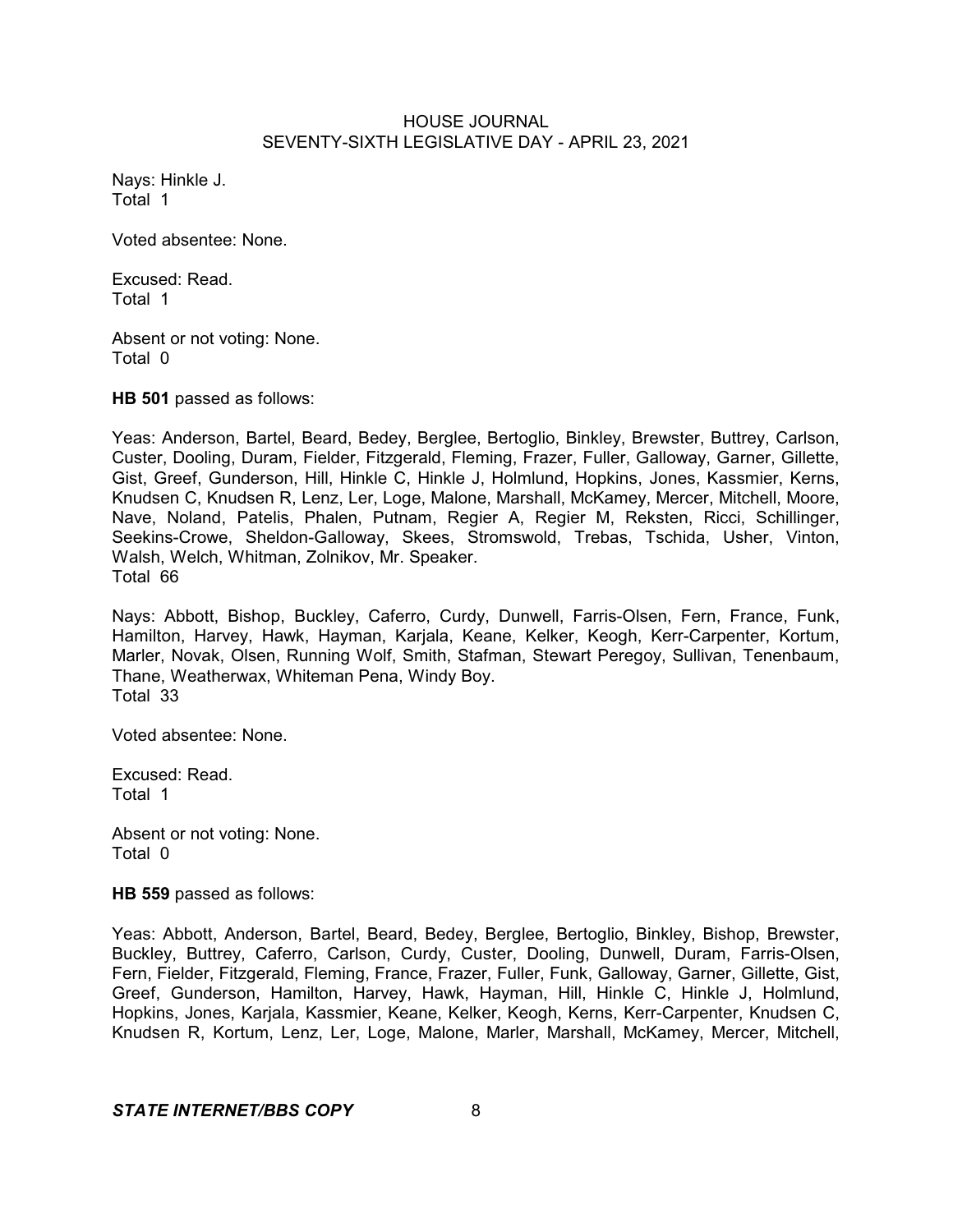Moore, Nave, Noland, Novak, Patelis, Phalen, Putnam, Regier A, Regier M, Reksten, Ricci, Running Wolf, Schillinger, Seekins-Crowe, Sheldon-Galloway, Skees, Smith, Stafman, Stewart Peregoy, Stromswold, Sullivan, Tenenbaum, Thane, Trebas, Tschida, Usher, Vinton, Walsh, Weatherwax, Welch, Whiteman Pena, Whitman, Windy Boy, Zolnikov, Mr. Speaker. Total 98

Nays: None. Total 0

Voted absentee: None.

Excused: Read. Total 1

Absent or not voting: Olsen. Total 1

**SB 39** concurred in as follows:

Yeas: Abbott, Anderson, Bartel, Beard, Bedey, Berglee, Bertoglio, Binkley, Bishop, Brewster, Buckley, Buttrey, Caferro, Carlson, Curdy, Custer, Dooling, Dunwell, Duram, Farris-Olsen, Fern, Fielder, Fitzgerald, Fleming, France, Frazer, Fuller, Funk, Galloway, Garner, Gillette, Gist, Greef, Gunderson, Hamilton, Harvey, Hawk, Hayman, Hill, Hinkle C, Hinkle J, Holmlund, Hopkins, Jones, Karjala, Kassmier, Keane, Kelker, Keogh, Kerns, Kerr-Carpenter, Knudsen C, Knudsen R, Kortum, Lenz, Ler, Loge, Malone, Marler, Marshall, McKamey, Mercer, Mitchell, Moore, Nave, Noland, Novak, Olsen, Patelis, Phalen, Putnam, Read, Regier A, Regier M, Reksten, Ricci, Running Wolf, Schillinger, Seekins-Crowe, Sheldon-Galloway, Skees, Smith, Stafman, Stewart Peregoy, Stromswold, Sullivan, Tenenbaum, Thane, Trebas, Tschida, Usher, Vinton, Walsh, Weatherwax, Welch, Whiteman Pena, Whitman, Windy Boy, Zolnikov, Mr. Speaker. Total 100

Nays: None. Total 0

Voted absentee: None.

Excused: None. Total 0

Absent or not voting: None. Total 0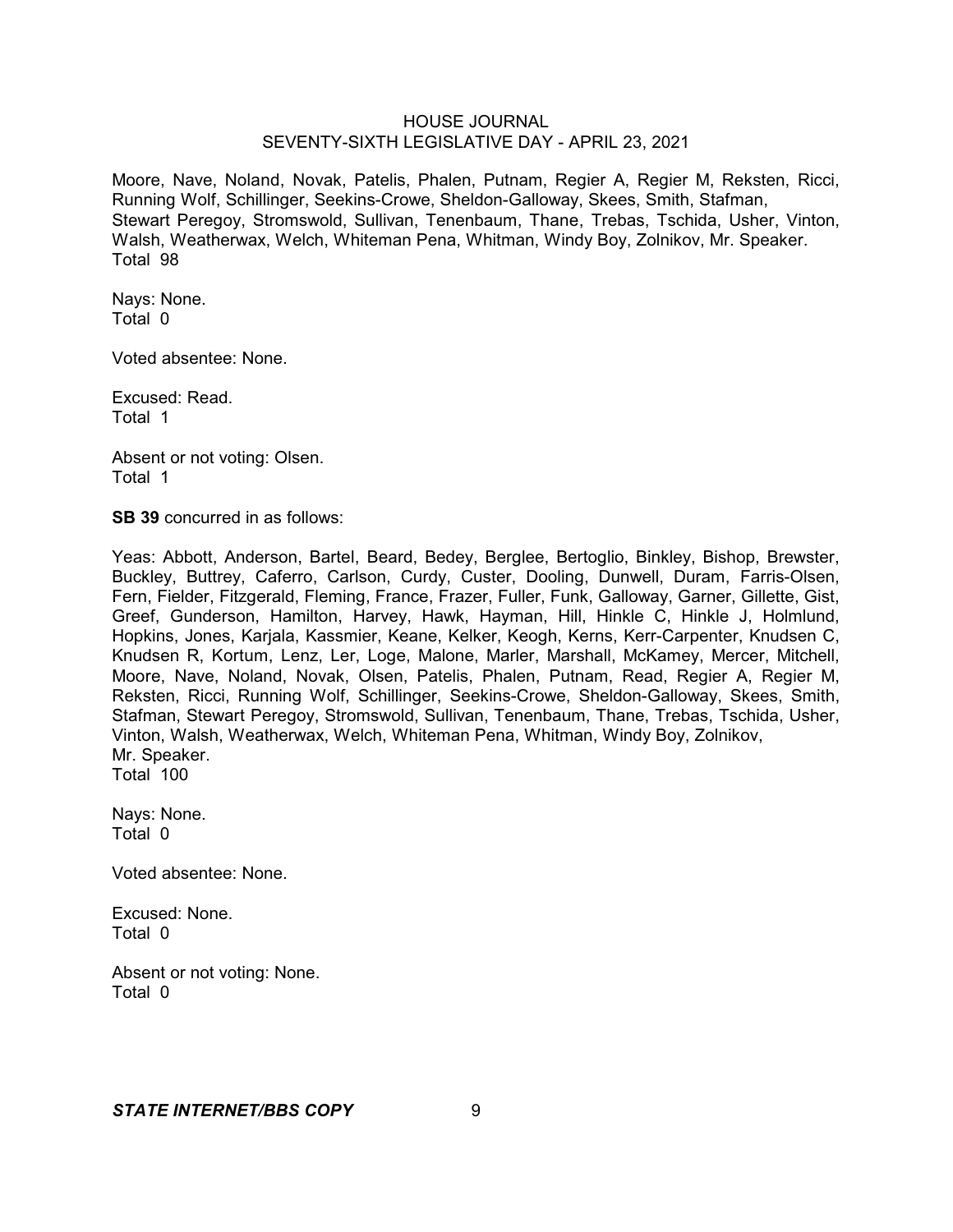**SB 51** concurred in as follows:

Yeas: Anderson, Bartel, Beard, Bedey, Berglee, Bertoglio, Binkley, Brewster, Buttrey, Carlson, Custer, Dooling, Duram, Fielder, Fitzgerald, Fleming, Frazer, Fuller, Galloway, Garner, Gillette, Gist, Greef, Gunderson, Hill, Hinkle C, Hinkle J, Holmlund, Hopkins, Jones, Kassmier, Kerns, Kerr-Carpenter, Knudsen C, Knudsen R, Lenz, Ler, Loge, Malone, Marshall, McKamey, Mitchell, Nave, Noland, Patelis, Phalen, Putnam, Read, Regier A, Reksten, Ricci, Schillinger, Seekins-Crowe, Sheldon-Galloway, Skees, Stromswold, Trebas, Tschida, Usher, Vinton, Walsh, Welch, Whitman, Zolnikov, Mr. Speaker. Total 65

Nays: Abbott, Bishop, Buckley, Caferro, Curdy, Dunwell, Farris-Olsen, Fern, France, Funk, Hamilton, Harvey, Hawk, Hayman, Karjala, Keane, Kelker, Keogh, Kortum, Marler, Mercer, Moore, Novak, Olsen, Regier M, Running Wolf, Smith, Stafman, Stewart Peregoy, Sullivan, Tenenbaum, Thane, Weatherwax, Whiteman Pena, Windy Boy. Total 35

Voted absentee: None.

Excused: None. Total 0

Absent or not voting: None. Total 0

**SB 212** concurred in as follows:

Yeas: Abbott, Anderson, Bartel, Beard, Bedey, Berglee, Bertoglio, Binkley, Brewster, Buckley, Buttrey, Caferro, Carlson, Curdy, Custer, Dooling, Duram, Farris-Olsen, Fern, Fielder, Fitzgerald, Fleming, France, Frazer, Fuller, Funk, Galloway, Garner, Gillette, Gist, Greef, Gunderson, Hamilton, Harvey, Hawk, Hill, Hinkle C, Hinkle J, Holmlund, Hopkins, Jones, Kassmier, Keane, Kerns, Kerr-Carpenter, Knudsen C, Knudsen R, Lenz, Ler, Loge, Malone, Marshall, McKamey, Mercer, Mitchell, Moore, Nave, Noland, Novak, Patelis, Phalen, Putnam, Read, Regier A, Regier M, Reksten, Ricci, Running Wolf, Schillinger, Seekins-Crowe, Sheldon-Galloway, Skees, Stewart Peregoy, Stromswold, Tenenbaum, Trebas, Tschida, Usher, Vinton, Walsh, Welch, Whitman, Windy Boy, Zolnikov, Mr. Speaker. Total 85

Nays: Bishop, Dunwell, Hayman, Karjala, Kelker, Keogh, Kortum, Marler, Olsen, Smith, Stafman, Sullivan, Thane, Weatherwax, Whiteman Pena. Total 15

Voted absentee: None.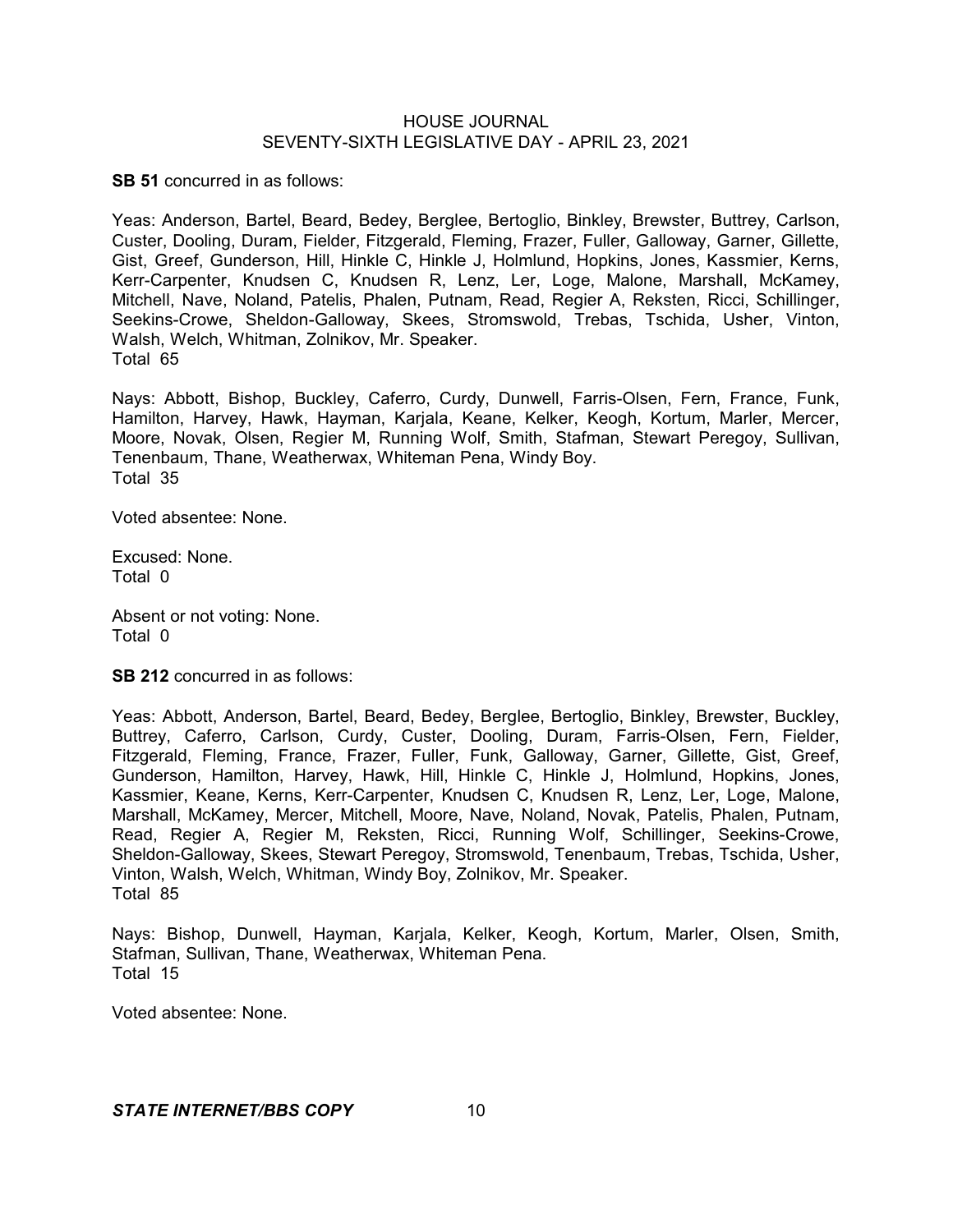Excused: None. Total 0

Absent or not voting: None. Total 0

**SB 300** concurred in as follows:

Yeas: Anderson, Bartel, Beard, Bedey, Berglee, Bertoglio, Binkley, Brewster, Carlson, Duram, Fielder, Fleming, Fuller, Galloway, Garner, Gillette, Gist, Greef, Gunderson, Hill, Hinkle C, Hinkle J, Holmlund, Hopkins, Jones, Kassmier, Kerns, Knudsen C, Knudsen R, Lenz, Ler, Loge, Malone, Marshall, McKamey, Mercer, Mitchell, Moore, Nave, Noland, Phalen, Putnam, Read, Regier A, Regier M, Reksten, Ricci, Schillinger, Seekins-Crowe, Sheldon-Galloway, Skees, Smith, Stromswold, Trebas, Tschida, Usher, Vinton, Walsh, Welch, Whitman, Zolnikov, Mr. Speaker. Total 62

Nays: Abbott, Bishop, Buckley, Buttrey, Caferro, Curdy, Custer, Dooling, Dunwell, Farris-Olsen, Fern, Fitzgerald, France, Frazer, Funk, Hamilton, Harvey, Hawk, Karjala, Keane, Kelker, Keogh, Kerr-Carpenter, Kortum, Marler, Novak, Olsen, Patelis, Running Wolf, Stafman, Stewart Peregoy, Sullivan, Tenenbaum, Thane, Weatherwax, Whiteman Pena, Windy Boy. Total 37

Voted absentee: None.

Excused: None. Total 0

Absent or not voting: Hayman. Total 1

#### **SECOND READING OF BILLS (COMMITTEE OF THE WHOLE)**

Majority Leader Vinton moved the House resolve itself into a Committee of the Whole for consideration of business on second reading. Motion carried. Representative Brewster in the chair.

Mr. Speaker: We, your Committee of the Whole, having had under consideration business on second reading, recommend as follows:

**SB 354** - Representative Vinton moved consideration of **SB 354** be passed for the day. Without objection, so ordered.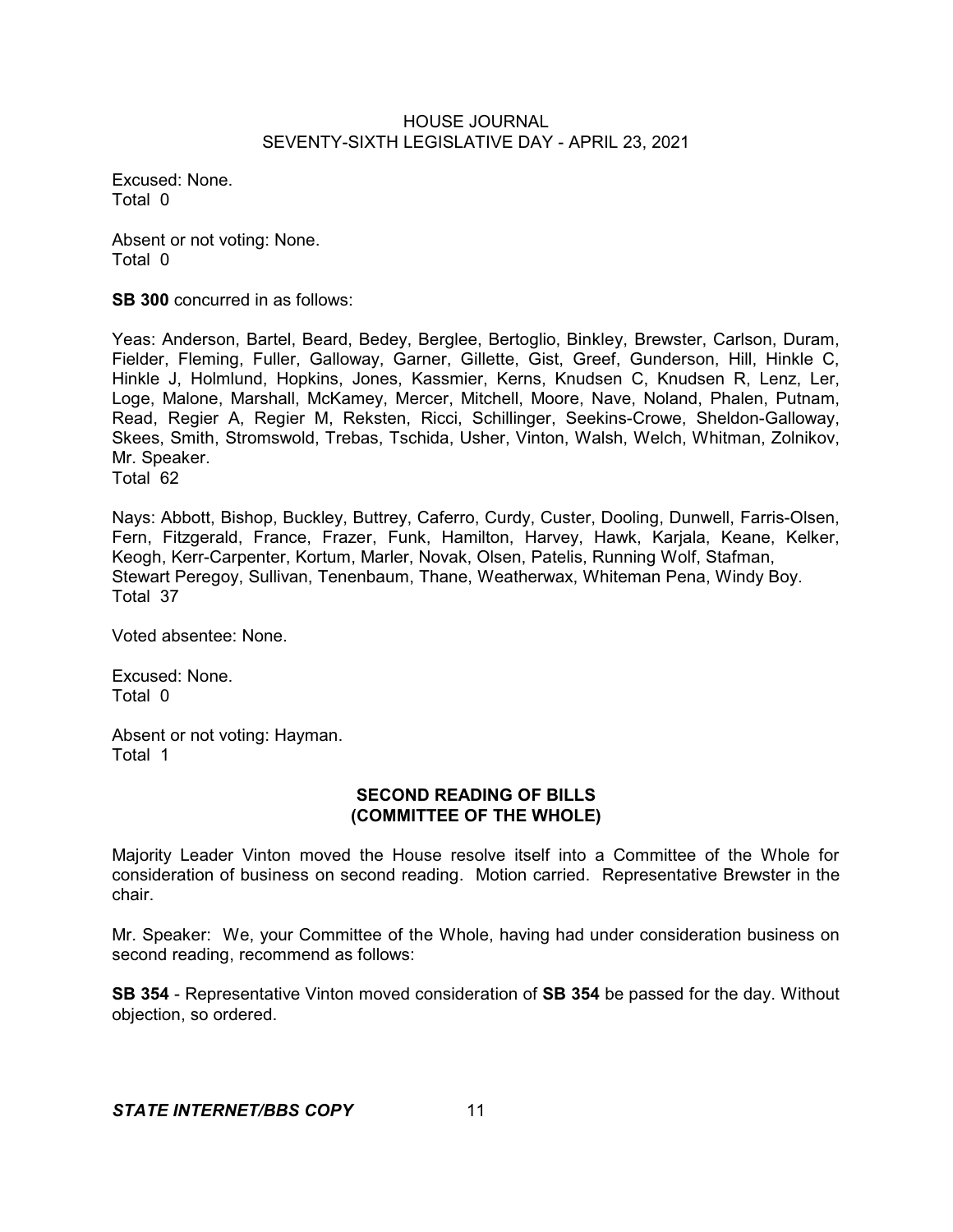**SB 398** - Representative Vinton moved consideration of **SB 398** be passed for the day. Without objection, so ordered.

**HB 5** - **Senate Amendments** - Representative Jones moved Senate amendments to **HB 5** be **not** concurred in. Motion carried as follows:

Yeas: Abbott, Anderson, Bartel, Beard, Bedey, Berglee, Bertoglio, Binkley, Bishop, Brewster, Buckley, Buttrey, Caferro, Carlson, Curdy, Custer, Dooling, Dunwell, Duram, Farris-Olsen, Fern, Fielder, Fitzgerald, Fleming, France, Frazer, Fuller, Funk, Galloway, Garner, Gillette, Gist, Greef, Gunderson, Hamilton, Harvey, Hawk, Hayman, Hill, Hinkle C, Hinkle J, Holmlund, Hopkins, Jones, Karjala, Kassmier, Keane, Kelker, Keogh, Kerns, Kerr-Carpenter, Knudsen C, Knudsen R, Kortum, Lenz, Ler, Loge, Malone, Marler, Marshall, McKamey, Mercer, Mitchell, Moore, Nave, Noland, Novak, Olsen, Patelis, Phalen, Putnam, Read, Regier A, Regier M, Reksten, Ricci, Running Wolf, Schillinger, Seekins-Crowe, Sheldon-Galloway, Skees, Smith, Stafman, Stewart Peregoy, Stromswold, Sullivan, Tenenbaum, Thane, Trebas, Tschida, Usher, Vinton, Walsh, Weatherwax, Welch, Whiteman Pena, Whitman, Windy Boy, Zolnikov, Mr. Speaker. Total 100

Nays: None. Total 0

Voted absentee: None.

Excused: None. Total 0

Absent or not voting: None. Total 0

**HB 115** - **Senate Amendments** - Representative Mercer moved Senate amendments to **HB 115** be concurred in. Motion carried as follows:

Yeas: Anderson, Bartel, Beard, Bedey, Berglee, Bertoglio, Binkley, Brewster, Buttrey, Carlson, Custer, Dooling, Duram, Fern, Fielder, Fitzgerald, Fleming, France, Frazer, Fuller, Galloway, Garner, Gillette, Gist, Greef, Gunderson, Hamilton, Hawk, Hill, Hinkle C, Hinkle J, Holmlund, Hopkins, Jones, Kassmier, Kerns, Knudsen C, Knudsen R, Lenz, Ler, Loge, Malone, Marler, Marshall, McKamey, Mercer, Mitchell, Moore, Nave, Noland, Novak, Patelis, Phalen, Putnam, Read, Regier A, Regier M, Reksten, Ricci, Schillinger, Seekins-Crowe, Sheldon-Galloway, Skees, Stromswold, Trebas, Tschida, Usher, Vinton, Walsh, Welch, Whitman, Zolnikov, Mr. Speaker.

Total 73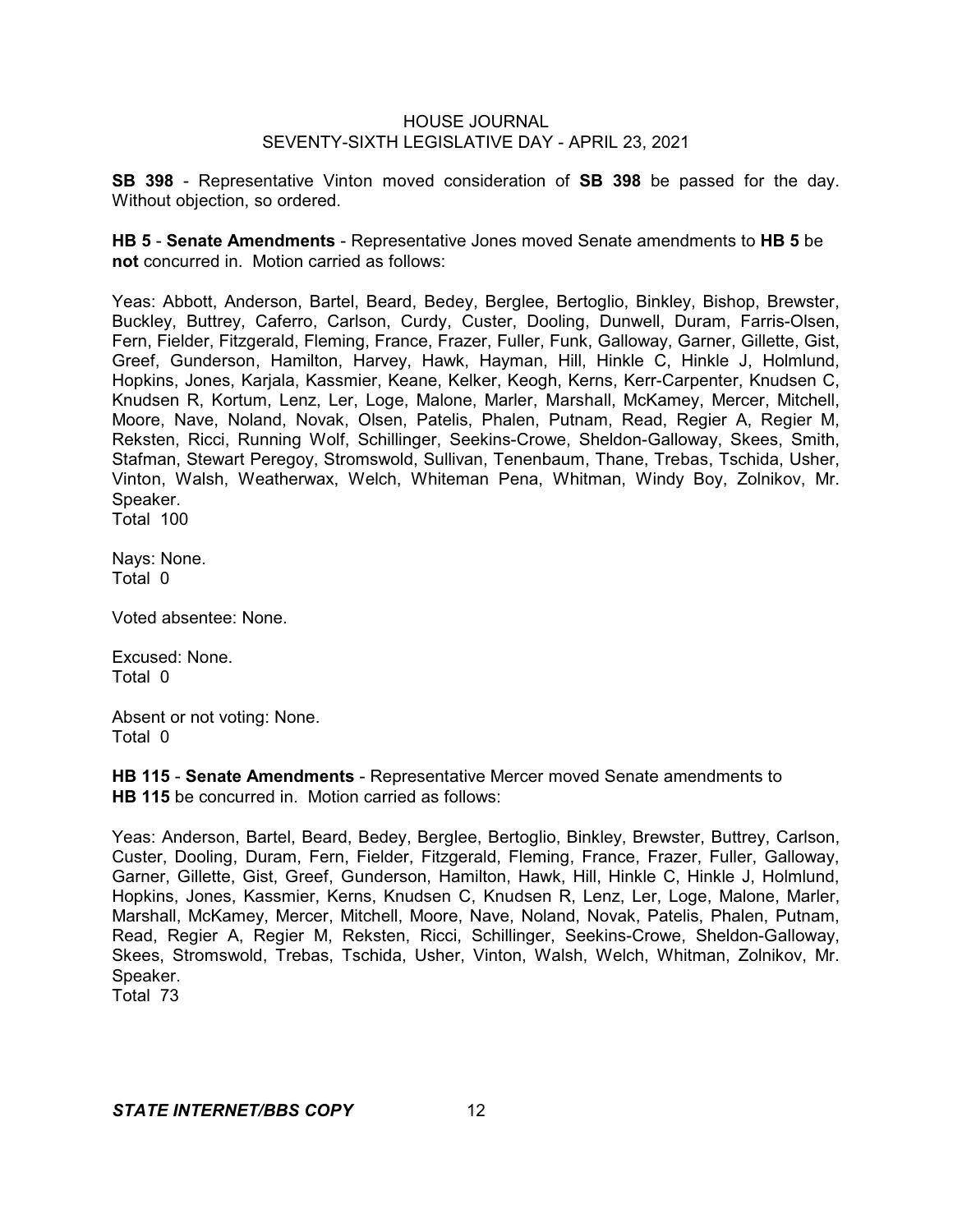Nays: Abbott, Bishop, Buckley, Caferro, Curdy, Dunwell, Farris-Olsen, Funk, Harvey, Hayman, Karjala, Keane, Kelker, Keogh, Kerr-Carpenter, Kortum, Olsen, Running Wolf, Smith, Stafman, Stewart Peregoy, Sullivan, Tenenbaum, Thane, Weatherwax, Whiteman Pena, Windy Boy. Total 27

Voted absentee: None.

Excused: None. Total 0

Absent or not voting: None. Total 0

**HB 178** - **Conference Committee Report No. 1** - Representative Bedey moved the Conference Committee report to **HB 178** be adopted. Motion carried as follows:

Yeas: Abbott, Anderson, Bartel, Beard, Bedey, Berglee, Bertoglio, Binkley, Bishop, Brewster, Buckley, Buttrey, Caferro, Carlson, Curdy, Custer, Dooling, Dunwell, Duram, Farris-Olsen, Fern, Fielder, Fitzgerald, Fleming, France, Frazer, Fuller, Funk, Galloway, Garner, Gillette, Gist, Greef, Gunderson, Hamilton, Harvey, Hawk, Hayman, Hill, Hinkle C, Hinkle J, Holmlund, Hopkins, Jones, Karjala, Kassmier, Keane, Kelker, Keogh, Kerns, Kerr-Carpenter, Knudsen C, Knudsen R, Kortum, Lenz, Ler, Loge, Malone, Marler, Marshall, McKamey, Mercer, Mitchell, Moore, Nave, Noland, Novak, Olsen, Patelis, Phalen, Putnam, Read, Regier A, Regier M, Reksten, Ricci, Running Wolf, Schillinger, Seekins-Crowe, Sheldon-Galloway, Skees, Smith, Stafman, Stewart Peregoy, Stromswold, Sullivan, Tenenbaum, Thane, Trebas, Tschida, Usher, Vinton, Walsh, Weatherwax, Welch, Whiteman Pena, Whitman, Windy Boy, Zolnikov, Mr. Speaker.

Total 100

Nays: None. Total 0

Voted absentee: None.

Excused: None. Total 0

Absent or not voting: None. Total 0

**HB 221** - **Senate Amendments** - Representative Buckley moved Senate amendments to **HB 221** be concurred in. Motion carried as follows:

Yeas: Abbott, Bedey, Bishop, Brewster, Buckley, Buttrey, Caferro, Carlson, Curdy, Custer, Dunwell, Farris-Olsen, Fern, Fitzgerald, Fleming, France, Frazer, Funk, Garner, Gist, Hamilton,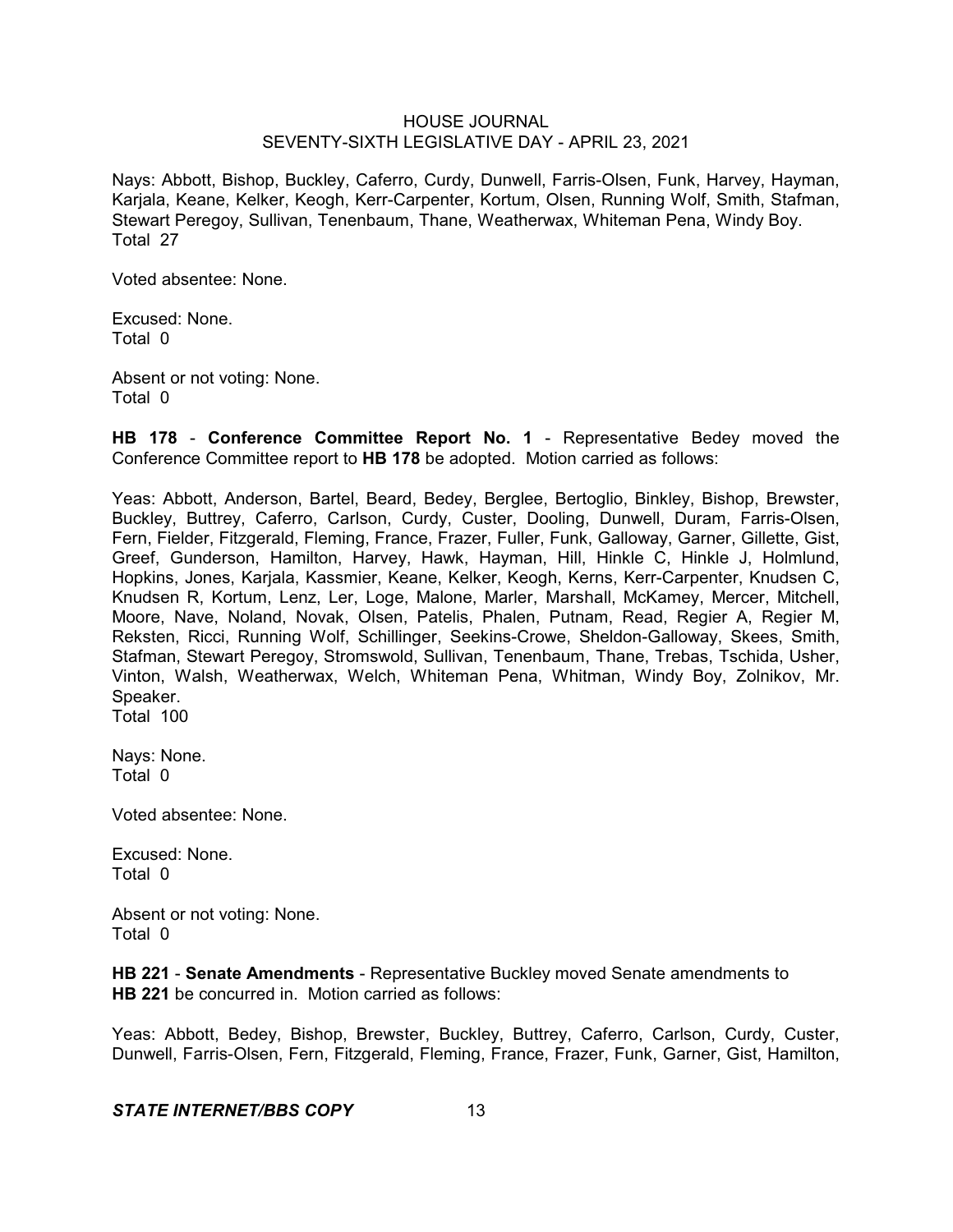Harvey, Hawk, Hayman, Hopkins, Jones, Karjala, Kassmier, Keane, Kelker, Keogh, Kerr-Carpenter, Knudsen C, Kortum, Loge, Marler, Marshall, McKamey, Nave, Noland, Novak, Olsen, Patelis, Phalen, Putnam, Reksten, Running Wolf, Skees, Smith, Stafman, Stewart Peregoy, Stromswold, Sullivan, Tenenbaum, Thane, Trebas, Walsh, Weatherwax, Welch, Whiteman Pena, Windy Boy, Zolnikov, Mr. Speaker. Total 63

Nays: Anderson, Bartel, Beard, Berglee, Bertoglio, Binkley, Dooling, Duram, Fielder, Fuller, Galloway, Gillette, Greef, Gunderson, Hill, Hinkle C, Hinkle J, Holmlund, Kerns, Knudsen R, Lenz, Ler, Malone, Mercer, Mitchell, Moore, Read, Regier A, Regier M, Ricci, Schillinger, Seekins-Crowe, Sheldon-Galloway, Tschida, Usher, Vinton, Whitman. Total 37

Voted absentee: None.

Excused: None. Total 0

Absent or not voting: None. Total 0

**HB 257** - **Senate Amendments** - Representative J. Hinkle moved Senate amendments to **HB 257** be concurred in. Motion carried as follows:

Yeas: Bartel, Beard, Bedey, Berglee, Bertoglio, Binkley, Brewster, Buttrey, Carlson, Dooling, Duram, Fern, Fielder, Fitzgerald, Fleming, Frazer, Fuller, Galloway, Garner, Gillette, Gist, Greef, Gunderson, Hill, Hinkle C, Hinkle J, Holmlund, Hopkins, Jones, Kassmier, Kerns, Knudsen C, Knudsen R, Lenz, Ler, Loge, Malone, Marshall, McKamey, Mercer, Mitchell, Moore, Nave, Noland, Patelis, Phalen, Read, Regier A, Regier M, Reksten, Ricci, Schillinger, Seekins-Crowe, Sheldon-Galloway, Skees, Stromswold, Trebas, Tschida, Usher, Vinton, Walsh, Welch, Whitman, Zolnikov, Mr. Speaker. Total 65

Nays: Abbott, Anderson, Bishop, Buckley, Caferro, Curdy, Custer, Dunwell, Farris-Olsen, France, Funk, Hamilton, Harvey, Hawk, Hayman, Karjala, Keane, Kelker, Keogh, Kerr-Carpenter, Kortum, Marler, Novak, Olsen, Putnam, Running Wolf, Smith, Stafman, Stewart Peregoy, Sullivan, Tenenbaum, Thane, Weatherwax, Whiteman Pena, Windy Boy. Total 35

Voted absentee: None.

Excused: None. Total 0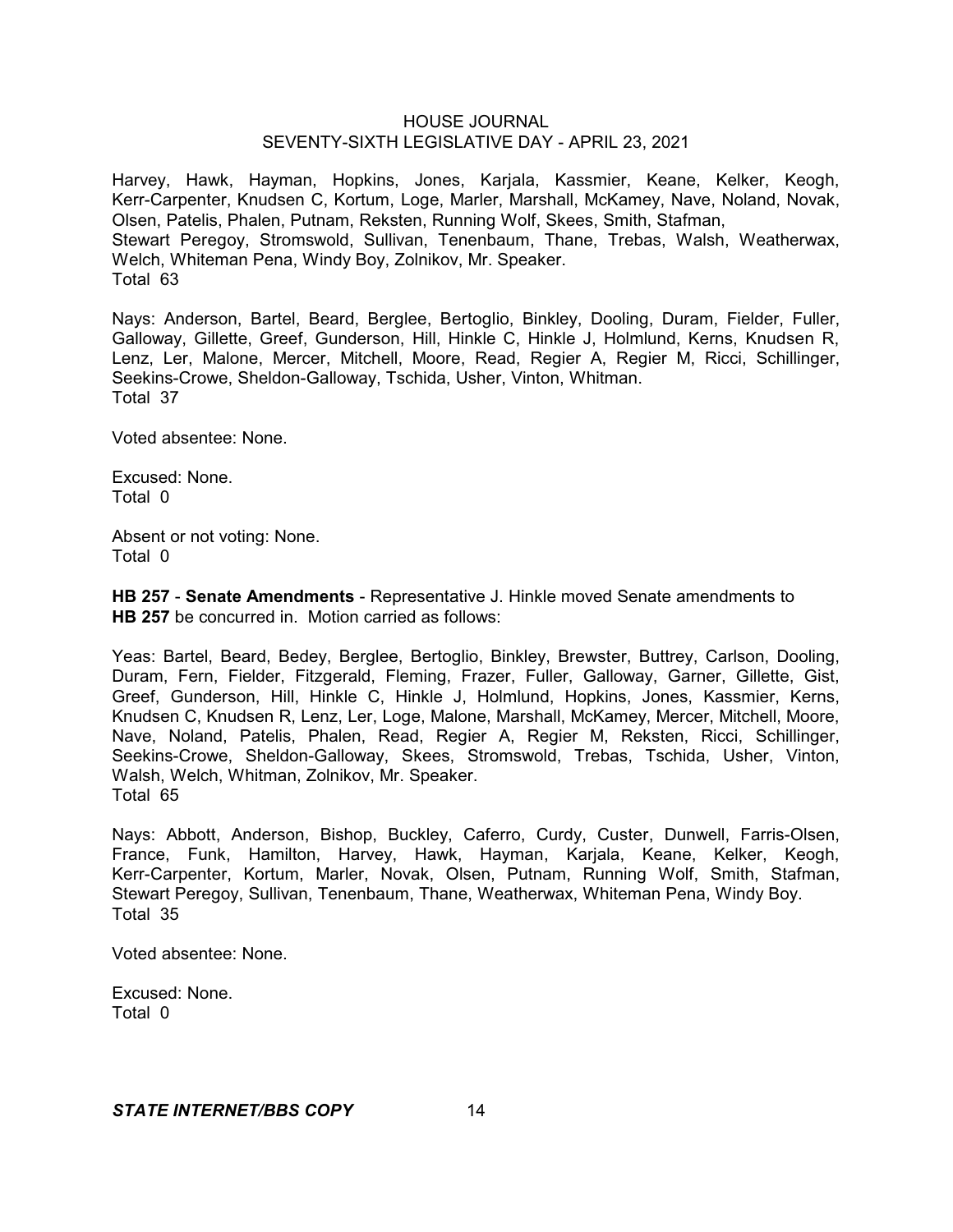Absent or not voting: None. Total 0

**HB 267** - **Senate Amendments** - Representative Duram moved Senate amendments to **HB 267** be concurred in. Motion carried as follows:

Yeas: Abbott, Anderson, Bartel, Beard, Bedey, Berglee, Bertoglio, Binkley, Bishop, Brewster, Buckley, Buttrey, Caferro, Carlson, Curdy, Custer, Dooling, Dunwell, Duram, Farris-Olsen, Fern, Fielder, Fitzgerald, Fleming, France, Frazer, Fuller, Funk, Galloway, Garner, Gillette, Gist, Greef, Gunderson, Hamilton, Harvey, Hawk, Hayman, Hill, Hinkle J, Holmlund, Hopkins, Jones, Karjala, Kassmier, Keane, Kelker, Keogh, Kerns, Kerr-Carpenter, Kortum, Lenz, Ler, Loge, Malone, Marler, Marshall, McKamey, Mercer, Mitchell, Moore, Nave, Noland, Novak, Olsen, Patelis, Phalen, Putnam, Read, Regier A, Regier M, Reksten, Ricci, Running Wolf, Seekins-Crowe, Sheldon-Galloway, Skees, Smith, Stafman, Stewart Peregoy, Stromswold, Sullivan, Tenenbaum, Thane, Trebas, Vinton, Walsh, Weatherwax, Welch, Whiteman Pena, Windy Boy, Zolnikov, Mr. Speaker. Total 93

Nays: Hinkle C, Knudsen C, Knudsen R, Schillinger, Tschida, Usher, Whitman. Total 7

Voted absentee: None.

Excused: None. Total 0

Absent or not voting: None. Total 0

**HB 277** - **Senate Amendments** - Representative Mercer moved Senate amendments to **HB 277** be concurred in. Motion carried as follows:

Yeas: Abbott, Anderson, Bartel, Beard, Bedey, Berglee, Bertoglio, Binkley, Bishop, Brewster, Buckley, Buttrey, Caferro, Carlson, Curdy, Custer, Dooling, Dunwell, Duram, Farris-Olsen, Fern, Fielder, Fitzgerald, Fleming, France, Frazer, Fuller, Funk, Galloway, Garner, Gillette, Gist, Greef, Gunderson, Hamilton, Harvey, Hawk, Hill, Hinkle C, Hinkle J, Holmlund, Hopkins, Jones, Kassmier, Keane, Kelker, Kerns, Kerr-Carpenter, Knudsen C, Knudsen R, Lenz, Ler, Loge, Malone, Marshall, McKamey, Mercer, Mitchell, Moore, Nave, Noland, Novak, Patelis, Phalen, Putnam, Read, Regier A, Regier M, Reksten, Ricci, Running Wolf, Schillinger, Seekins-Crowe, Sheldon-Galloway, Skees, Stafman, Stewart Peregoy, Stromswold, Sullivan, Tenenbaum, Thane, Trebas, Tschida, Usher, Vinton, Walsh, Weatherwax, Welch, Whiteman Pena, Whitman, Windy Boy, Zolnikov, Mr. Speaker. Total 93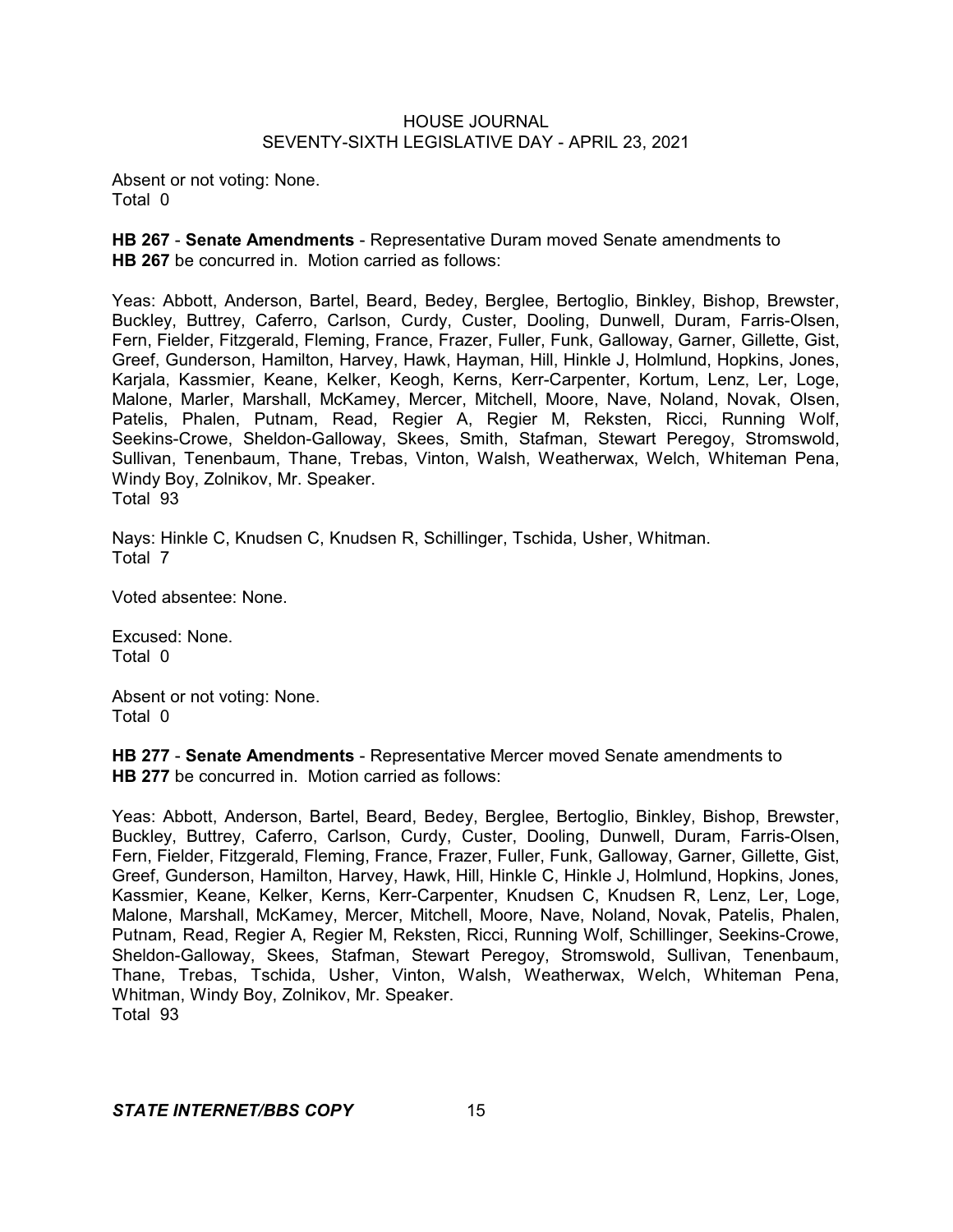Nays: Hayman, Karjala, Keogh, Kortum, Marler, Olsen, Smith. Total 7

Voted absentee: None.

Excused: None. Total 0

Absent or not voting: None. Total 0

**HB 318** - **Senate Amendments** - Representative Holmlund moved Senate amendments to **HB 318** be concurred in. Motion carried as follows:

Yeas: Anderson, Bartel, Beard, Bedey, Berglee, Bertoglio, Binkley, Brewster, Buttrey, Carlson, Custer, Dooling, Duram, Fielder, Fitzgerald, Fleming, Frazer, Fuller, Galloway, Garner, Gillette, Gist, Greef, Gunderson, Hill, Hinkle C, Hinkle J, Holmlund, Hopkins, Jones, Kassmier, Kerns, Knudsen C, Knudsen R, Lenz, Ler, Loge, Malone, Marshall, McKamey, Mercer, Mitchell, Moore, Nave, Noland, Patelis, Phalen, Putnam, Read, Regier A, Regier M, Reksten, Ricci, Schillinger, Seekins-Crowe, Sheldon-Galloway, Skees, Stromswold, Trebas, Tschida, Usher, Vinton, Walsh, Welch, Whitman, Zolnikov, Mr. Speaker. Total 67

Nays: Abbott, Bishop, Buckley, Caferro, Curdy, Dunwell, Farris-Olsen, Fern, France, Funk, Hamilton, Harvey, Hawk, Hayman, Karjala, Keane, Kelker, Keogh, Kerr-Carpenter, Kortum, Marler, Novak, Olsen, Running Wolf, Smith, Stafman, Stewart Peregoy, Sullivan, Tenenbaum, Thane, Weatherwax, Whiteman Pena, Windy Boy. Total 33

Voted absentee: None.

Excused: None. Total 0

Absent or not voting: None. Total 0

**HB 382** - **Senate Amendments** - Representative Curdy moved Senate amendments to **HB 382** be concurred in. Motion carried as follows:

Yeas: Abbott, Anderson, Bartel, Beard, Bedey, Bertoglio, Bishop, Brewster, Buckley, Buttrey, Caferro, Carlson, Curdy, Custer, Dooling, Dunwell, Duram, Farris-Olsen, Fern, Fitzgerald, France, Funk, Garner, Gillette, Gist, Greef, Hamilton, Harvey, Hawk, Hayman, Hill, Hinkle J, Holmlund, Hopkins, Jones, Karjala, Kassmier, Keane, Kelker, Keogh, Kerr-Carpenter, Kortum,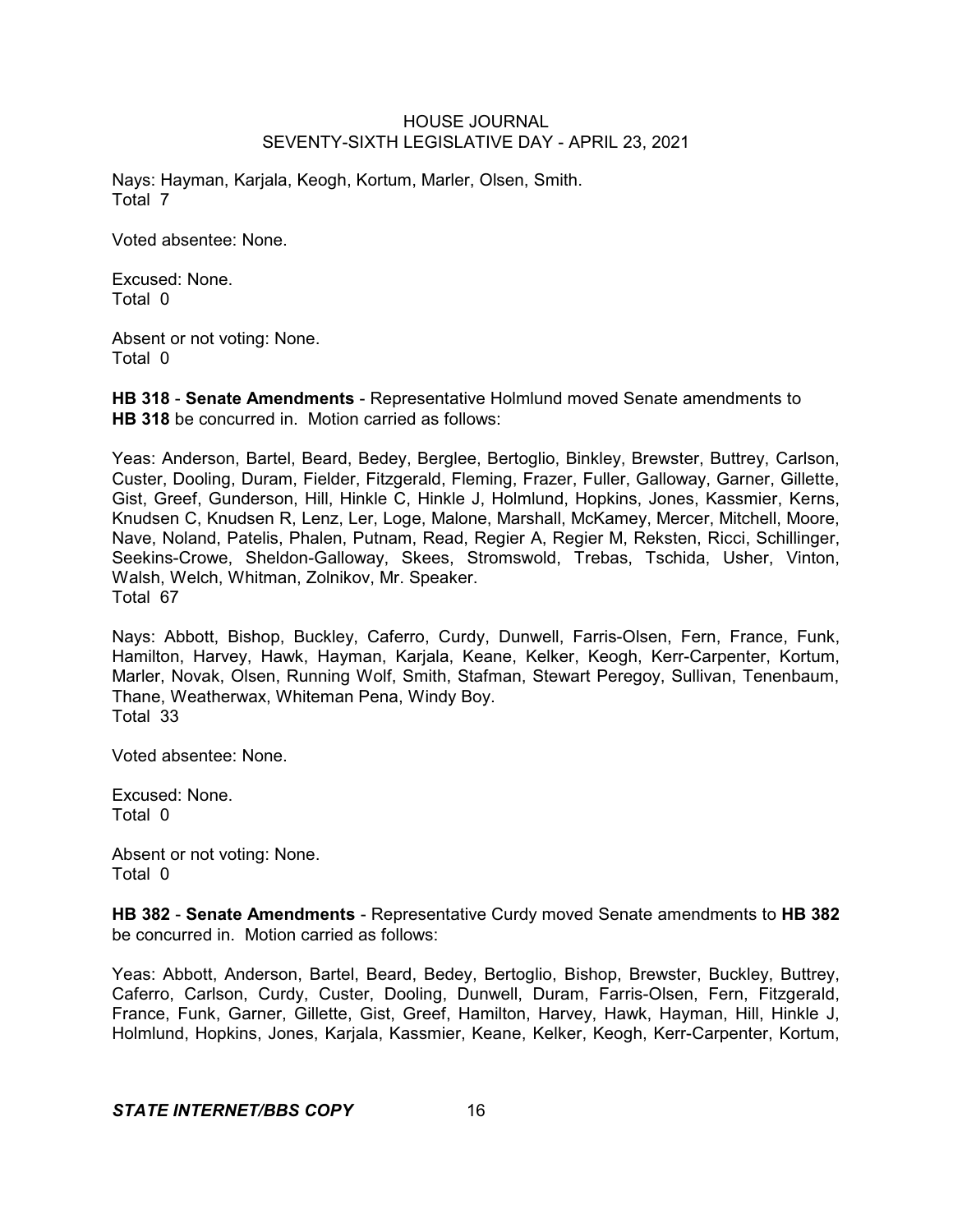Lenz, Loge, Malone, Marler, McKamey, Mercer, Nave, Novak, Olsen, Patelis, Phalen, Putnam, Regier A, Reksten, Running Wolf, Seekins-Crowe, Sheldon-Galloway, Smith, Stafman, Stewart Peregoy, Sullivan, Tenenbaum, Thane, Trebas, Walsh, Weatherwax, Welch, Whiteman Pena, Whitman, Windy Boy. Total 72

Nays: Berglee, Binkley, Fielder, Fleming, Frazer, Fuller, Galloway, Gunderson, Hinkle C, Kerns, Knudsen C, Knudsen R, Ler, Marshall, Mitchell, Moore, Noland, Read, Regier M, Ricci, Schillinger, Skees, Stromswold, Tschida, Usher, Vinton, Zolnikov, Mr. Speaker. Total 28

Voted absentee: None.

Excused: None. Total 0

Absent or not voting: None. Total 0

**HB 430** - **Senate Amendments** - Representative Whitman moved Senate amendments to **HB 430** be concurred in. Motion carried as follows:

Yeas: Anderson, Bartel, Beard, Bedey, Berglee, Bertoglio, Binkley, Brewster, Buttrey, Carlson, Custer, Dooling, Duram, Fern, Fielder, Fitzgerald, Fleming, Frazer, Fuller, Galloway, Garner, Gillette, Gist, Greef, Gunderson, Hamilton, Hill, Hinkle C, Hinkle J, Holmlund, Hopkins, Jones, Kassmier, Kerns, Knudsen C, Knudsen R, Lenz, Ler, Loge, Malone, Marshall, McKamey, Mercer, Mitchell, Moore, Nave, Noland, Patelis, Phalen, Putnam, Read, Regier A, Regier M, Reksten, Ricci, Schillinger, Seekins-Crowe, Sheldon-Galloway, Skees, Stromswold, Trebas, Tschida, Usher, Vinton, Walsh, Welch, Whitman, Zolnikov, Mr. Speaker. Total 69

Nays: Abbott, Bishop, Buckley, Caferro, Curdy, Dunwell, Farris-Olsen, France, Funk, Harvey, Hawk, Hayman, Karjala, Keane, Kelker, Keogh, Kerr-Carpenter, Kortum, Marler, Novak, Olsen, Running Wolf, Smith, Stafman, Stewart Peregoy, Sullivan, Tenenbaum, Thane, Weatherwax, Whiteman Pena, Windy Boy. Total 31

Voted absentee: None.

Excused: None. Total 0

Absent or not voting: None. Total 0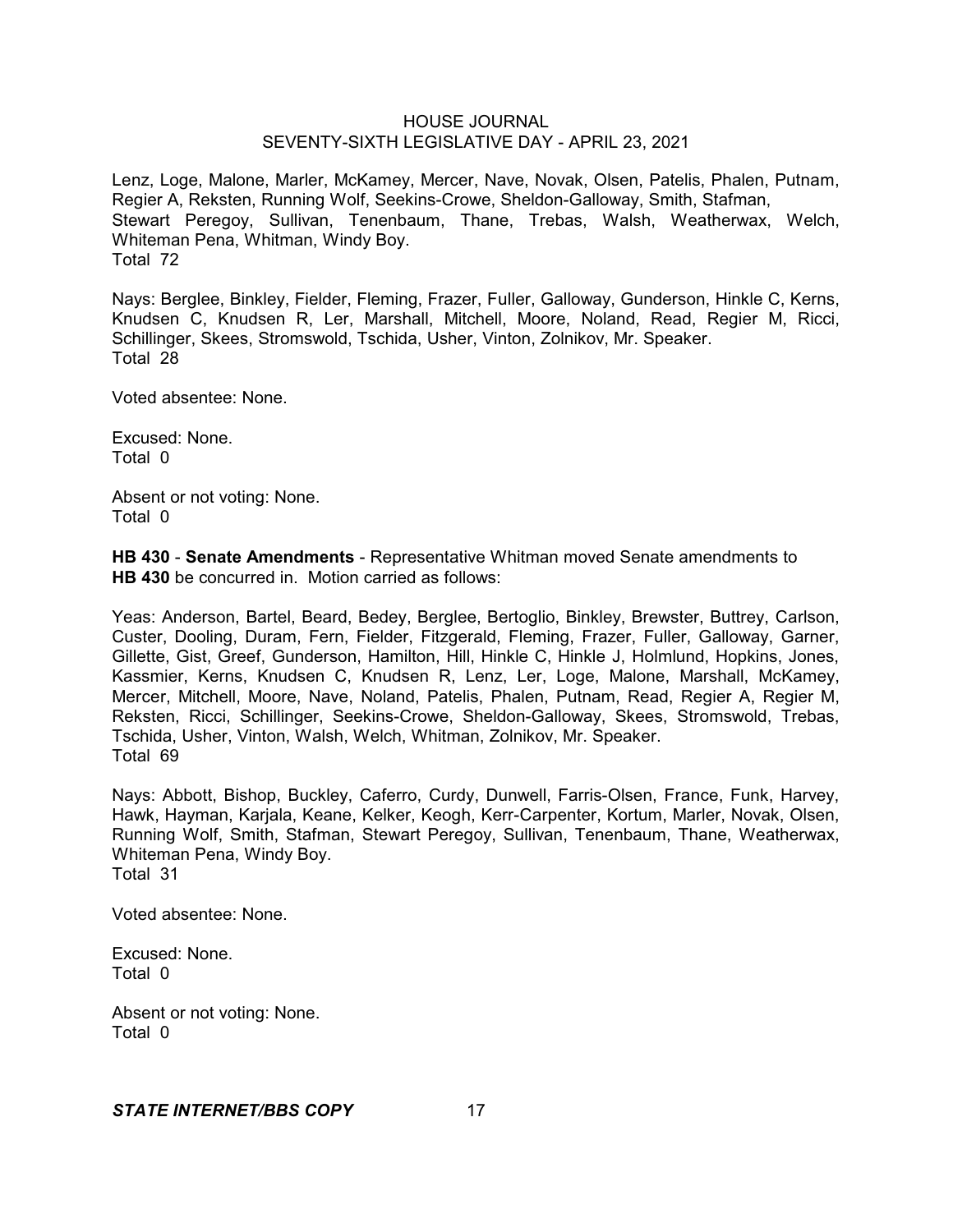Representative Fuller assumed the chair.

**HB 439** - **Senate Amendments** - Representative Galloway moved Senate amendments to **HB 439** be concurred in. Motion carried as follows:

Yeas: Anderson, Bartel, Beard, Bedey, Berglee, Bertoglio, Binkley, Brewster, Buttrey, Carlson, Curdy, Custer, Dooling, Duram, Fern, Fielder, Fitzgerald, Fleming, Frazer, Fuller, Galloway, Garner, Gillette, Gist, Greef, Gunderson, Hamilton, Hill, Hinkle C, Hinkle J, Holmlund, Hopkins, Jones, Kassmier, Kerns, Knudsen C, Knudsen R, Lenz, Ler, Loge, Malone, Marler, Marshall, McKamey, Mercer, Mitchell, Moore, Nave, Noland, Patelis, Phalen, Putnam, Read, Regier A, Regier M, Reksten, Ricci, Schillinger, Seekins-Crowe, Sheldon-Galloway, Skees, Stafman, Stromswold, Trebas, Tschida, Usher, Vinton, Walsh, Welch, Whitman, Zolnikov, Mr. Speaker. Total 72

Nays: Abbott, Bishop, Buckley, Caferro, Dunwell, Farris-Olsen, France, Funk, Harvey, Hawk, Hayman, Karjala, Keane, Kelker, Keogh, Kerr-Carpenter, Kortum, Novak, Olsen, Running Wolf, Smith, Stewart Peregoy, Sullivan, Tenenbaum, Thane, Weatherwax, Whiteman Pena, Windy Boy.

Total 28

Voted absentee: None.

Excused: None. Total 0

Absent or not voting: None. Total 0

**HB 447** - **Senate Amendments** - Representative Mercer moved Senate amendments to **HB 447** be concurred in. Motion carried as follows:

Yeas: Abbott, Anderson, Bartel, Beard, Bedey, Berglee, Bertoglio, Binkley, Bishop, Brewster, Buckley, Buttrey, Caferro, Carlson, Curdy, Custer, Dooling, Dunwell, Duram, Farris-Olsen, Fern, Fielder, Fitzgerald, Fleming, France, Frazer, Fuller, Funk, Galloway, Garner, Gillette, Gist, Greef, Gunderson, Hamilton, Harvey, Hawk, Hill, Hinkle C, Hinkle J, Holmlund, Hopkins, Jones, Kassmier, Keane, Kelker, Kerns, Kerr-Carpenter, Knudsen C, Knudsen R, Lenz, Ler, Loge, Malone, Marshall, McKamey, Mercer, Mitchell, Moore, Nave, Noland, Novak, Olsen, Patelis, Phalen, Putnam, Read, Regier A, Regier M, Reksten, Ricci, Running Wolf, Schillinger, Seekins-Crowe, Sheldon-Galloway, Skees, Stafman, Stewart Peregoy, Stromswold, Sullivan, Thane, Trebas, Tschida, Usher, Vinton, Walsh, Weatherwax, Welch, Whiteman Pena, Whitman, Windy Boy, Zolnikov, Mr. Speaker. Total 93

Nays: Hayman, Karjala, Keogh, Kortum, Marler, Smith, Tenenbaum. Total 7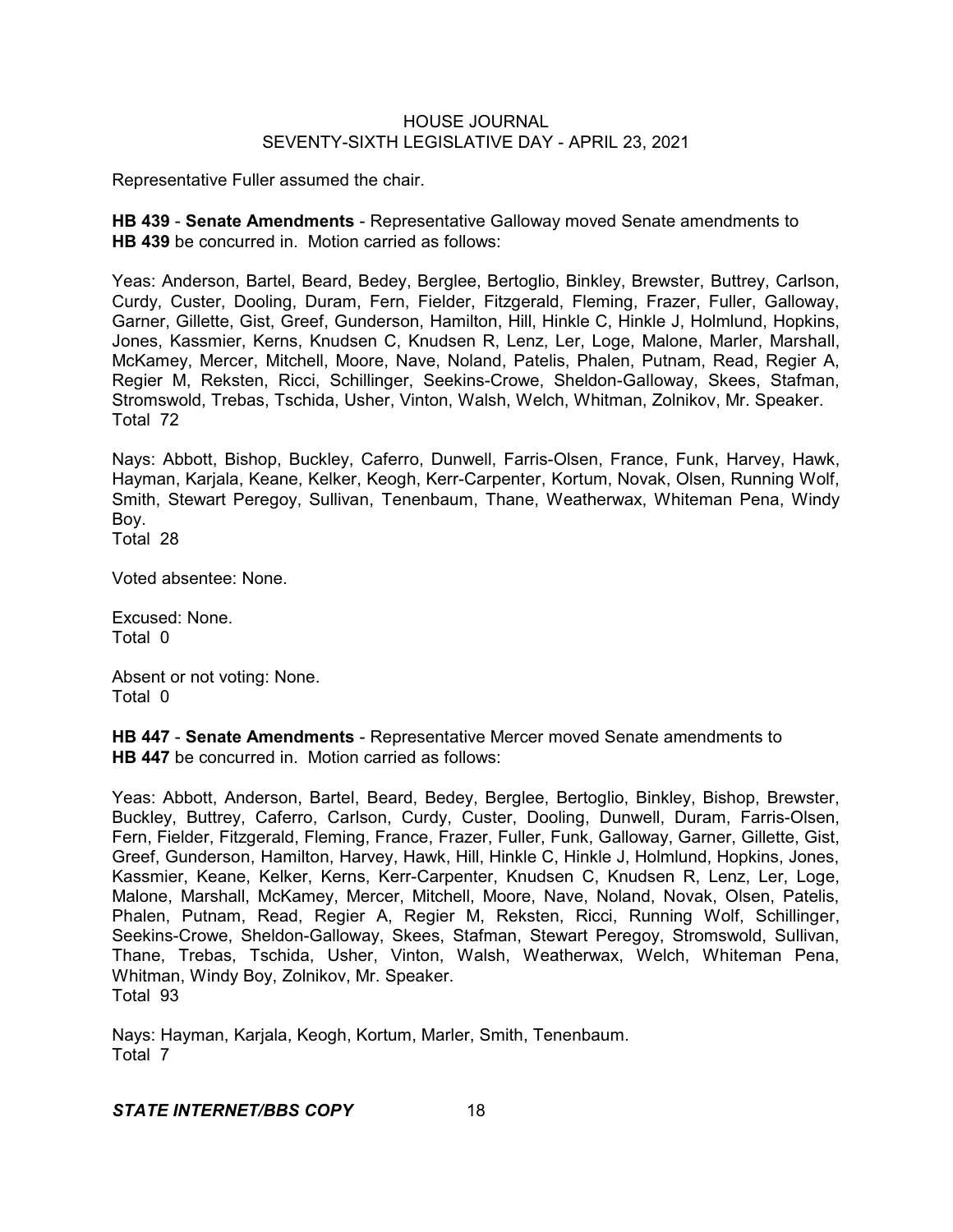Voted absentee: None.

Excused: None. Total 0

Absent or not voting: None. Total 0

**HB 481** - **Senate Amendments** - Representative Gunderson moved Senate amendments to **HB 481** be concurred in. Motion carried as follows:

Yeas: Anderson, Bartel, Beard, Bedey, Berglee, Bertoglio, Binkley, Brewster, Buttrey, Carlson, Custer, Dooling, Duram, Fern, Fielder, Fitzgerald, Fleming, Frazer, Fuller, Galloway, Garner, Gillette, Gist, Greef, Gunderson, Hamilton, Hill, Hinkle C, Hinkle J, Holmlund, Hopkins, Jones, Kassmier, Kerns, Knudsen C, Knudsen R, Lenz, Ler, Loge, Malone, Marshall, McKamey, Mercer, Mitchell, Moore, Nave, Noland, Patelis, Phalen, Read, Regier A, Regier M, Reksten, Ricci, Schillinger, Seekins-Crowe, Sheldon-Galloway, Skees, Stromswold, Trebas, Tschida, Usher, Vinton, Walsh, Welch, Whitman, Zolnikov, Mr. Speaker. Total 68

Nays: Abbott, Bishop, Buckley, Caferro, Curdy, Dunwell, Farris-Olsen, France, Funk, Harvey, Hawk, Hayman, Karjala, Keane, Kelker, Keogh, Kerr-Carpenter, Kortum, Marler, Novak, Olsen, Putnam, Running Wolf, Smith, Stafman, Stewart Peregoy, Sullivan, Tenenbaum, Thane, Weatherwax, Whiteman Pena, Windy Boy. Total 32

Voted absentee: None.

Excused: None. Total 0

Absent or not voting: None. Total 0

**HB 495** - **Senate Amendments** - Representative Caferro moved Senate amendments to **HB 495** be concurred in. Motion carried as follows:

Yeas: Abbott, Anderson, Bartel, Bedey, Berglee, Bertoglio, Bishop, Brewster, Buckley, Buttrey, Caferro, Carlson, Curdy, Custer, Dooling, Dunwell, Farris-Olsen, Fern, Fitzgerald, Fleming, France, Frazer, Fuller, Funk, Galloway, Garner, Gist, Greef, Hamilton, Harvey, Hawk, Hayman, Hinkle J, Holmlund, Hopkins, Jones, Karjala, Kassmier, Keane, Kelker, Keogh, Kerr-Carpenter, Knudsen C, Kortum, Lenz, Loge, Marler, McKamey, Mercer, Novak, Olsen, Patelis, Putnam,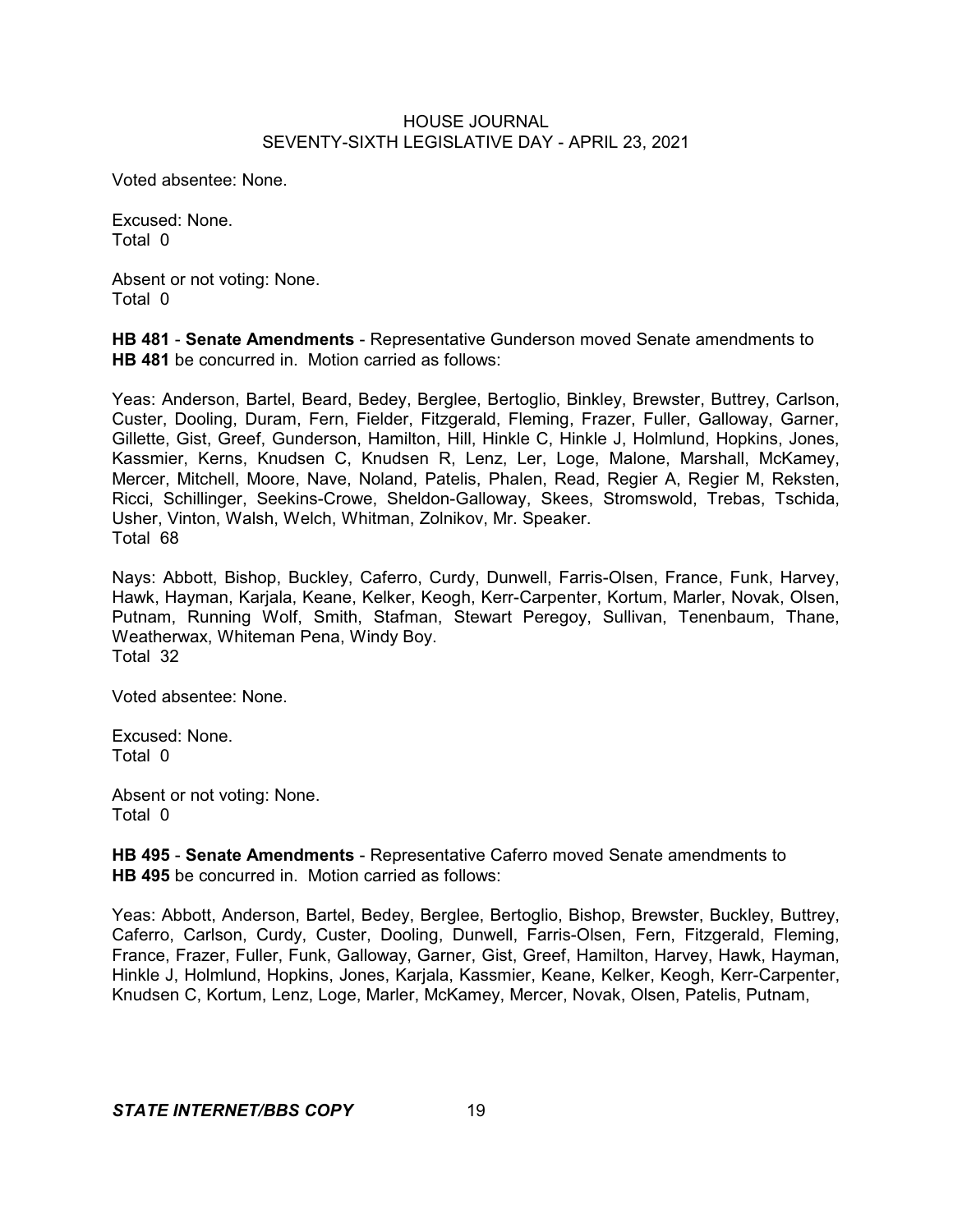Regier A, Reksten, Ricci, Running Wolf, Seekins-Crowe, Sheldon-Galloway, Skees, Smith, Stafman, Stewart Peregoy, Stromswold, Sullivan, Tenenbaum, Thane, Trebas, Walsh, Weatherwax, Welch, Whiteman Pena, Whitman, Windy Boy, Mr. Speaker. Total 75

Nays: Beard, Binkley, Duram, Fielder, Gillette, Gunderson, Hill, Hinkle C, Kerns, Knudsen R, Ler, Malone, Marshall, Mitchell, Moore, Nave, Noland, Phalen, Read, Regier M, Schillinger, Tschida, Usher, Vinton, Zolnikov. Total 25

Voted absentee: None.

Excused: None. Total 0

Absent or not voting: None. Total 0

**HB 497** - **Senate Amendments** - Representative Mercer moved Senate amendments to **HB 497** be concurred in. Motion carried as follows:

Yeas: Abbott, Anderson, Bartel, Beard, Bedey, Berglee, Bertoglio, Binkley, Bishop, Brewster, Buckley, Buttrey, Caferro, Carlson, Curdy, Custer, Dooling, Duram, Fern, Fielder, Fitzgerald, Fleming, France, Frazer, Fuller, Funk, Galloway, Garner, Gillette, Gist, Greef, Gunderson, Harvey, Hawk, Hill, Hinkle C, Hinkle J, Holmlund, Hopkins, Jones, Kassmier, Keane, Kelker, Keogh, Kerns, Kerr-Carpenter, Knudsen C, Knudsen R, Lenz, Ler, Loge, Malone, Marshall, McKamey, Mercer, Mitchell, Moore, Nave, Noland, Novak, Patelis, Phalen, Putnam, Read, Regier A, Regier M, Reksten, Ricci, Running Wolf, Schillinger, Seekins-Crowe, Sheldon-Galloway, Skees, Smith, Stafman, Stewart Peregoy, Stromswold, Sullivan, Tenenbaum, Thane, Trebas, Tschida, Usher, Vinton, Walsh, Weatherwax, Welch, Whiteman Pena, Whitman, Windy Boy, Zolnikov, Mr. Speaker. Total 92

Nays: Dunwell, Farris-Olsen, Hamilton, Hayman, Karjala, Kortum, Marler, Olsen. Total 8

Voted absentee: None.

Excused: None. Total 0

Absent or not voting: None. Total 0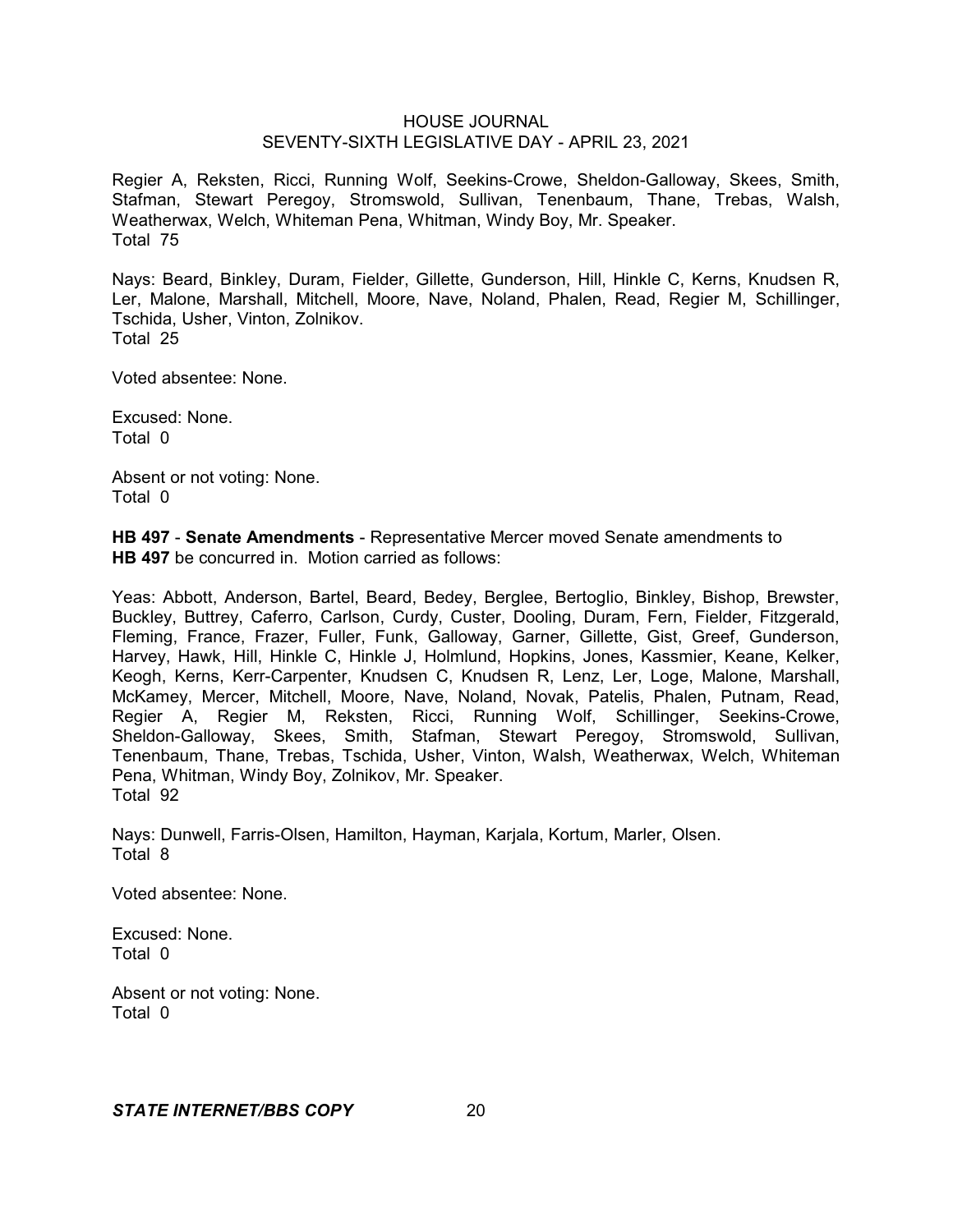**HB 498** - **Senate Amendments** - Representative Gunderson moved Senate amendments to **HB 498** be concurred in. Motion carried as follows:

Yeas: Anderson, Bartel, Beard, Bedey, Berglee, Bertoglio, Binkley, Brewster, Buttrey, Carlson, Custer, Dooling, Duram, Fern, Fielder, Fitzgerald, Fleming, Frazer, Fuller, Galloway, Garner, Gillette, Gist, Greef, Gunderson, Hill, Hinkle C, Hinkle J, Holmlund, Hopkins, Jones, Kassmier, Kerns, Knudsen C, Knudsen R, Lenz, Ler, Loge, Malone, Marshall, McKamey, Mercer, Mitchell, Moore, Nave, Noland, Patelis, Phalen, Putnam, Read, Regier A, Regier M, Reksten, Ricci, Schillinger, Seekins-Crowe, Sheldon-Galloway, Skees, Stromswold, Trebas, Tschida, Usher, Vinton, Walsh, Welch, Whitman, Zolnikov, Mr. Speaker. Total 68

Nays: Abbott, Bishop, Buckley, Caferro, Curdy, Dunwell, Farris-Olsen, France, Funk, Hamilton, Harvey, Hawk, Hayman, Karjala, Keane, Kelker, Kerr-Carpenter, Kortum, Marler, Novak, Olsen, Running Wolf, Smith, Stafman, Stewart Peregoy, Sullivan, Tenenbaum, Thane, Weatherwax, Whiteman Pena, Windy Boy.

Total 31

Voted absentee: None.

Excused: None. Total 0

Absent or not voting: Keogh. Total 1

**HB 504** - **Senate Amendments** - Speaker Pro Tempore Knudsen moved Senate amendments to **HB 504** be concurred in. Motion carried as follows:

Yeas: Abbott, Anderson, Bartel, Beard, Bedey, Berglee, Bertoglio, Binkley, Bishop, Brewster, Buckley, Buttrey, Caferro, Carlson, Curdy, Custer, Dooling, Duram, Fern, Fielder, Fitzgerald, Fleming, France, Frazer, Fuller, Funk, Galloway, Garner, Gillette, Gist, Greef, Gunderson, Hamilton, Hill, Hinkle C, Hinkle J, Holmlund, Hopkins, Jones, Kassmier, Keogh, Kerns, Kerr-Carpenter, Knudsen C, Knudsen R, Lenz, Ler, Loge, Malone, Marshall, McKamey, Mercer, Mitchell, Moore, Nave, Noland, Patelis, Phalen, Putnam, Read, Regier A, Regier M, Reksten, Ricci, Schillinger, Seekins-Crowe, Sheldon-Galloway, Skees, Stafman, Stromswold, Trebas, Tschida, Usher, Vinton, Walsh, Welch, Whitman, Zolnikov, Mr. Speaker. Total 79

Nays: Dunwell, Farris-Olsen, Harvey, Hawk, Hayman, Karjala, Keane, Kelker, Kortum, Marler, Novak, Olsen, Running Wolf, Smith, Stewart Peregoy, Sullivan, Tenenbaum, Thane, Weatherwax, Whiteman Pena, Windy Boy. Total 21

Voted absentee: None.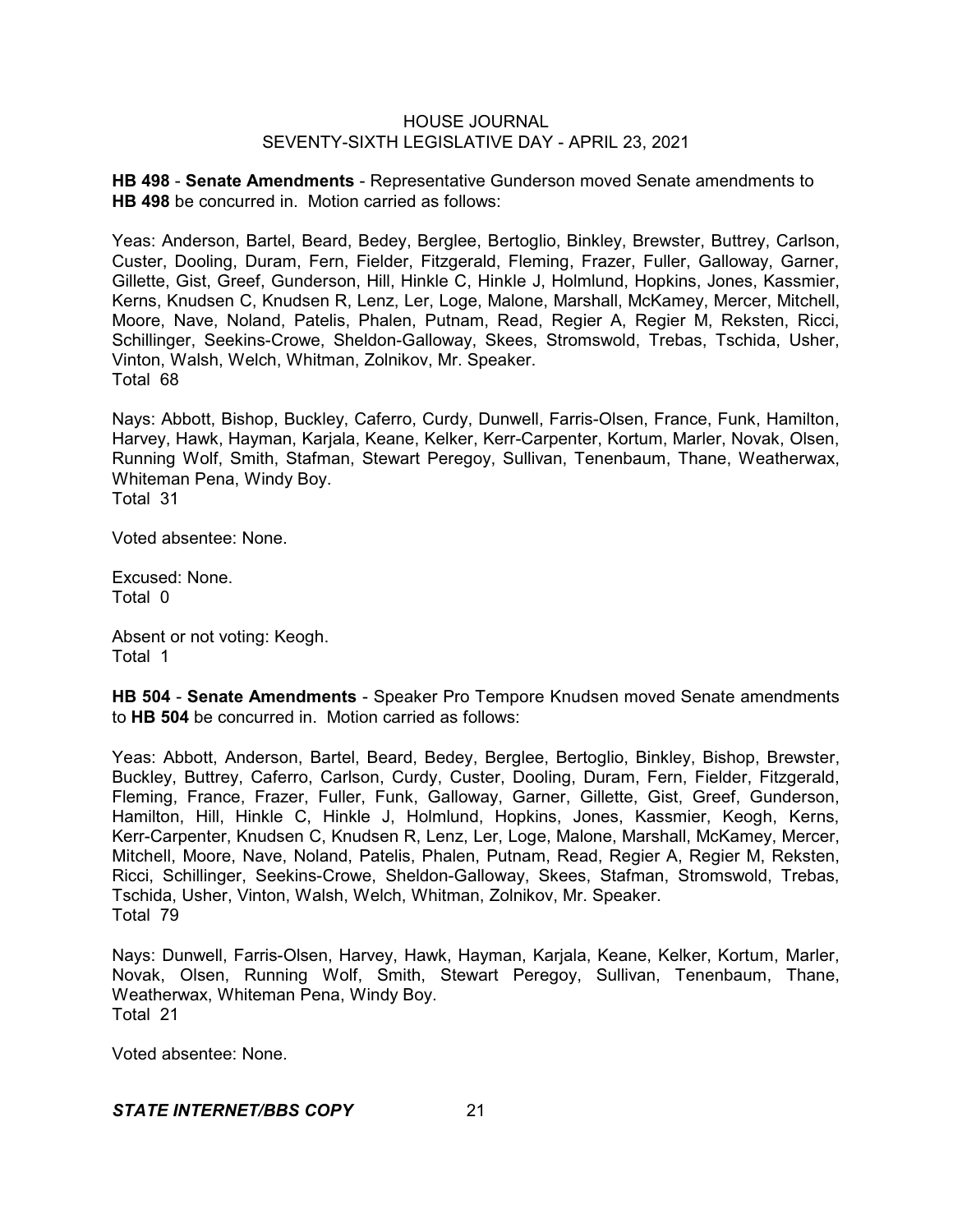Excused: None. Total 0

Absent or not voting: None. Total 0

**HB 506** - **Senate Amendments** - Representative Fielder moved Senate amendments to **HB 506** be **not** concurred in. Motion carried as follows:

Yeas: Abbott, Anderson, Bartel, Beard, Bedey, Berglee, Bertoglio, Binkley, Bishop, Brewster, Buckley, Buttrey, Caferro, Curdy, Custer, Dooling, Dunwell, Duram, Farris-Olsen, Fern, Fielder, Fitzgerald, Fleming, Frazer, Fuller, Funk, Galloway, Garner, Gillette, Gist, Greef, Gunderson, Hamilton, Harvey, Hawk, Hayman, Hill, Hinkle C, Hinkle J, Holmlund, Hopkins, Jones, Karjala, Kassmier, Keane, Kelker, Keogh, Kerns, Kerr-Carpenter, Knudsen C, Knudsen R, Kortum, Lenz, Ler, Loge, Malone, Marler, Marshall, McKamey, Mercer, Mitchell, Moore, Nave, Noland, Novak, Olsen, Patelis, Phalen, Putnam, Read, Regier A, Regier M, Reksten, Ricci, Schillinger, Seekins-Crowe, Sheldon-Galloway, Skees, Smith, Stafman, Stromswold, Sullivan, Tenenbaum, Thane, Trebas, Tschida, Usher, Vinton, Walsh, Welch, Whiteman Pena, Whitman, Zolnikov, Mr. Speaker. Total 94

Nays: Carlson, France, Running Wolf, Stewart Peregoy, Weatherwax, Windy Boy. Total 6

Voted absentee: None.

Excused: None. Total 0

Absent or not voting: None. Total 0

**HB 527** - **Senate Amendments** - Representative Nave moved Senate amendments to **HB 527** be concurred in. Motion carried as follows:

Yeas: Anderson, Bartel, Beard, Bedey, Berglee, Bertoglio, Binkley, Brewster, Buckley, Buttrey, Carlson, Custer, Dooling, Duram, Fern, Fielder, Fitzgerald, Fleming, Frazer, Fuller, Galloway, Garner, Gillette, Gist, Greef, Gunderson, Hill, Hinkle C, Hinkle J, Holmlund, Hopkins, Jones, Kassmier, Keane, Kerns, Kerr-Carpenter, Knudsen C, Knudsen R, Lenz, Ler, Loge, Malone, Marshall, McKamey, Mercer, Mitchell, Moore, Nave, Noland, Patelis, Phalen, Putnam, Read, Regier A, Regier M, Reksten, Ricci, Schillinger, Seekins-Crowe, Sheldon-Galloway, Skees, Stromswold, Trebas, Tschida, Usher, Vinton, Walsh, Welch, Whitman, Zolnikov, Mr. Speaker. Total 71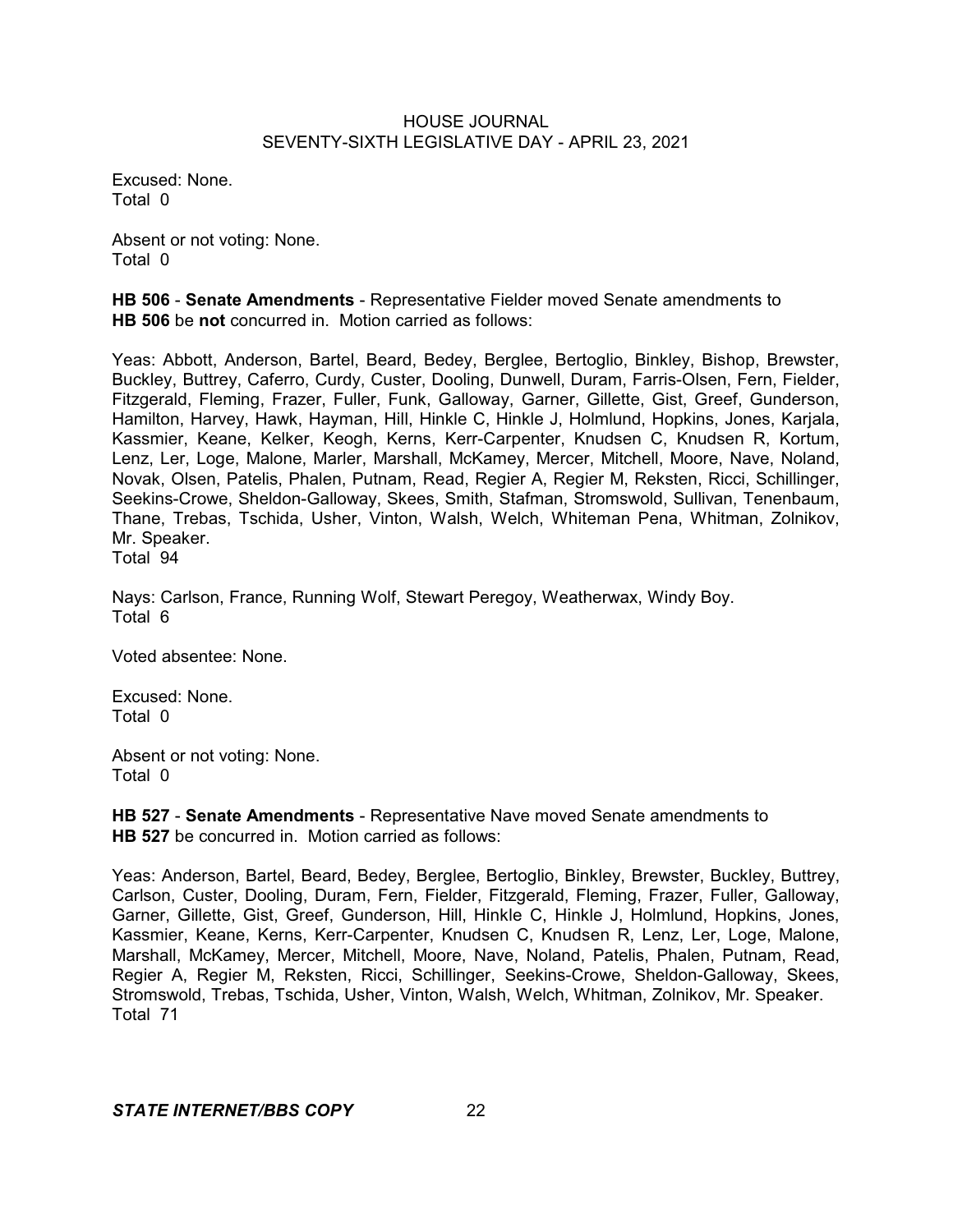Nays: Abbott, Bishop, Caferro, Curdy, Dunwell, Farris-Olsen, France, Funk, Hamilton, Harvey, Hawk, Hayman, Karjala, Kelker, Keogh, Kortum, Marler, Novak, Olsen, Running Wolf, Smith, Stafman, Stewart Peregoy, Sullivan, Tenenbaum, Thane, Weatherwax, Whiteman Pena, Windy Boy.

Total 29

Voted absentee: None.

Excused: None. Total 0

Absent or not voting: None. Total 0

**HB 537** - **Senate Amendments** - Representative Mercer moved Senate amendments to **HB 537** be concurred in. Motion carried as follows:

Yeas: Abbott, Anderson, Bartel, Beard, Bedey, Berglee, Bertoglio, Binkley, Brewster, Buckley, Buttrey, Caferro, Carlson, Custer, Dooling, Duram, Fern, Fielder, Fitzgerald, Fleming, Frazer, Fuller, Funk, Galloway, Garner, Gillette, Gist, Greef, Gunderson, Hawk, Hill, Hinkle C, Hinkle J, Holmlund, Hopkins, Jones, Kassmier, Keane, Kerns, Knudsen C, Knudsen R, Lenz, Ler, Loge, Malone, Marshall, McKamey, Mercer, Mitchell, Moore, Nave, Noland, Novak, Patelis, Phalen, Putnam, Read, Regier A, Regier M, Reksten, Ricci, Running Wolf, Schillinger, Seekins-Crowe, Sheldon-Galloway, Skees, Stromswold, Thane, Trebas, Tschida, Usher, Vinton, Walsh, Welch, Whitman, Zolnikov, Mr. Speaker. Total 77

Nays: Bishop, Curdy, Dunwell, Farris-Olsen, France, Hamilton, Harvey, Hayman, Karjala, Kelker, Keogh, Kerr-Carpenter, Kortum, Marler, Olsen, Smith, Stafman, Stewart Peregoy, Sullivan, Tenenbaum, Weatherwax, Whiteman Pena, Windy Boy. Total 23

Voted absentee: None.

Excused: None. Total 0

Absent or not voting: None. Total 0

Representative A. Regier assumed the chair.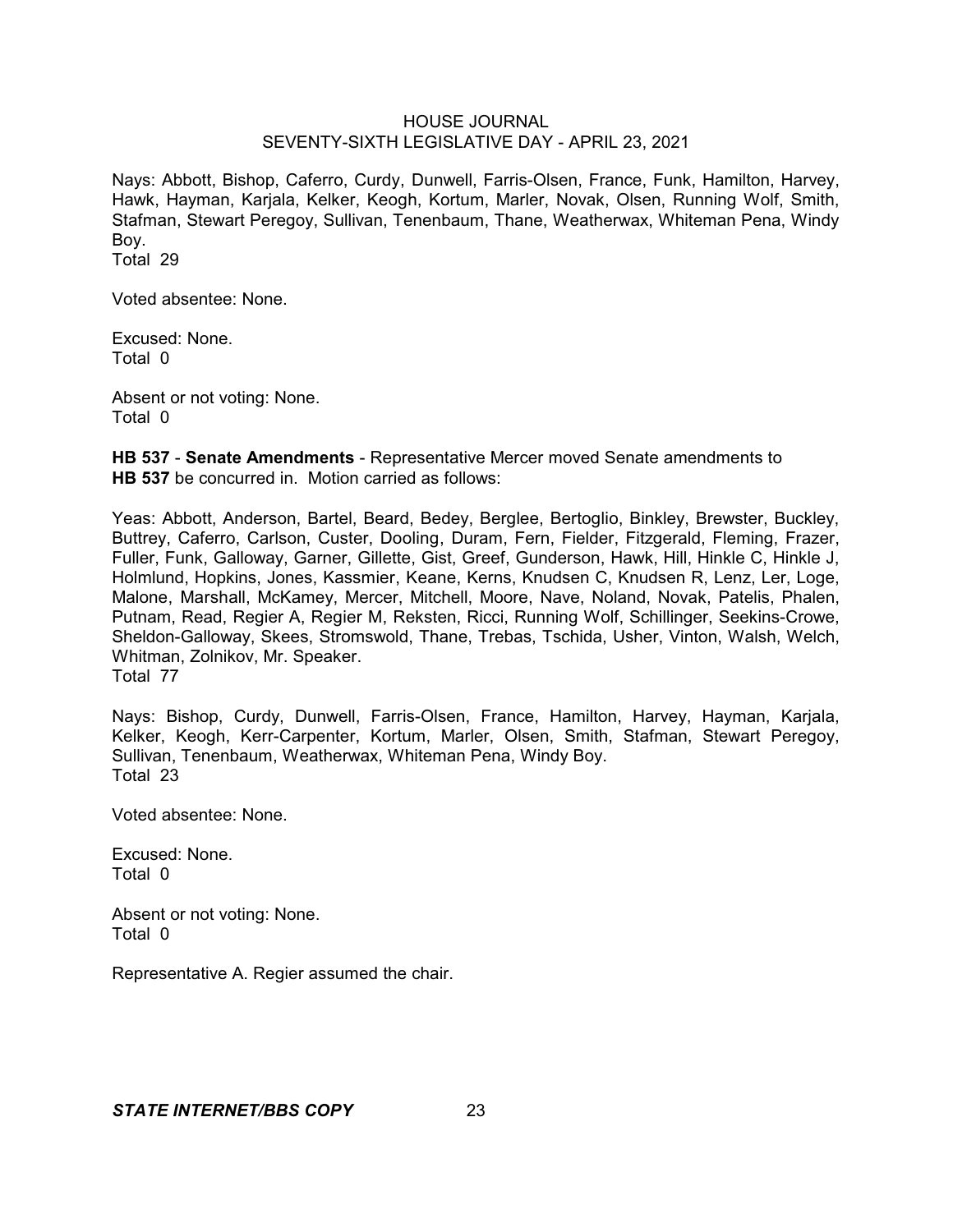**HB 541** - **Senate Amendments** - Representative Galloway moved Senate amendments to **HB 541** be concurred in. Motion carried as follows:

Yeas: Anderson, Bartel, Beard, Bedey, Berglee, Bertoglio, Binkley, Brewster, Buttrey, Carlson, Custer, Dooling, Duram, Fielder, Fitzgerald, Fleming, Frazer, Fuller, Galloway, Garner, Gillette, Gist, Greef, Gunderson, Hill, Hinkle C, Hinkle J, Holmlund, Hopkins, Jones, Kassmier, Kerns, Knudsen C, Knudsen R, Lenz, Ler, Loge, Malone, Marshall, McKamey, Mercer, Mitchell, Moore, Nave, Noland, Patelis, Phalen, Read, Regier A, Regier M, Reksten, Ricci, Schillinger, Seekins-Crowe, Sheldon-Galloway, Skees, Smith, Stromswold, Trebas, Tschida, Usher, Vinton, Walsh, Welch, Whitman, Zolnikov, Mr. Speaker. Total 67

Nays: Abbott, Bishop, Buckley, Caferro, Curdy, Dunwell, Farris-Olsen, Fern, France, Funk, Hamilton, Harvey, Hawk, Hayman, Karjala, Keane, Kelker, Keogh, Kerr-Carpenter, Kortum, Marler, Novak, Olsen, Putnam, Running Wolf, Stafman, Stewart Peregoy, Sullivan, Tenenbaum, Thane, Weatherwax, Whiteman Pena, Windy Boy. Total 33

Voted absentee: None.

Excused: None. Total 0

Absent or not voting: None. Total 0

**HB 553** - **Senate Amendments** - Representative Patelis moved Senate amendments to **HB 553** be concurred in. Motion carried as follows:

Yeas: Abbott, Anderson, Bartel, Beard, Bedey, Berglee, Bertoglio, Binkley, Bishop, Brewster, Buckley, Buttrey, Caferro, Carlson, Curdy, Custer, Dooling, Dunwell, Duram, Fern, Fielder, Fitzgerald, Fleming, France, Frazer, Fuller, Funk, Galloway, Garner, Gillette, Gist, Greef, Gunderson, Hamilton, Harvey, Hawk, Hayman, Hill, Hinkle C, Hinkle J, Holmlund, Hopkins, Jones, Karjala, Kassmier, Keane, Kelker, Keogh, Kerns, Kerr-Carpenter, Knudsen C, Knudsen R, Kortum, Lenz, Ler, Loge, Malone, Marler, Marshall, McKamey, Mercer, Mitchell, Moore, Nave, Noland, Novak, Patelis, Phalen, Putnam, Read, Regier A, Regier M, Reksten, Ricci, Running Wolf, Schillinger, Seekins-Crowe, Sheldon-Galloway, Skees, Smith, Stafman, Stewart Peregoy, Stromswold, Sullivan, Thane, Trebas, Tschida, Usher, Vinton, Walsh, Weatherwax, Welch, Whiteman Pena, Whitman, Windy Boy, Zolnikov, Mr. Speaker. Total 97

Nays: Farris-Olsen, Olsen, Tenenbaum. Total 3

Voted absentee: None.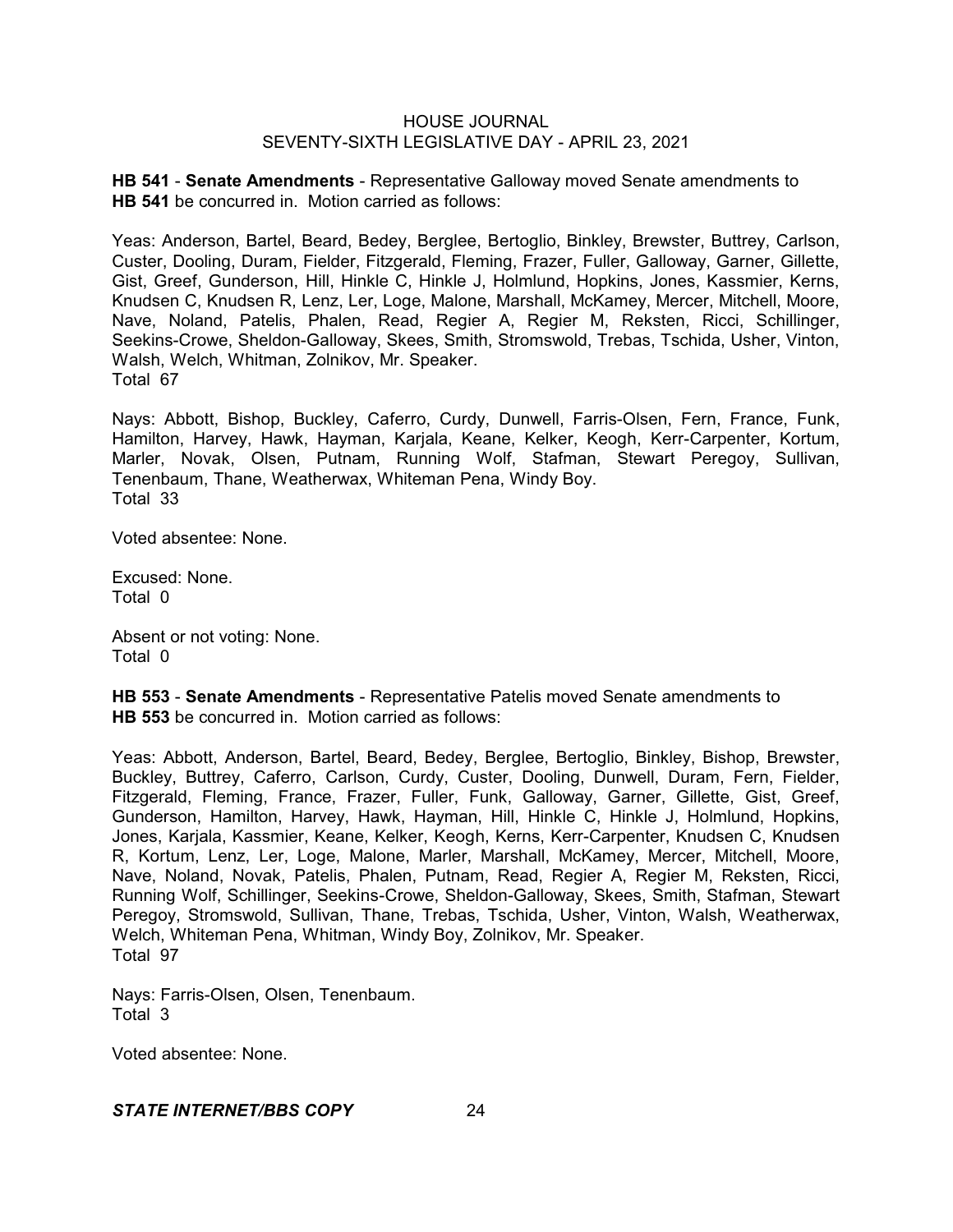Excused: None. Total 0

Absent or not voting: None. Total 0

**HB 554** - Speaker Galt moved consideration of **HB 554** be placed at the bottom of the second reading board. Without objection, so ordered.

**HB 572** - **Senate Amendments** - Representative Skees moved Senate amendments to **HB 572** be concurred in. Motion carried as follows:

Yeas: Abbott, Anderson, Bartel, Beard, Bedey, Berglee, Bertoglio, Binkley, Brewster, Buckley, Buttrey, Carlson, Custer, Dooling, Duram, Fern, Fielder, Fitzgerald, Fleming, Frazer, Fuller, Galloway, Garner, Gillette, Gist, Greef, Gunderson, Hamilton, Hill, Hinkle C, Hinkle J, Holmlund, Hopkins, Jones, Kassmier, Kerns, Kerr-Carpenter, Knudsen C, Knudsen R, Lenz, Ler, Loge, Malone, Marshall, McKamey, Mercer, Mitchell, Moore, Nave, Noland, Novak, Patelis, Phalen, Putnam, Read, Regier A, Regier M, Reksten, Ricci, Running Wolf, Schillinger, Seekins-Crowe, Skees, Stromswold, Thane, Trebas, Tschida, Usher, Vinton, Walsh, Welch, Whitman, Zolnikov, Mr. Speaker.

Total 74

Nays: Bishop, Caferro, Curdy, Dunwell, Farris-Olsen, France, Funk, Harvey, Hawk, Hayman, Karjala, Keane, Kelker, Keogh, Kortum, Marler, Olsen, Smith, Stafman, Stewart Peregoy, Sullivan, Tenenbaum, Weatherwax, Whiteman Pena, Windy Boy. Total 25

Voted absentee: None.

Excused: None. Total 0

Absent or not voting: Sheldon-Galloway. Total 1

**HB 576** - **Senate Amendments** - Representative Schillinger moved Senate amendments to **HB 576** be concurred in. Motion carried as follows:

Yeas: Anderson, Bartel, Beard, Bedey, Berglee, Bertoglio, Binkley, Brewster, Buttrey, Carlson, Custer, Dooling, Duram, Fern, Fielder, Fitzgerald, Fleming, Frazer, Fuller, Galloway, Garner, Gillette, Gist, Greef, Gunderson, Hamilton, Hill, Hinkle C, Hinkle J, Holmlund, Hopkins, Jones, Kassmier, Kerns, Knudsen C, Knudsen R, Lenz, Ler, Loge, Malone, Marshall, McKamey, Mercer, Mitchell, Moore, Nave, Noland, Patelis, Phalen, Putnam, Read, Regier A, Regier M,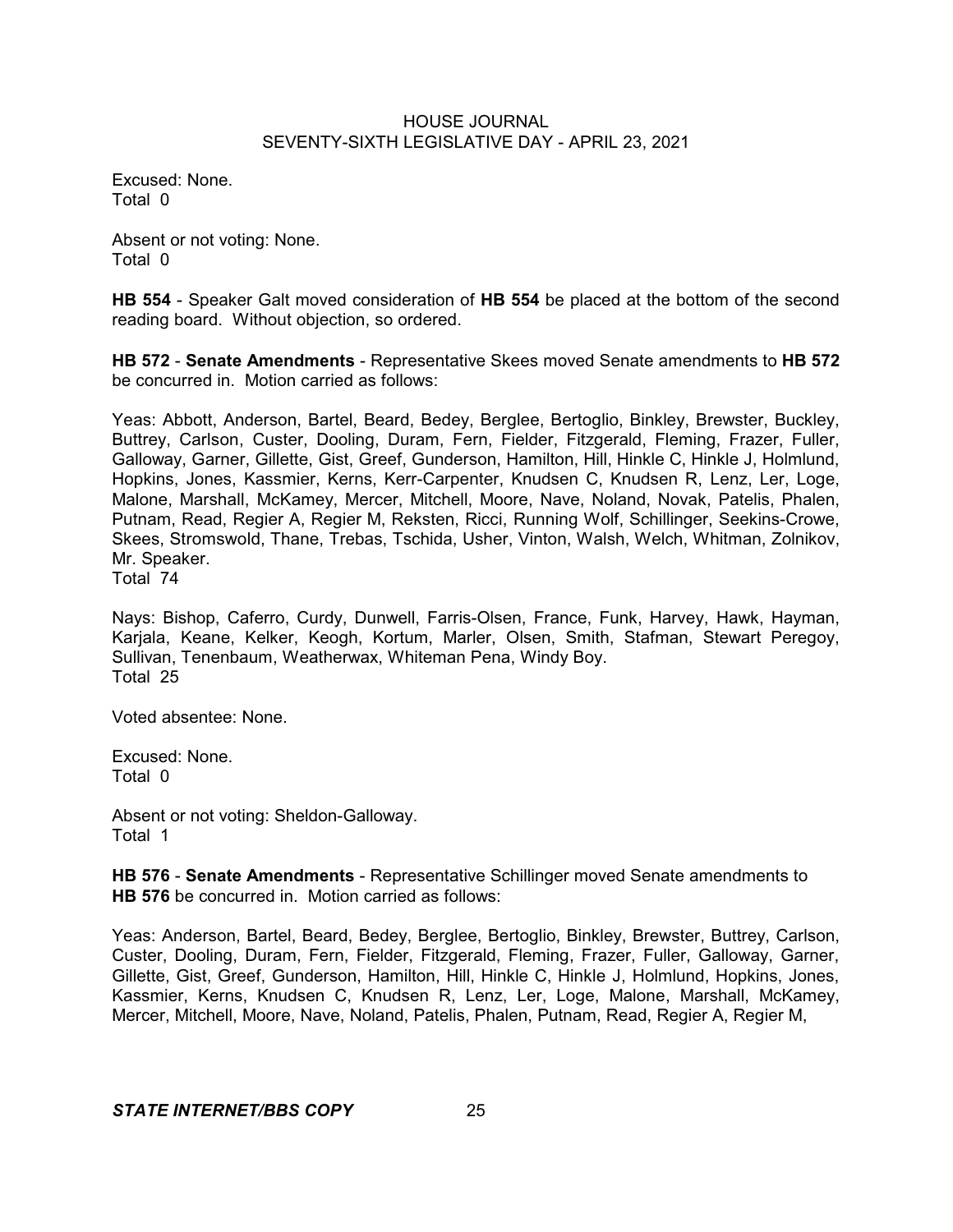Reksten, Ricci, Schillinger, Seekins-Crowe, Sheldon-Galloway, Skees, Stromswold, Trebas, Tschida, Usher, Vinton, Walsh, Welch, Whitman, Zolnikov, Mr. Speaker. Total 69

Nays: Abbott, Bishop, Buckley, Caferro, Curdy, Dunwell, Farris-Olsen, France, Funk, Harvey, Hawk, Hayman, Karjala, Keane, Kelker, Keogh, Kerr-Carpenter, Kortum, Marler, Novak, Olsen, Running Wolf, Smith, Stafman, Stewart Peregoy, Sullivan, Tenenbaum, Thane, Weatherwax, Whiteman Pena, Windy Boy. Total 31

Voted absentee: None.

Excused: None. Total 0

Absent or not voting: None. Total 0

**HB 599** - **Senate Amendments** - Representative Gunderson moved Senate amendments to **HB 599** be concurred in. Motion carried as follows:

Yeas: Anderson, Bartel, Beard, Bedey, Berglee, Bertoglio, Binkley, Brewster, Buckley, Buttrey, Carlson, Custer, Duram, Fielder, Fitzgerald, Fleming, Frazer, Fuller, Galloway, Gillette, Gist, Greef, Gunderson, Harvey, Hawk, Hill, Hinkle C, Hinkle J, Holmlund, Hopkins, Jones, Kassmier, Keane, Kerns, Kerr-Carpenter, Knudsen C, Knudsen R, Lenz, Ler, Loge, Malone, Marshall, McKamey, Mercer, Mitchell, Nave, Noland, Patelis, Phalen, Read, Regier A, Regier M, Reksten, Ricci, Schillinger, Seekins-Crowe, Sheldon-Galloway, Skees, Stromswold, Trebas, Tschida, Vinton, Walsh, Welch, Whitman, Zolnikov, Mr. Speaker. Total 67

Nays: Abbott, Bishop, Caferro, Curdy, Dooling, Dunwell, Farris-Olsen, Fern, France, Funk, Garner, Hamilton, Hayman, Karjala, Kelker, Keogh, Kortum, Marler, Moore, Novak, Olsen, Running Wolf, Smith, Stafman, Stewart Peregoy, Sullivan, Tenenbaum, Thane, Usher, Weatherwax, Whiteman Pena, Windy Boy. Total 32

Voted absentee: None.

Excused: None. Total 0

Absent or not voting: Putnam. Total 1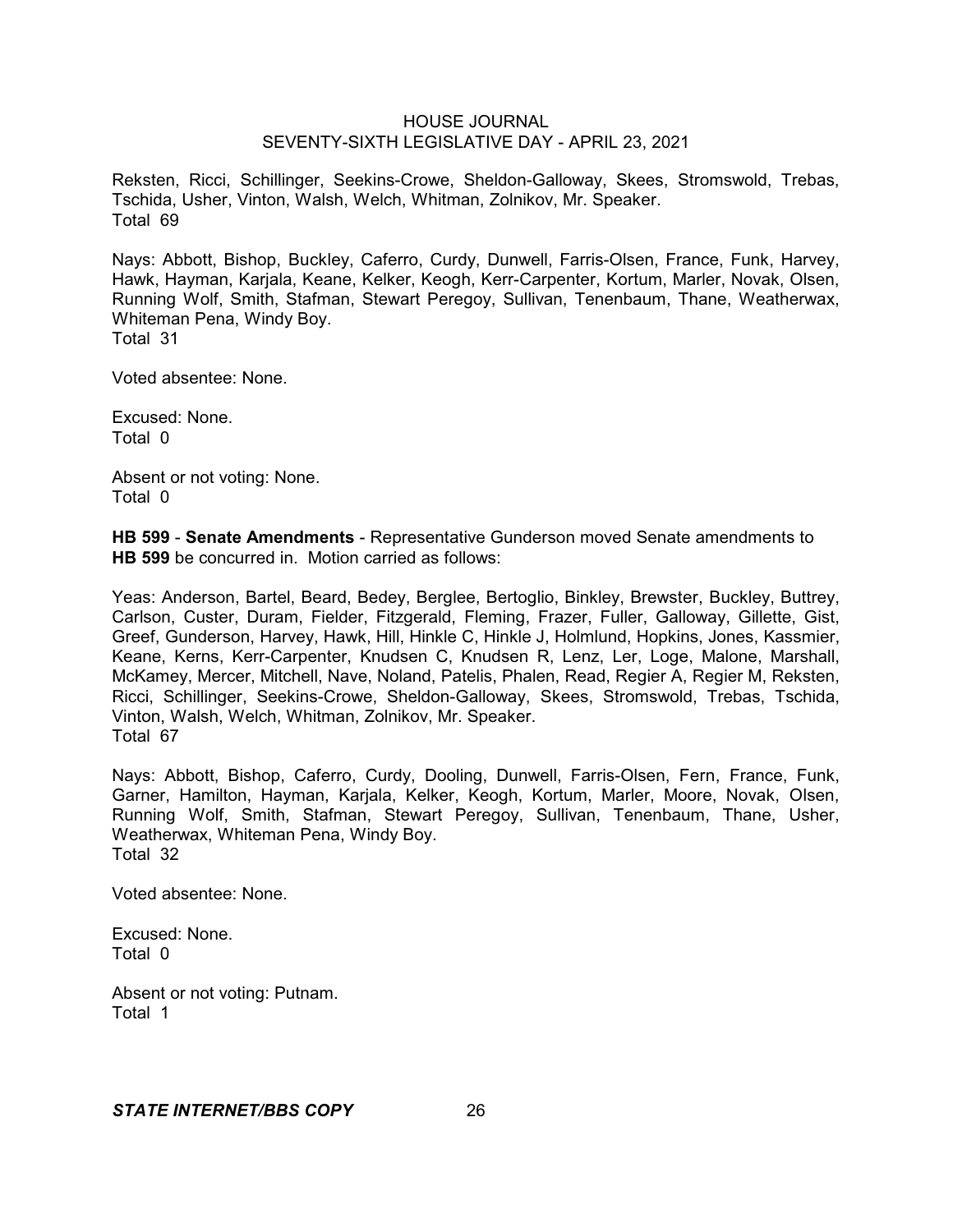**HB 614** - **Senate Amendments** - Representative Caferro moved Senate amendments to **HB 614** be concurred in. Motion carried as follows:

Yeas: Abbott, Anderson, Bartel, Beard, Bedey, Berglee, Bertoglio, Bishop, Brewster, Buckley, Buttrey, Caferro, Carlson, Curdy, Custer, Dooling, Dunwell, Duram, Farris-Olsen, Fern, Fitzgerald, Fleming, France, Frazer, Fuller, Funk, Galloway, Garner, Gillette, Gist, Greef, Gunderson, Hamilton, Harvey, Hawk, Hayman, Hinkle C, Hinkle J, Holmlund, Hopkins, Jones, Karjala, Kassmier, Keane, Kelker, Keogh, Kerns, Kerr-Carpenter, Knudsen C, Knudsen R, Kortum, Lenz, Ler, Loge, Marler, Marshall, McKamey, Mercer, Moore, Nave, Noland, Novak, Olsen, Patelis, Phalen, Putnam, Read, Regier A, Regier M, Reksten, Ricci, Running Wolf, Schillinger, Seekins-Crowe, Skees, Smith, Stafman, Stewart Peregoy, Stromswold, Sullivan, Tenenbaum, Thane, Trebas, Usher, Vinton, Walsh, Weatherwax, Welch, Whiteman Pena, Whitman, Windy Boy, Mr. Speaker. Total 92

Nays: Binkley, Fielder, Hill, Malone, Mitchell, Sheldon-Galloway, Tschida, Zolnikov. Total 8

Voted absentee: None.

Excused: None. Total 0

Absent or not voting: None. Total 0

**HB 630** - **Senate Amendments** - Representative Bedey moved Senate amendments to **HB 630** be concurred in. Motion carried as follows:

Yeas: Abbott, Anderson, Bartel, Beard, Bedey, Berglee, Bertoglio, Binkley, Bishop, Brewster, Buckley, Buttrey, Caferro, Carlson, Curdy, Custer, Dooling, Dunwell, Duram, Farris-Olsen, Fern, Fielder, Fitzgerald, Fleming, France, Frazer, Fuller, Funk, Galloway, Garner, Gillette, Gist, Greef, Gunderson, Hamilton, Harvey, Hawk, Hayman, Hill, Holmlund, Hopkins, Jones, Karjala, Kassmier, Keane, Kelker, Keogh, Kerns, Kerr-Carpenter, Knudsen C, Knudsen R, Kortum, Lenz, Ler, Loge, Malone, Marler, Marshall, McKamey, Mercer, Mitchell, Moore, Nave, Noland, Novak, Olsen, Patelis, Phalen, Putnam, Read, Regier A, Reksten, Ricci, Running Wolf, Schillinger, Seekins-Crowe, Sheldon-Galloway, Skees, Smith, Stafman, Stewart Peregoy, Stromswold, Sullivan, Tenenbaum, Thane, Trebas, Tschida, Vinton, Walsh, Weatherwax, Welch, Whiteman Pena, Whitman, Windy Boy, Zolnikov, Mr. Speaker. Total 96

Nays: Hinkle C, Hinkle J, Regier M, Usher. Total 4

Voted absentee: None.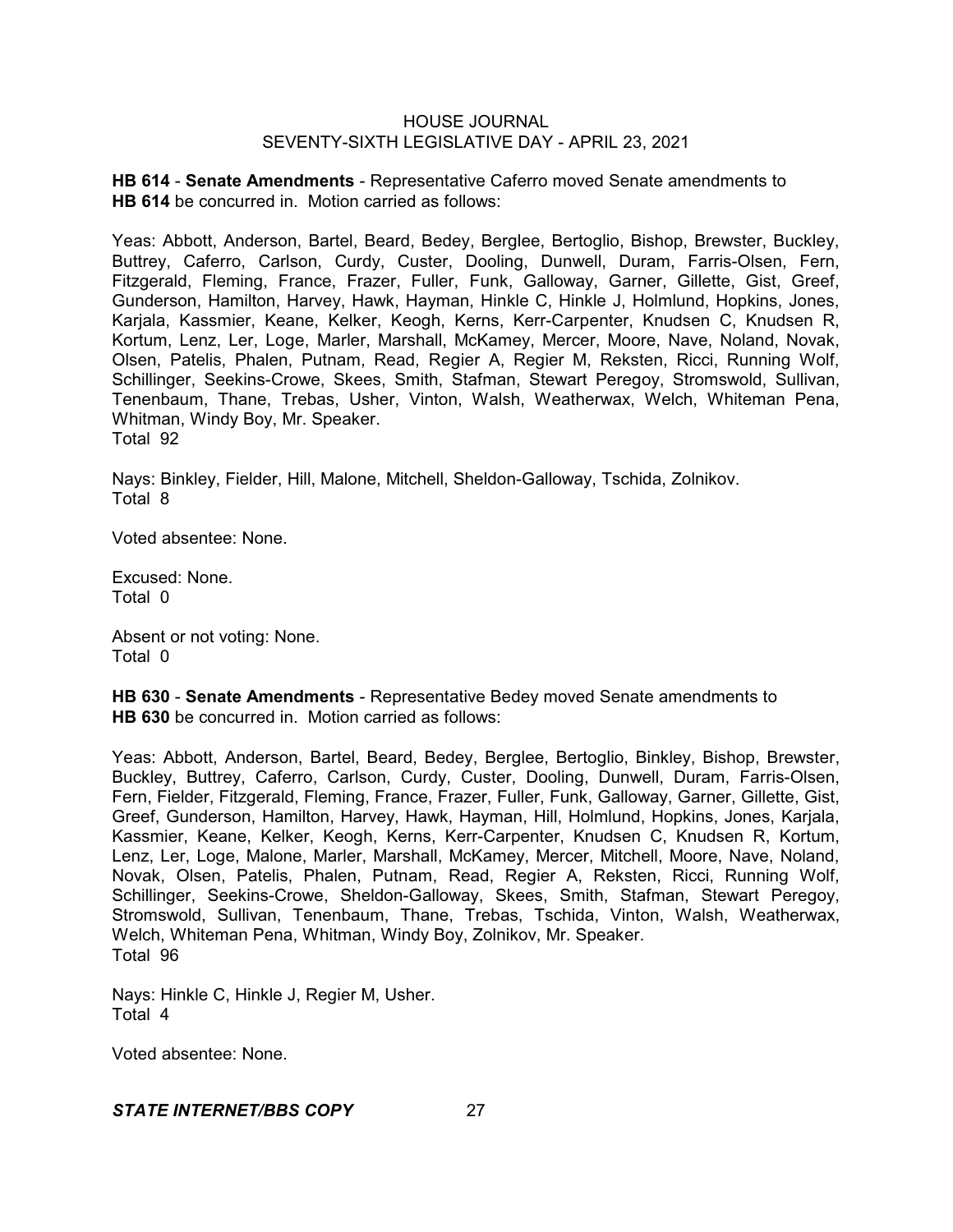Excused: None. Total 0

Absent or not voting: None. Total 0

**HB 640** - **Senate Amendments** - Representative Hopkins moved Senate amendments to **HB 640** be **not** concurred in. Motion carried as follows:

Yeas: Abbott, Anderson, Bartel, Beard, Bedey, Berglee, Bertoglio, Binkley, Bishop, Brewster, Buckley, Buttrey, Caferro, Carlson, Curdy, Custer, Dooling, Duram, Farris-Olsen, Fern, Fielder, Fitzgerald, Fleming, France, Frazer, Fuller, Funk, Galloway, Garner, Gillette, Gist, Greef, Gunderson, Hamilton, Harvey, Hawk, Hayman, Hill, Hinkle C, Hinkle J, Holmlund, Hopkins, Jones, Kassmier, Keane, Kelker, Keogh, Kerns, Kerr-Carpenter, Knudsen C, Knudsen R, Kortum, Lenz, Ler, Loge, Malone, Marler, Marshall, McKamey, Mercer, Mitchell, Moore, Nave, Noland, Novak, Patelis, Phalen, Putnam, Read, Regier A, Regier M, Reksten, Ricci, Running Wolf, Schillinger, Seekins-Crowe, Sheldon-Galloway, Skees, Smith, Stafman, Stewart Peregoy, Stromswold, Sullivan, Tenenbaum, Thane, Trebas, Tschida, Usher, Vinton, Walsh, Weatherwax, Welch, Whitman, Windy Boy, Zolnikov, Mr. Speaker. Total 96

Nays: Dunwell, Karjala, Olsen, Whiteman Pena. Total 4

Voted absentee: None.

Excused: None. Total 0

Absent or not voting: None. Total 0

**HB 668** - Majority Leader Vinton moved consideration of **HB 668** be placed at the bottom of the second reading board. Without objection, so ordered.

**HJR 16** - **Senate Amendments** - Representative Duram moved Senate amendments to **HJR 16** be concurred in. Motion carried as follows:

Yeas: Abbott, Bartel, Beard, Bedey, Berglee, Bertoglio, Binkley, Bishop, Brewster, Buckley, Buttrey, Caferro, Carlson, Curdy, Custer, Dooling, Dunwell, Duram, Farris-Olsen, Fern, Fielder, Fitzgerald, Fleming, France, Frazer, Fuller, Funk, Galloway, Garner, Gillette, Gist, Greef, Gunderson, Hamilton, Harvey, Hayman, Hinkle C, Hinkle J, Holmlund, Hopkins, Jones, Karjala, Kassmier, Keane, Kelker, Keogh, Kerns, Kerr-Carpenter, Knudsen C, Knudsen R, Kortum, Lenz, Ler, Loge, Malone, Marler, Marshall, McKamey, Mercer, Mitchell, Moore, Nave, Noland, Novak, Olsen, Patelis, Phalen, Putnam, Read, Regier A, Regier M, Reksten, Ricci,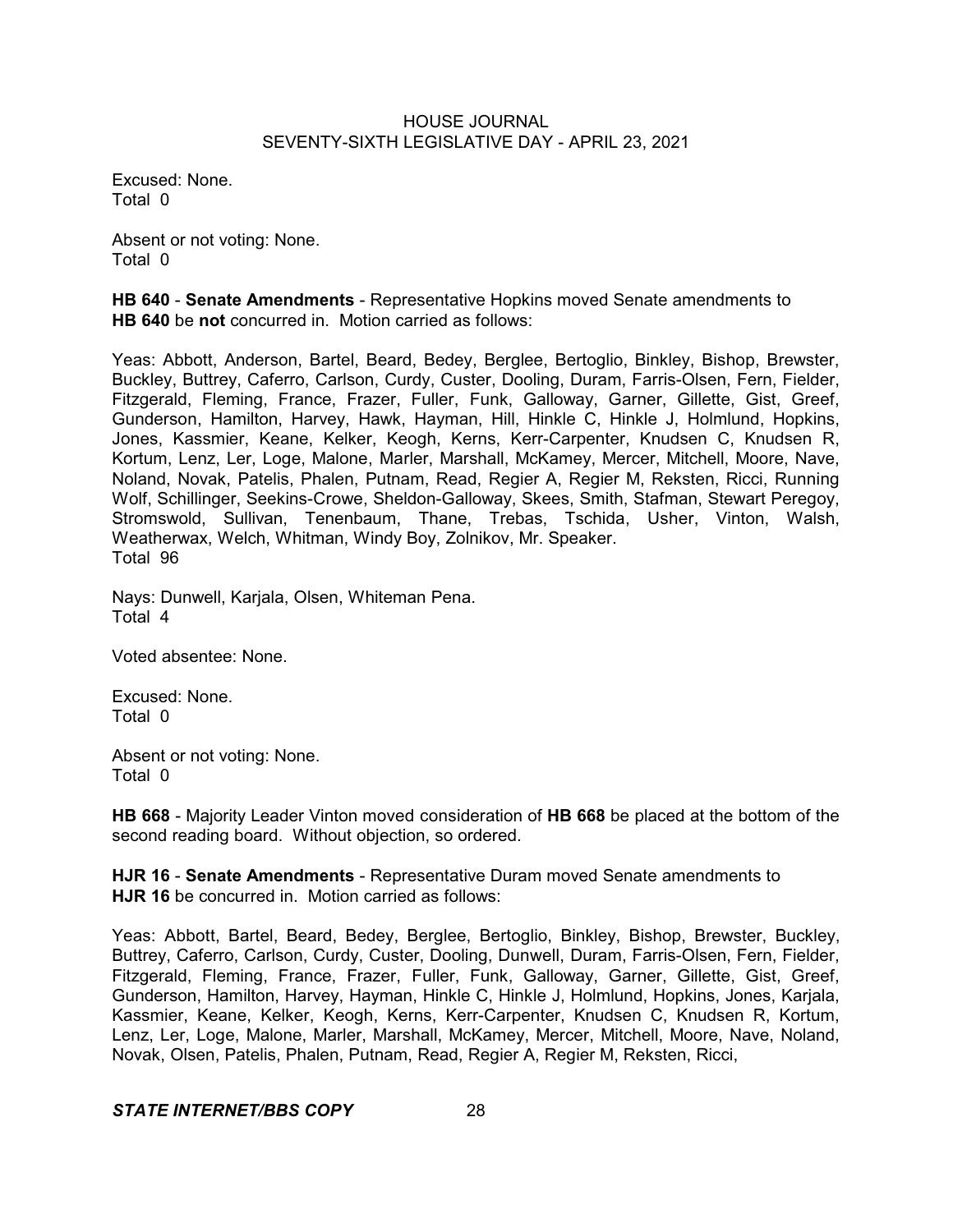Running Wolf, Schillinger, Seekins-Crowe, Sheldon-Galloway, Skees, Smith, Stafman, Stewart Peregoy, Stromswold, Sullivan, Tenenbaum, Thane, Trebas, Tschida, Usher, Vinton, Walsh, Weatherwax, Welch, Whiteman Pena, Whitman, Windy Boy, Zolnikov, Mr. Speaker. Total 97

Nays: Hill. Total 1

Voted absentee: None.

Excused: None. Total 0

Absent or not voting: Anderson, Hawk. Total 2

**HJR 31** - Representative Fleming moved **HJR 31** do pass. Motion carried as follows:

Yeas: Abbott, Anderson, Bartel, Beard, Bedey, Berglee, Bertoglio, Binkley, Bishop, Brewster, Buckley, Buttrey, Caferro, Carlson, Curdy, Custer, Dooling, Dunwell, Duram, Farris-Olsen, Fern, Fielder, Fitzgerald, Fleming, France, Frazer, Fuller, Funk, Galloway, Garner, Gillette, Gist, Greef, Gunderson, Hamilton, Harvey, Hawk, Hayman, Hill, Hinkle C, Hinkle J, Holmlund, Hopkins, Jones, Karjala, Kassmier, Keane, Kelker, Keogh, Kerns, Kerr-Carpenter, Knudsen C, Knudsen R, Kortum, Lenz, Ler, Loge, Malone, Marler, Marshall, McKamey, Mercer, Mitchell, Moore, Nave, Noland, Novak, Olsen, Patelis, Phalen, Putnam, Read, Regier A, Regier M, Reksten, Ricci, Running Wolf, Schillinger, Seekins-Crowe, Sheldon-Galloway, Skees, Smith, Stafman, Stewart Peregoy, Stromswold, Sullivan, Tenenbaum, Thane, Trebas, Tschida, Usher, Vinton, Walsh, Weatherwax, Welch, Whiteman Pena, Whitman, Windy Boy, Zolnikov, Mr. Speaker. Total 100

Nays: None. Total 0

Voted absentee: None.

Excused: None. Total 0

Absent or not voting: None. Total 0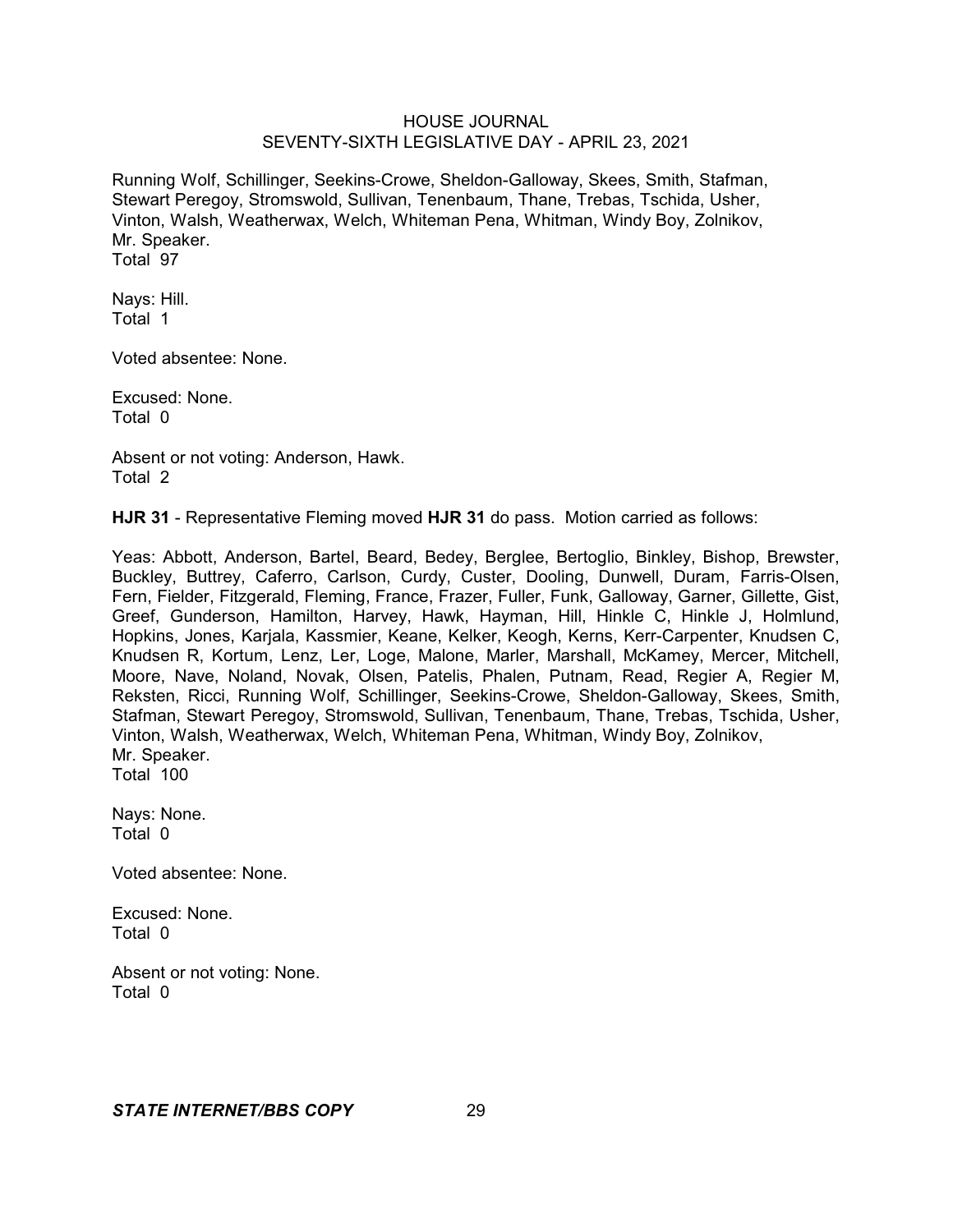**HJR 34** - Representative Usher moved **HJR 34** do pass. Motion carried as follows:

Yeas: Abbott, Anderson, Bartel, Beard, Bedey, Berglee, Bertoglio, Binkley, Bishop, Brewster, Buckley, Buttrey, Caferro, Carlson, Curdy, Custer, Dooling, Dunwell, Duram, Farris-Olsen, Fern, Fitzgerald, Fleming, France, Frazer, Fuller, Funk, Galloway, Garner, Gillette, Gist, Greef, Gunderson, Hamilton, Harvey, Hawk, Hayman, Hill, Hinkle J, Holmlund, Hopkins, Jones, Karjala, Kassmier, Keane, Kelker, Keogh, Kerns, Kerr-Carpenter, Knudsen C, Knudsen R, Kortum, Lenz, Ler, Loge, Malone, Marler, Marshall, Mercer, Mitchell, Moore, Nave, Noland, Novak, Olsen, Patelis, Phalen, Putnam, Read, Regier A, Regier M, Reksten, Ricci, Running Wolf, Schillinger, Seekins-Crowe, Sheldon-Galloway, Skees, Smith, Stafman, Stewart Peregoy, Stromswold, Sullivan, Thane, Trebas, Tschida, Usher, Vinton, Walsh, Weatherwax, Welch, Whiteman Pena, Whitman, Windy Boy, Zolnikov, Mr. Speaker. Total 96

Nays: None. Total 0

Voted absentee: None.

Excused: None. Total 0

Absent or not voting: Fielder, Hinkle C, McKamey, Tenenbaum. Total 4

**HJR 40** - Representative Mercer moved **HJR 40** do pass. Motion carried as follows:

Yeas: Abbott, Anderson, Bartel, Beard, Bedey, Berglee, Bertoglio, Binkley, Bishop, Buckley, Buttrey, Caferro, Carlson, Curdy, Custer, Dooling, Duram, Fern, Fielder, Fitzgerald, Fleming, Frazer, Fuller, Galloway, Garner, Gillette, Gist, Greef, Gunderson, Hamilton, Harvey, Hawk, Hayman, Hill, Hinkle C, Hinkle J, Hopkins, Jones, Kassmier, Keane, Kelker, Keogh, Kerns, Kerr-Carpenter, Knudsen C, Knudsen R, Kortum, Lenz, Ler, Loge, Malone, Marler, Marshall, McKamey, Mercer, Mitchell, Moore, Nave, Noland, Novak, Patelis, Phalen, Putnam, Read, Regier A, Regier M, Reksten, Ricci, Running Wolf, Schillinger, Seekins-Crowe, Sheldon-Galloway, Skees, Smith, Stafman, Stewart Peregoy, Stromswold, Sullivan, Thane, Trebas, Tschida, Usher, Vinton, Walsh, Weatherwax, Welch, Whiteman Pena, Whitman, Windy Boy, Zolnikov, Mr. Speaker. Total 91

Nays: Dunwell, Farris-Olsen, Funk, Karjala, Olsen. Total 5

Voted absentee: None.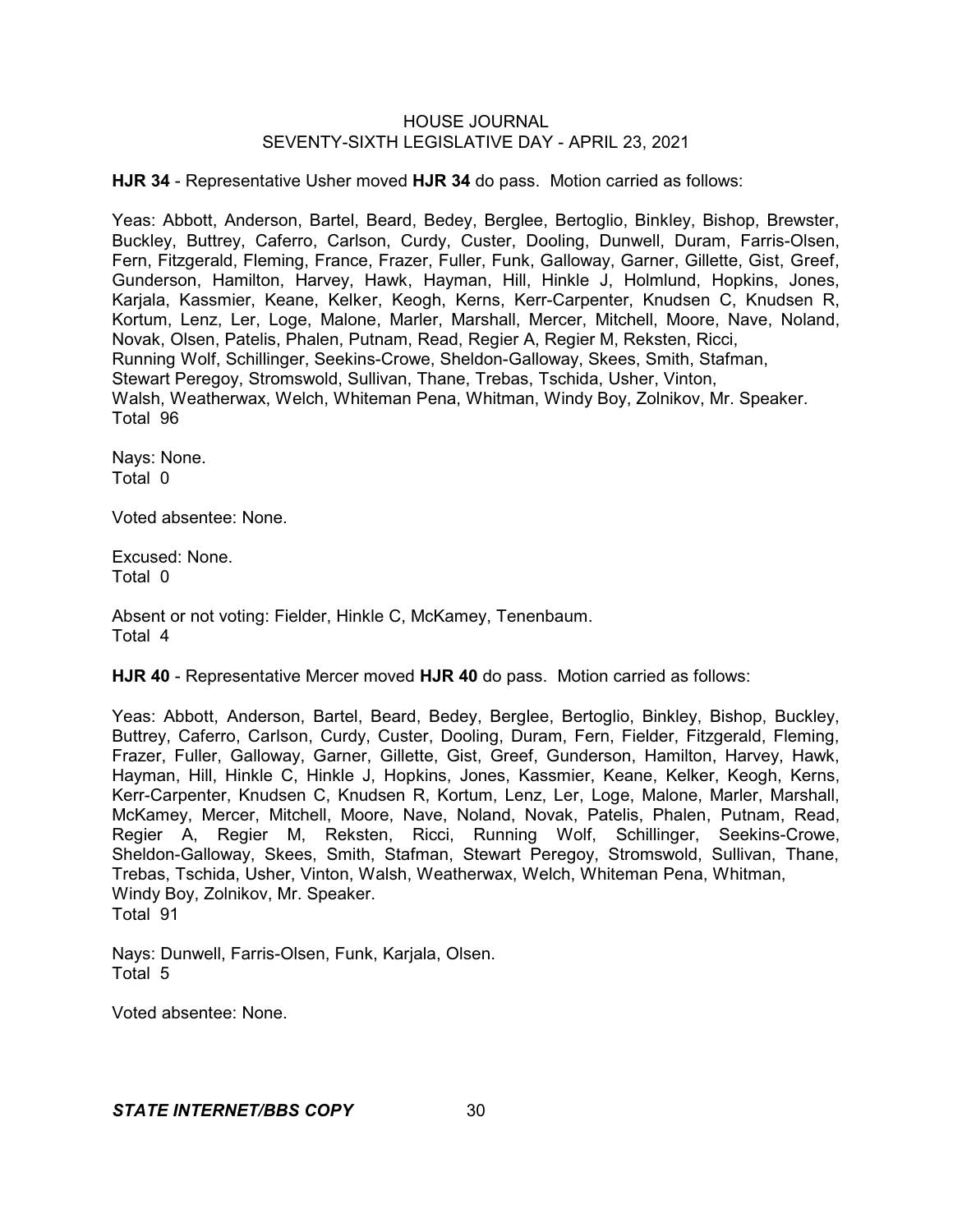Excused: None. Total 0

Absent or not voting: Brewster, France, Holmlund, Tenenbaum. Total 4

**HJR 43** - Representative Mercer moved **HJR 43** do pass. Motion carried as follows:

Yeas: Abbott, Anderson, Bedey, Bertoglio, Binkley, Bishop, Brewster, Buckley, Buttrey, Caferro, Curdy, Custer, Dooling, Dunwell, Fern, Fitzgerald, Fleming, France, Frazer, Funk, Galloway, Garner, Gillette, Greef, Gunderson, Hamilton, Hayman, Holmlund, Hopkins, Jones, Kassmier, Keane, Kelker, Keogh, Kerr-Carpenter, Knudsen R, Loge, Malone, Marshall, McKamey, Mercer, Moore, Noland, Novak, Patelis, Putnam, Ricci, Running Wolf, Schillinger, Seekins-Crowe, Smith, Stafman, Stromswold, Sullivan, Tenenbaum, Thane, Tschida, Usher, Vinton, Walsh, Welch, Whitman, Windy Boy, Mr. Speaker. Total 64

Nays: Bartel, Beard, Berglee, Carlson, Duram, Farris-Olsen, Fielder, Fuller, Harvey, Hawk, Hill, Hinkle C, Hinkle J, Karjala, Kerns, Knudsen C, Kortum, Lenz, Ler, Marler, Mitchell, Nave, Olsen, Phalen, Read, Regier A, Regier M, Reksten, Sheldon-Galloway, Skees, Stewart Peregoy, Trebas, Weatherwax, Whiteman Pena, Zolnikov. Total 35

Voted absentee: None.

Excused: None. Total 0

Absent or not voting: Gist. Total 1

Representative R. Knudsen assumed the chair.

**SB 303** - Representative Kelker moved **SB 303** be concurred in. Motion carried as follows:

Yeas: Abbott, Anderson, Bartel, Bedey, Berglee, Bertoglio, Binkley, Bishop, Brewster, Buckley, Buttrey, Caferro, Carlson, Curdy, Custer, Dooling, Dunwell, Duram, Farris-Olsen, Fern, Fielder, Fitzgerald, Fleming, France, Frazer, Fuller, Funk, Galloway, Gillette, Gist, Greef, Gunderson, Hamilton, Harvey, Hawk, Hayman, Hill, Hinkle C, Hinkle J, Holmlund, Hopkins, Jones, Karjala, Kassmier, Keane, Kelker, Keogh, Kerns, Kerr-Carpenter, Knudsen C, Knudsen R, Kortum, Lenz, Ler, Loge, Malone, Marler, Marshall, McKamey, Mercer, Mitchell, Moore, Nave, Noland, Novak, Olsen, Patelis, Phalen, Putnam, Read, Regier A, Regier M, Reksten, Ricci,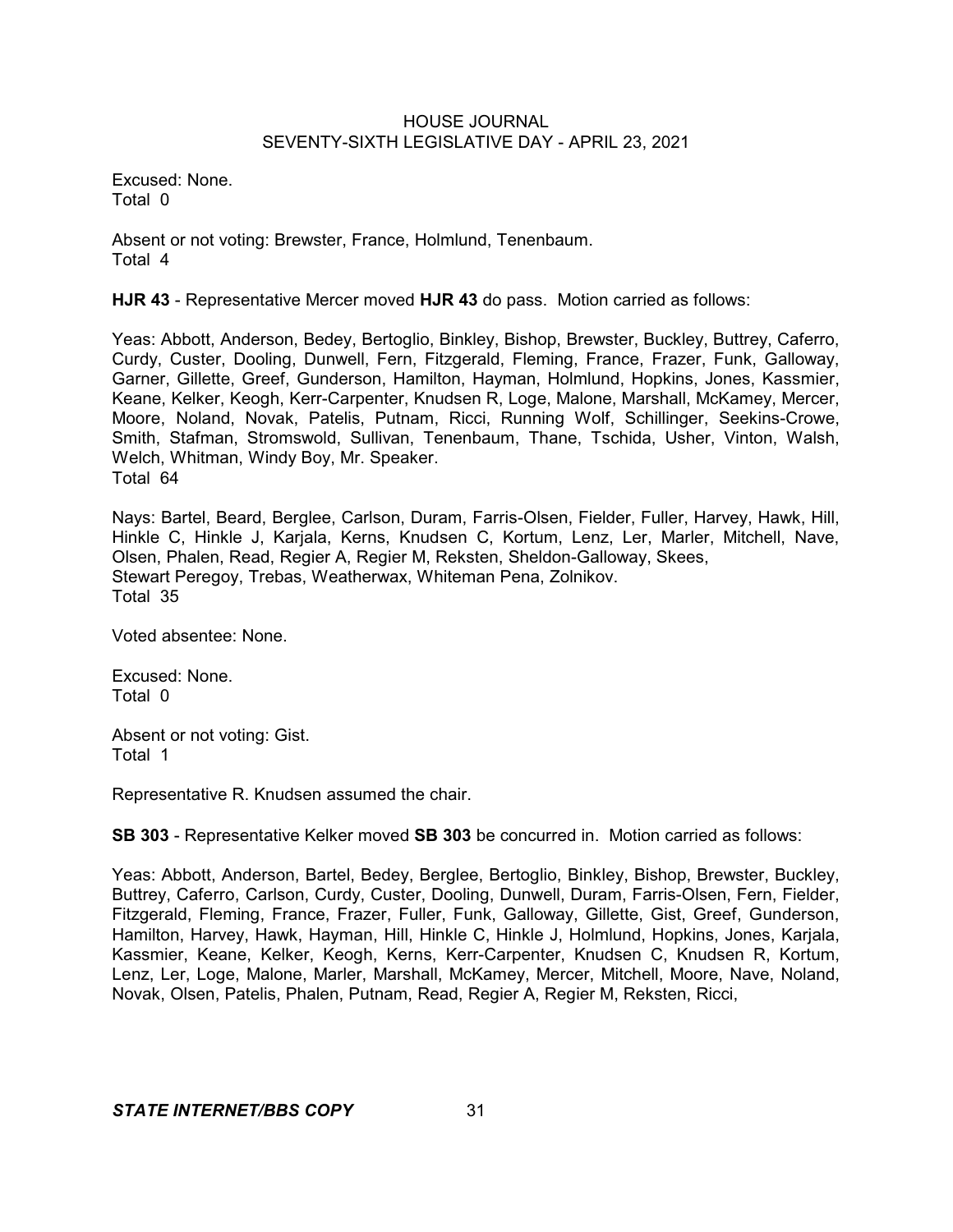Running Wolf, Schillinger, Seekins-Crowe, Skees, Smith, Stafman, Stewart Peregoy, Stromswold, Sullivan, Tenenbaum, Thane, Trebas, Tschida, Usher, Vinton, Walsh, Weatherwax, Welch, Whiteman Pena, Whitman, Windy Boy, Zolnikov, Mr. Speaker. Total 97

Nays: Beard, Garner, Sheldon-Galloway. Total 3

Voted absentee: None.

Excused: None. Total 0

Absent or not voting: None. Total 0

**SB 306** - **Conference Committee Report No. 1** - Representative Loge moved the Conference Committee report to **SB 306** be adopted. Motion carried as follows:

Yeas: Abbott, Anderson, Bartel, Beard, Bedey, Berglee, Bertoglio, Binkley, Bishop, Brewster, Buckley, Buttrey, Caferro, Carlson, Custer, Dooling, Fern, Fielder, Fitzgerald, Fleming, Frazer, Fuller, Galloway, Garner, Gillette, Gist, Greef, Gunderson, Hamilton, Harvey, Hill, Hinkle C, Hinkle J, Holmlund, Hopkins, Jones, Kassmier, Keane, Kelker, Kerns, Kerr-Carpenter, Knudsen C, Knudsen R, Lenz, Ler, Loge, Malone, Marshall, McKamey, Mercer, Mitchell, Moore, Nave, Noland, Novak, Patelis, Phalen, Read, Regier A, Regier M, Reksten, Ricci, Running Wolf, Schillinger, Seekins-Crowe, Sheldon-Galloway, Skees, Stewart Peregoy, Stromswold, Trebas, Tschida, Usher, Vinton, Walsh, Welch, Whiteman Pena, Whitman, Windy Boy, Zolnikov, Mr. Speaker.

Total 80

Nays: Curdy, Dunwell, Duram, Farris-Olsen, France, Funk, Hawk, Hayman, Karjala, Keogh, Kortum, Marler, Olsen, Putnam, Smith, Stafman, Sullivan, Tenenbaum, Thane, Weatherwax. Total 20

Voted absentee: None.

Excused: None. Total 0

Absent or not voting: None. Total 0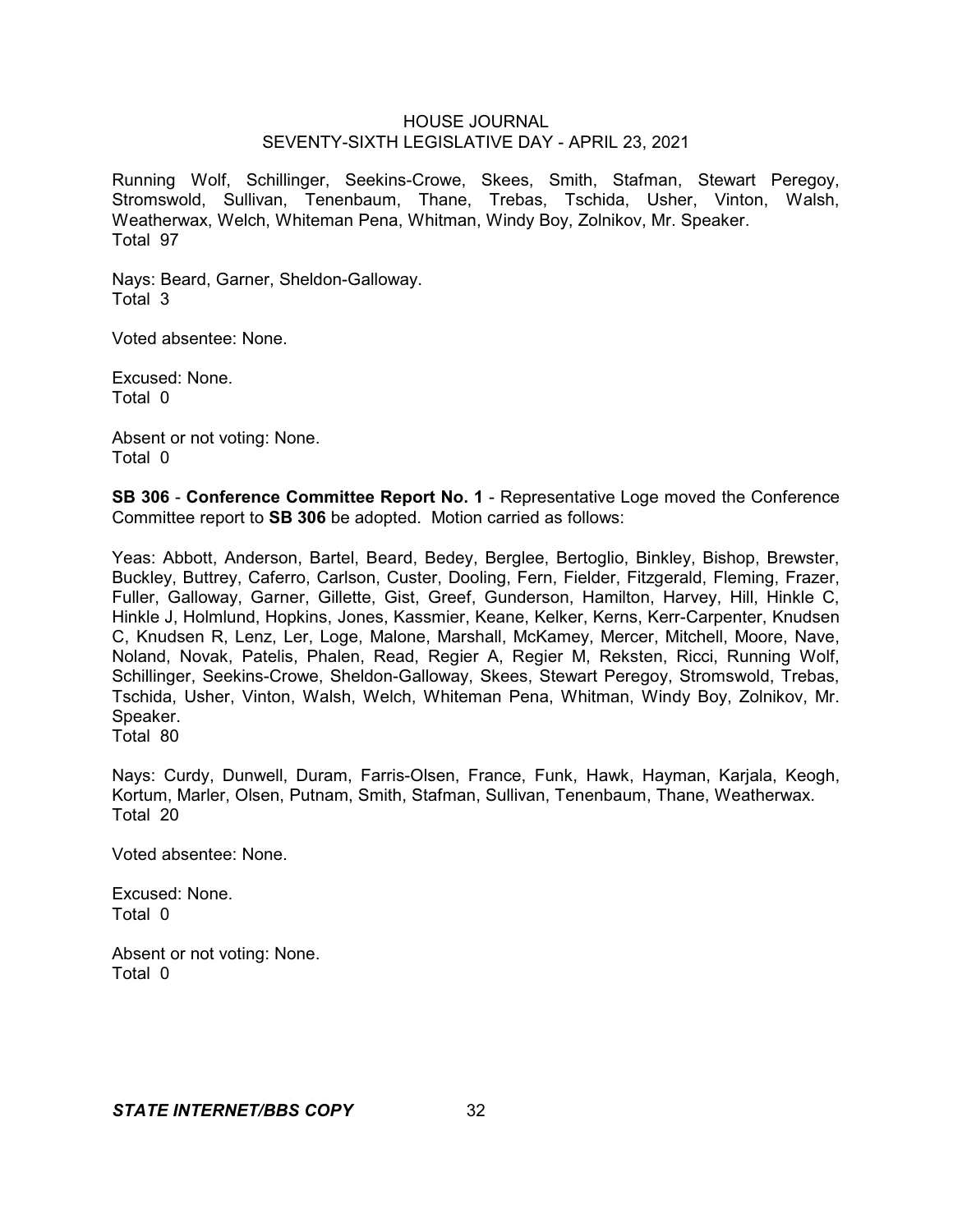**SB 402** - Representative Ler moved **SB 402** be concurred in. Motion carried as follows:

Yeas: Anderson, Bartel, Beard, Berglee, Bertoglio, Binkley, Brewster, Buttrey, Carlson, Dooling, Duram, Fielder, Fitzgerald, Fleming, Frazer, Fuller, Galloway, Garner, Gillette, Gist, Greef, Gunderson, Hill, Hinkle C, Hinkle J, Holmlund, Hopkins, Jones, Kassmier, Kerns, Knudsen C, Knudsen R, Lenz, Ler, Loge, Malone, Marshall, McKamey, Mercer, Mitchell, Moore, Nave, Noland, Patelis, Phalen, Read, Regier A, Regier M, Reksten, Ricci, Schillinger, Seekins-Crowe, Sheldon-Galloway, Skees, Stromswold, Trebas, Tschida, Usher, Vinton, Walsh, Welch, Whitman, Zolnikov, Mr. Speaker. Total 64

Nays: Abbott, Bishop, Buckley, Caferro, Curdy, Custer, Dunwell, Farris-Olsen, Fern, France, Funk, Hamilton, Harvey, Hawk, Hayman, Karjala, Keane, Kelker, Keogh, Kerr-Carpenter, Kortum, Marler, Novak, Olsen, Putnam, Running Wolf, Smith, Stafman, Stewart Peregoy, Sullivan, Tenenbaum, Thane, Weatherwax, Whiteman Pena, Windy Boy. Total 35

Voted absentee: None.

Excused: None. Total 0

Absent or not voting: Bedey. Total 1

**SB 403** - Representative Kerns moved **SB 403** be concurred in. Motion carried as follows:

Yeas: Abbott, Anderson, Bartel, Beard, Bedey, Berglee, Bertoglio, Binkley, Bishop, Buckley, Buttrey, Caferro, Carlson, Curdy, Custer, Dooling, Dunwell, Duram, Farris-Olsen, Fern, Fielder, Fleming, France, Frazer, Fuller, Funk, Galloway, Garner, Gillette, Gist, Greef, Gunderson, Hamilton, Harvey, Hawk, Hayman, Hill, Hinkle C, Hinkle J, Holmlund, Hopkins, Jones, Karjala, Kassmier, Keane, Kelker, Keogh, Kerns, Kerr-Carpenter, Knudsen C, Knudsen R, Kortum, Lenz, Ler, Loge, Malone, Marler, Marshall, McKamey, Mercer, Mitchell, Moore, Nave, Noland, Novak, Olsen, Patelis, Phalen, Putnam, Read, Regier A, Regier M, Reksten, Ricci, Running Wolf, Schillinger, Seekins-Crowe, Sheldon-Galloway, Skees, Stafman, Stewart Peregoy, Stromswold, Sullivan, Tenenbaum, Thane, Trebas, Tschida, Usher, Vinton, Walsh, Weatherwax, Welch, Whiteman Pena, Whitman, Windy Boy, Zolnikov, Mr. Speaker. Total 97

Nays: Brewster, Fitzgerald, Smith. Total 3

Voted absentee: None.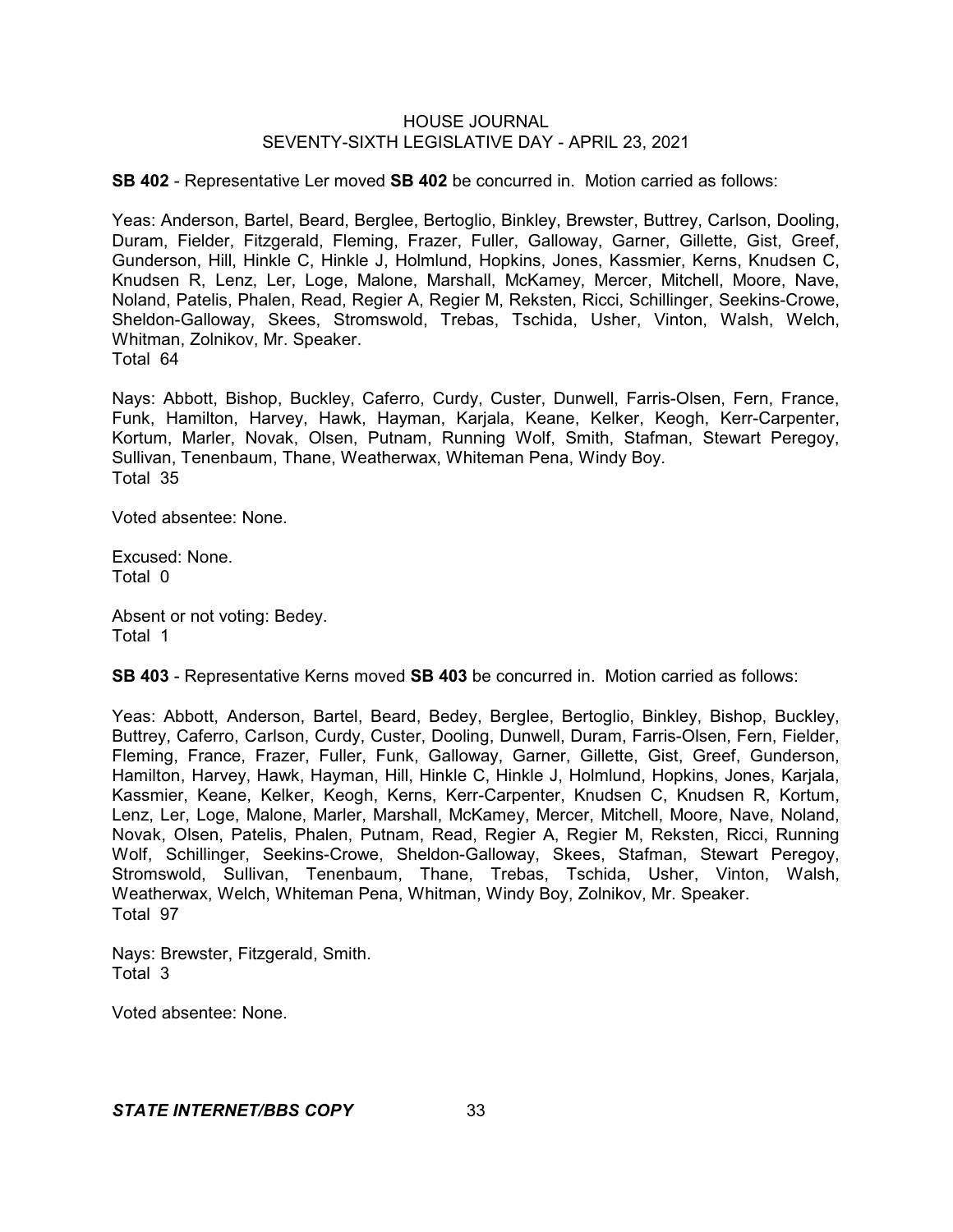Excused: None. Total 0

Absent or not voting: None. Total 0

**SJR 14** - Representative Buckley moved **SJR 14** be concurred in. Motion carried as follows:

Yeas: Abbott, Anderson, Bedey, Berglee, Bertoglio, Binkley, Bishop, Brewster, Buckley, Buttrey, Caferro, Carlson, Curdy, Custer, Dooling, Dunwell, Duram, Farris-Olsen, Fern, Fitzgerald, Fleming, France, Frazer, Funk, Galloway, Garner, Gillette, Gist, Greef, Gunderson, Hamilton, Harvey, Hawk, Hayman, Hill, Hinkle J, Holmlund, Hopkins, Jones, Karjala, Kassmier, Keane, Kelker, Keogh, Kerns, Kerr-Carpenter, Knudsen C, Knudsen R, Kortum, Lenz, Ler, Loge, Malone, Marler, Marshall, McKamey, Mercer, Mitchell, Moore, Noland, Novak, Olsen, Patelis, Phalen, Putnam, Regier A, Regier M, Reksten, Ricci, Running Wolf, Seekins-Crowe, Sheldon-Galloway, Skees, Smith, Stafman, Stewart Peregoy, Stromswold, Sullivan, Tenenbaum, Thane, Trebas, Vinton, Walsh, Weatherwax, Welch, Whiteman Pena, Whitman, Windy Boy, Zolnikov, Mr. Speaker. Total 90

Nays: Bartel, Beard, Fielder, Fuller, Hinkle C, Nave, Read, Schillinger, Tschida, Usher. Total 10

Voted absentee: None.

Excused: None. Total 0

Absent or not voting: None. Total 0

**SB 385** - Representative Brewster moved **SB 385** be concurred in. Motion carried as follows:

Yeas: Anderson, Bartel, Beard, Bedey, Berglee, Bertoglio, Binkley, Brewster, Buttrey, Carlson, Dooling, Duram, Fielder, Fitzgerald, Fleming, Frazer, Fuller, Galloway, Gillette, Gist, Greef, Gunderson, Hill, Hinkle C, Hinkle J, Holmlund, Jones, Kassmier, Kerns, Knudsen C, Knudsen R, Lenz, Ler, Loge, Malone, Marshall, McKamey, Mercer, Mitchell, Moore, Nave, Noland, Patelis, Phalen, Read, Regier M, Reksten, Ricci, Schillinger, Seekins-Crowe, Sheldon-Galloway, Skees, Stromswold, Trebas, Tschida, Usher, Vinton, Zolnikov, Mr. Speaker. Total 59

Nays: Abbott, Bishop, Buckley, Caferro, Curdy, Custer, Dunwell, Farris-Olsen, Fern, France, Funk, Garner, Hamilton, Harvey, Hawk, Hayman, Hopkins, Karjala, Keane, Kelker, Keogh, Kerr-Carpenter, Kortum, Marler, Novak, Olsen, Putnam, Regier A, Running Wolf, Smith,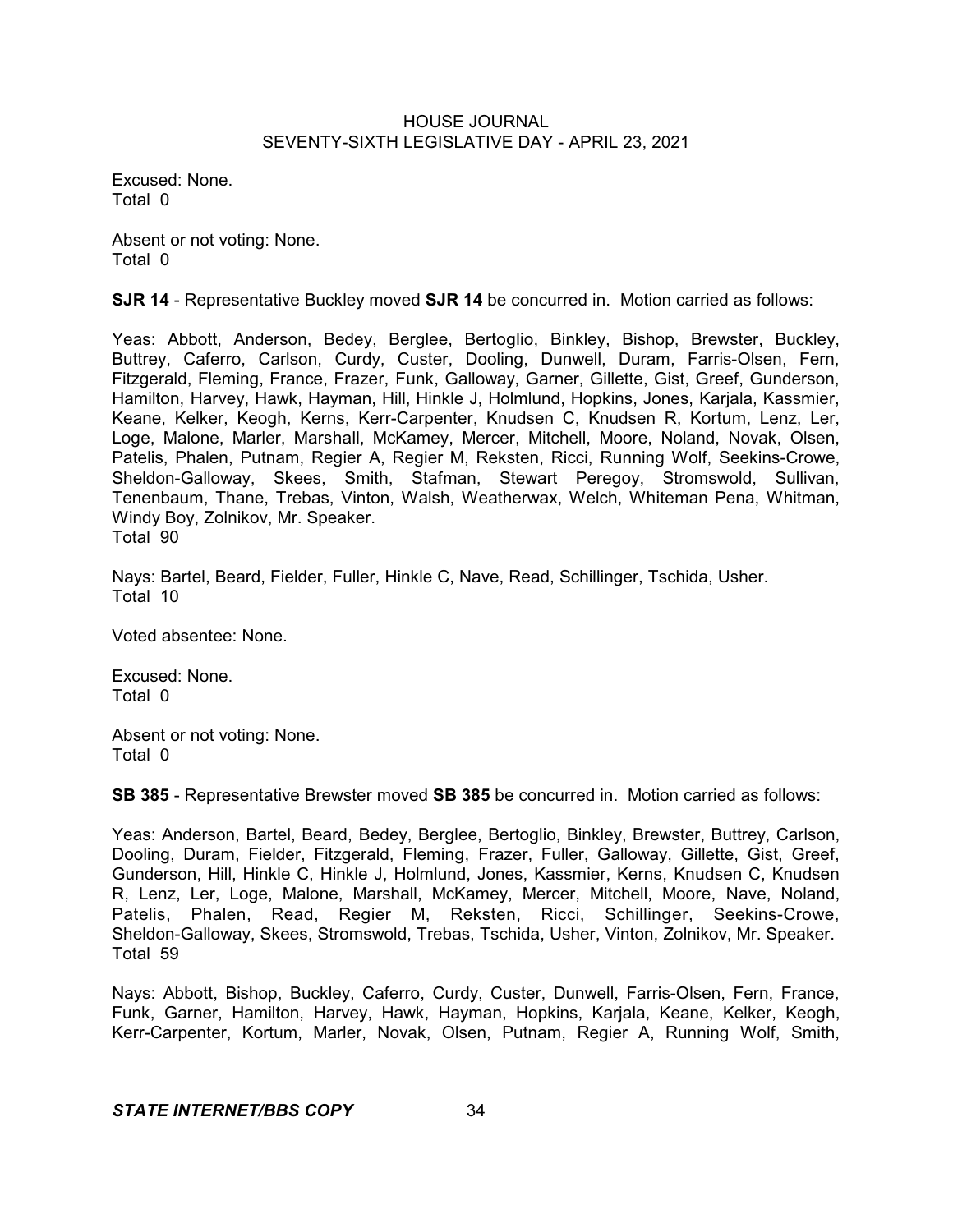Stafman, Stewart Peregoy, Sullivan, Tenenbaum, Thane, Walsh, Weatherwax, Welch, Whiteman Pena, Whitman, Windy Boy. Total 41

Voted absentee: None.

Excused: None. Total 0

Absent or not voting: None. Total 0

**SB 400** - Representative Phalen moved **SB 400** be concurred in.

**SB 400** - Representative C. Knudsen moved for cloture. Motion carried as follows:

Yeas: Abbott, Anderson, Bartel, Beard, Bedey, Berglee, Bertoglio, Binkley, Bishop, Brewster, Buckley, Caferro, Carlson, Curdy, Custer, Dooling, Dunwell, Duram, Farris-Olsen, Fern, Fielder, Fitzgerald, Fleming, France, Frazer, Fuller, Funk, Galloway, Garner, Gillette, Gist, Greef, Gunderson, Hamilton, Harvey, Hawk, Hayman, Hill, Hinkle C, Hinkle J, Holmlund, Hopkins, Jones, Karjala, Kassmier, Keane, Kelker, Keogh, Kerns, Kerr-Carpenter, Knudsen C, Knudsen R, Kortum, Lenz, Ler, Loge, Malone, Marler, Marshall, McKamey, Mercer, Mitchell, Moore, Nave, Noland, Novak, Patelis, Phalen, Putnam, Read, Regier A, Regier M, Reksten, Ricci, Running Wolf, Schillinger, Seekins-Crowe, Sheldon-Galloway, Skees, Smith, Stafman, Stewart Peregoy, Stromswold, Sullivan, Tenenbaum, Thane, Trebas, Tschida, Usher, Vinton, Walsh, Welch, Whiteman Pena, Whitman, Windy Boy, Zolnikov, Mr. Speaker.

Total 97

Nays: None. Total 0

Voted absentee: None.

Excused: None. Total 0

Absent or not voting: Buttrey, Olsen, Weatherwax. Total 3

**SB 400** - Representative Phalen moved **SB 400** be concurred in. Motion carried as follows:

Yeas: Anderson, Bartel, Beard, Berglee, Bertoglio, Binkley, Brewster, Carlson, Custer, Dooling, Duram, Fielder, Fleming, Frazer, Fuller, Galloway, Gillette, Gist, Gunderson, Hill, Hinkle C, Hinkle J, Holmlund, Hopkins, Jones, Kassmier, Kerns, Knudsen C, Knudsen R, Lenz, Ler, Loge, Malone, Marshall, McKamey, Mercer, Mitchell, Moore, Nave, Noland, Patelis, Phalen,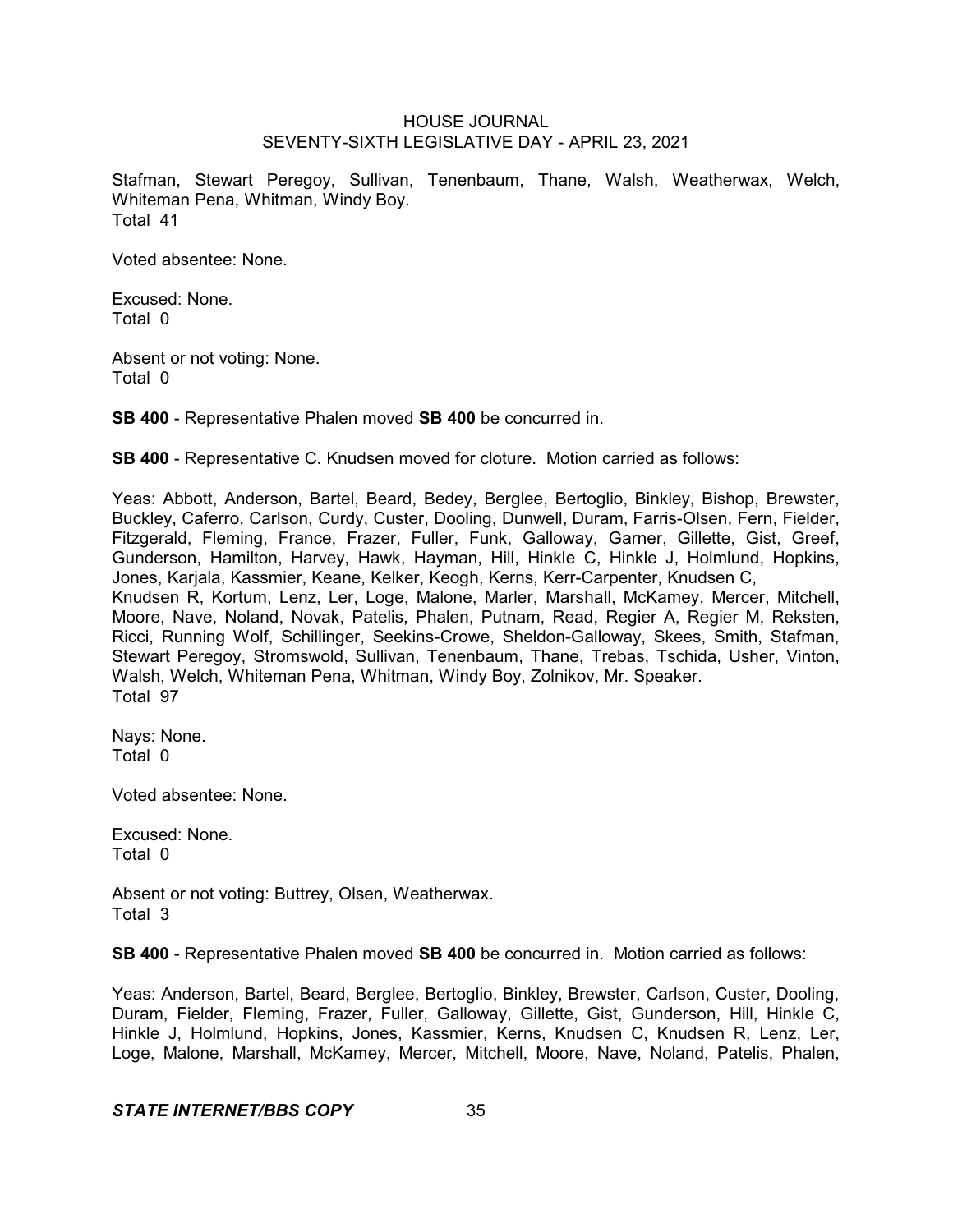Read, Regier A, Regier M, Reksten, Ricci, Schillinger, Seekins-Crowe, Sheldon-Galloway, Skees, Stromswold, Trebas, Tschida, Usher, Vinton, Walsh, Zolnikov, Mr. Speaker. Total 59

Nays: Abbott, Bedey, Bishop, Buckley, Buttrey, Caferro, Curdy, Dunwell, Farris-Olsen, Fern, Fitzgerald, France, Funk, Garner, Greef, Hamilton, Harvey, Hawk, Hayman, Karjala, Keane, Kelker, Keogh, Kerr-Carpenter, Kortum, Marler, Novak, Olsen, Putnam, Running Wolf, Smith, Stafman, Stewart Peregoy, Sullivan, Tenenbaum, Thane, Weatherwax, Welch, Whiteman Pena, Whitman, Windy Boy. Total 41

Voted absentee: None.

Excused: None. Total 0

Absent or not voting: None. Total 0

**HB 554** - **Senate Amendments** - Representative Kassmier moved Senate amendments to **HB 554** be concurred in. Motion carried as follows:

Yeas: Abbott, Anderson, Bartel, Beard, Bedey, Berglee, Bertoglio, Binkley, Brewster, Buckley, Buttrey, Carlson, Custer, Dooling, Duram, Fern, Fielder, Fitzgerald, Fleming, Frazer, Fuller, Funk, Galloway, Garner, Gillette, Gist, Greef, Gunderson, Harvey, Hawk, Hill, Hinkle C, Hinkle J, Holmlund, Hopkins, Jones, Kassmier, Keane, Kelker, Kerns, Kerr-Carpenter, Knudsen C, Knudsen R, Lenz, Ler, Loge, Malone, Marshall, McKamey, Mercer, Mitchell, Moore, Nave, Noland, Novak, Patelis, Phalen, Putnam, Read, Regier A, Regier M, Reksten, Ricci, Schillinger, Seekins-Crowe, Sheldon-Galloway, Skees, Stromswold, Thane, Trebas, Tschida, Usher, Vinton, Walsh, Welch, Whitman, Zolnikov, Mr. Speaker. Total 78

Nays: Bishop, Caferro, Curdy, Dunwell, Farris-Olsen, France, Hamilton, Hayman, Karjala, Keogh, Kortum, Marler, Olsen, Running Wolf, Smith, Stafman, Stewart Peregoy, Sullivan, Tenenbaum, Weatherwax, Whiteman Pena, Windy Boy. Total 22

Voted absentee: None.

Excused: None. Total 0

Absent or not voting: None. Total 0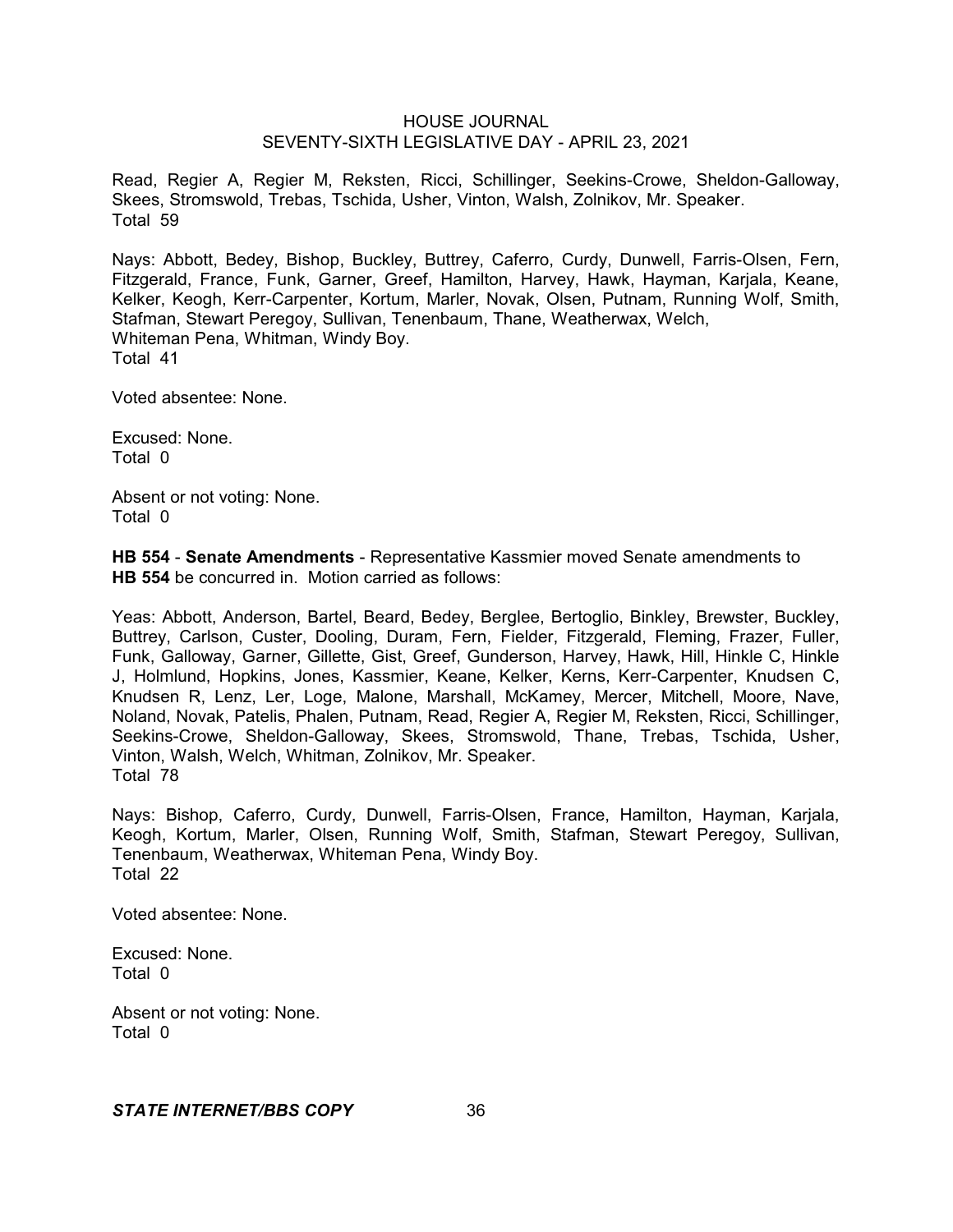**HB 688** - **Senate Amendments** - Representative Kassmier moved Senate amendments to **HB 688** be concurred in. Motion carried as follows:

Yeas: Abbott, Anderson, Bartel, Beard, Bedey, Berglee, Bertoglio, Binkley, Bishop, Brewster, Buckley, Buttrey, Caferro, Carlson, Curdy, Custer, Dooling, Dunwell, Duram, Farris-Olsen, Fern, Fitzgerald, Fleming, France, Frazer, Fuller, Funk, Garner, Gist, Greef, Gunderson, Hamilton, Harvey, Hawk, Hayman, Hinkle J, Holmlund, Hopkins, Jones, Karjala, Kassmier, Kelker, Keogh, Kerns, Kerr-Carpenter, Knudsen C, Knudsen R, Kortum, Lenz, Ler, Loge, Malone, Marler, Marshall, McKamey, Mercer, Nave, Noland, Novak, Olsen, Patelis, Phalen, Putnam, Regier A, Ricci, Seekins-Crowe, Smith, Stafman, Stewart Peregoy, Stromswold, Sullivan, Tenenbaum, Thane, Trebas, Usher, Vinton, Walsh, Welch, Whitman, Zolnikov, Mr. Speaker.

Total 81

Nays: Fielder, Galloway, Gillette, Hill, Hinkle C, Keane, Mitchell, Moore, Read, Regier M, Reksten, Running Wolf, Schillinger, Sheldon-Galloway, Skees, Tschida, Weatherwax, Whiteman Pena, Windy Boy. Total 19

Voted absentee: None.

Excused: None. Total 0

Absent or not voting: None. Total 0

Majority Leader Vinton moved the Committee rise and report. Motion carried. Committee arose. House resumed. Mr. Speaker presiding. Chair R. Knudsen moved the Committee of the Whole report be adopted. Report adopted as follows:

Yeas: Abbott, Anderson, Beard, Bedey, Berglee, Bertoglio, Binkley, Bishop, Brewster, Buckley, Caferro, Carlson, Curdy, Custer, Dooling, Dunwell, Duram, Farris-Olsen, Fern, Fielder, Fitzgerald, Fleming, France, Frazer, Fuller, Funk, Galloway, Garner, Gillette, Gist, Greef, Gunderson, Hamilton, Harvey, Hawk, Hill, Hinkle C, Hinkle J, Holmlund, Hopkins, Jones, Kassmier, Keane, Kelker, Keogh, Kerns, Kerr-Carpenter, Knudsen C, Lenz, Ler, Loge, Malone, Marler, Marshall, McKamey, Mercer, Mitchell, Moore, Nave, Noland, Novak, Patelis, Phalen, Putnam, Read, Regier A, Reksten, Ricci, Schillinger, Seekins-Crowe, Sheldon-Galloway, Skees, Smith, Stewart Peregoy, Stromswold, Sullivan, Tenenbaum, Thane, Trebas, Tschida, Usher, Vinton, Walsh, Welch, Whitman, Zolnikov, Mr. Speaker. Total 87

Nays: Hayman, Karjala, Knudsen R, Kortum, Olsen, Running Wolf, Stafman, Weatherwax, Whiteman Pena, Windy Boy. Total 10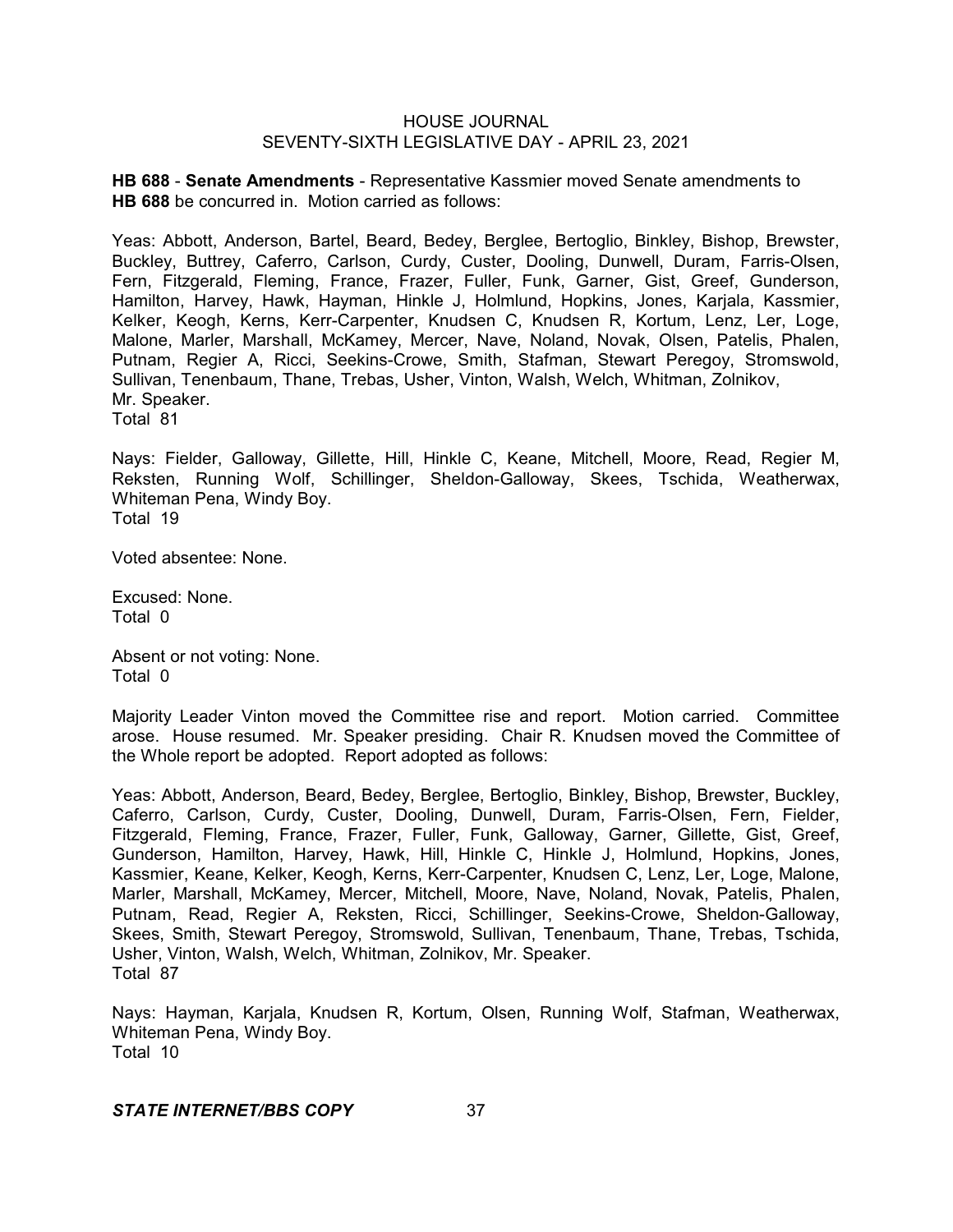Voted absentee: None.

Excused: None. Total 0

Absent or not voting: Bartel, Buttrey, Regier M. Total 3

## **REPORTS OF STANDING COMMITTEES**

**APPROPRIATIONS** (Jones, Chair): 4/22/2021 **SB 159**, be concurred in. Report adopted. **SB 384**, be concurred in. Report adopted. **SB 388**, be concurred in. Report adopted. **SB 399**, be concurred in. Report adopted.

**JUDICIARY** (Usher, Chair): 4/22/2021 **HJR 47**, do pass. Report adopted.

# **REPORTS OF SELECT COMMITTEES**

# CONFERENCE COMMITTEE on Senate Amendments to **House Bill 63** Report No. 001, April 23, 2021

Mr. President and Mr. Speaker:

We, your Conference Committee met and considered Senate amendments to **House Bill 63** (reference copy -- salmon) and recommend this Conference Committee report be adopted.

And, recommend that **House Bill 63** (reference copy -- salmon) be amended as follows:

1. Title, line 8. **Following:** "AND" **Strike:** "DEFINING CERTAIN UNFAIR TRADE PRACTICES RELATING TO LIFE INSURANCE;"

2. Title, line 10 through line 11. **Following:** the first "DATE" on line 10 **Strike:** "," on line 10 through "DATE" on line 11

3. Page 6, line 22 through page 7, line 19. **Strike:** section 4 in its entirety **Renumber:** subsequent sections

4. Page 16, line 12 through line 13.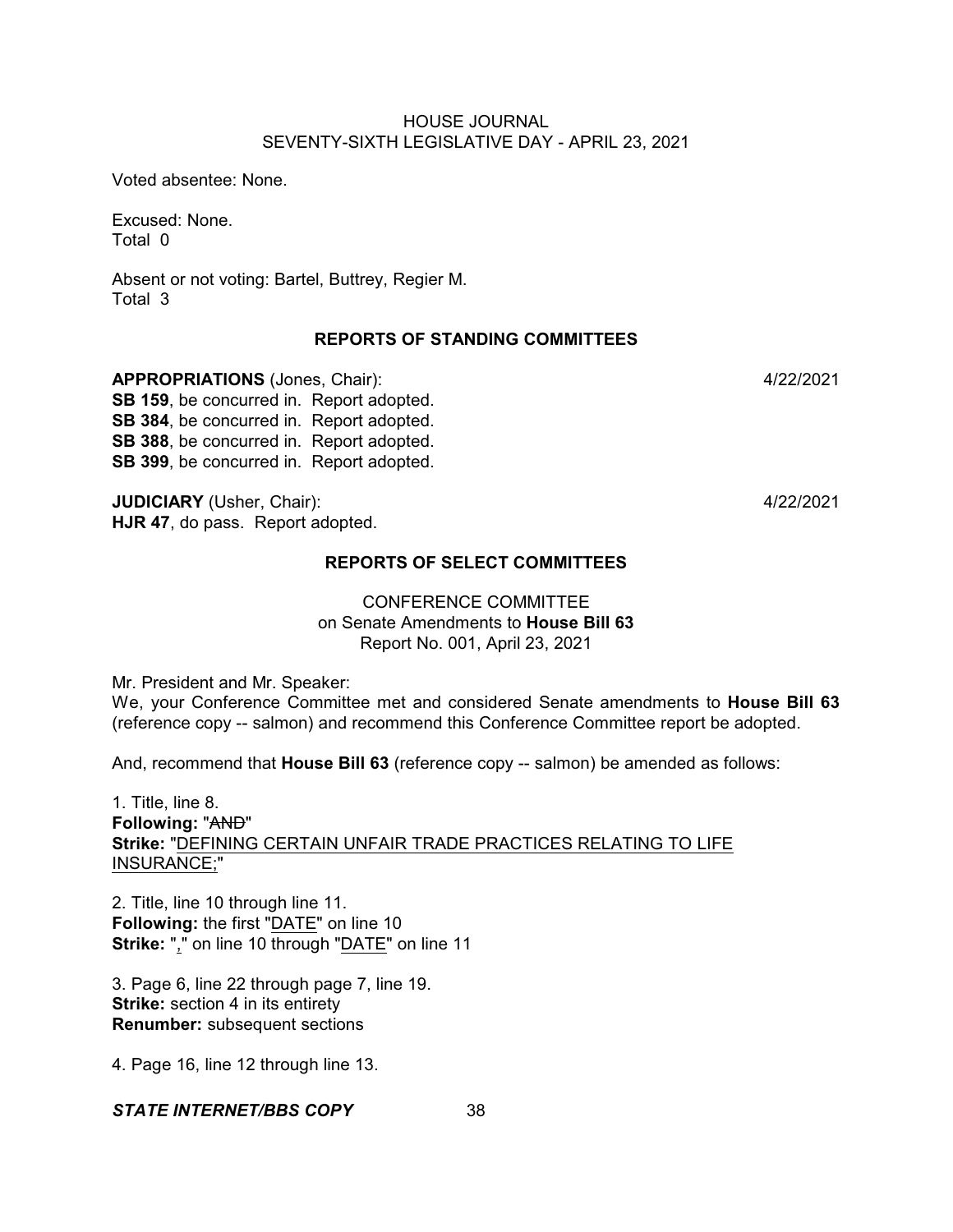**Strike:** section 10 in its entirety **Renumber:** subsequent sections

5. Page 16, line 17 through line 21. **Strike:** sections 12 and 13 in their entirety

Gauthier Sullivan<br>
Pope Contract Contract Contract Contract Contract Contract Contract Contract Contract Contract Contract Contra<br>
Sullivan Pope **Vinton** 

For the Senate: For the House: Fitzpatrick, Chair **Dooling, Vice Chair** Dooling, Vice Chair

## CONFERENCE COMMITTEE on Senate Amendments to **House Bill 276** Report No. 001, April 22, 2021

Mr. President and Mr. Speaker:

We, your Conference Committee met and considered Senate amendments to **House Bill 276** (reference copy -- salmon) and recommend this Conference Committee report be adopted.

And, recommend that **House Bill 276** (reference copy -- salmon) be amended as follows:

1. Title, line 4. **Following:** "ADDING" **Strike:** "TWO" **Following:** "LICENSED" **Insert:** "A"

2. Title, line 5. **Strike:** "SPECIALISTS" **Insert:** "SPECIALIST"

3. Page 1, line 13. **Strike:** "NINE" **Insert:** "10"

4. Page 1, line 14. **Strike:** "TWO" **Insert:** "Three"

5. Page 1, line 14. **Strike:** "TWO" **Insert:** "three"

6. Page 1, line 20.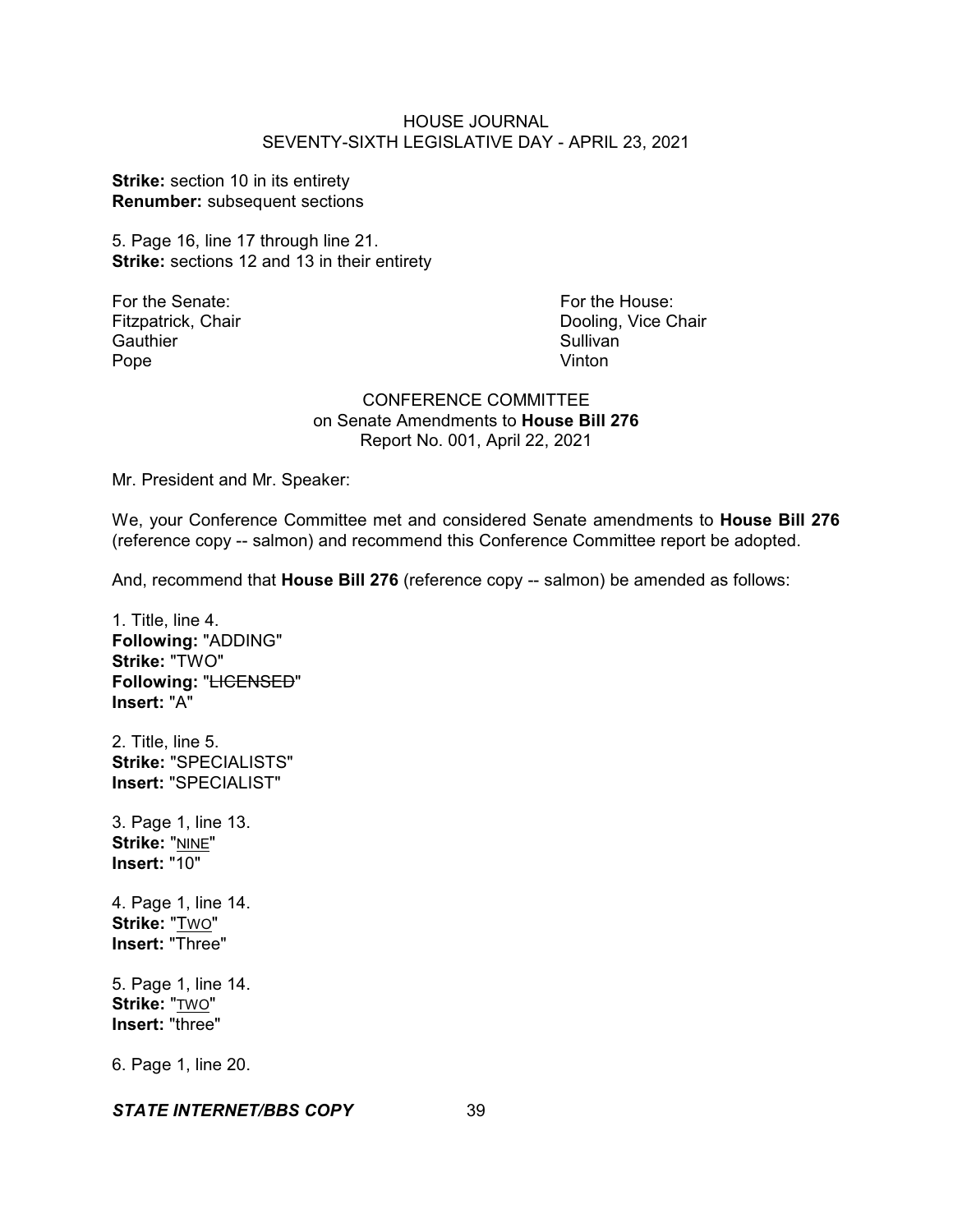**Strike:** "Two members" **Insert:** "One member"

7. Page 1, line 20. **Following:** "be" **Insert:** "a"

8. Page 1, line 20. **Strike:** "specialists" **Insert:** "specialist"

9. Page 2, line 16. **Strike:** "nine" **Insert:** "11"

10. Page 2, line 17. **Strike:** "Two" **Insert:** "Three"

11. Page 2, line 17. **Strike:** "two" **Insert:** "three"

For the Senate: For the House:

McGillvray, Chair **Lenz, Vice Chair Lenz**, Vice Chair Gross Caferro

**Gillette** 

## **FREE** CONFERENCE COMMITTEE on **House Bill 525** Report No. 001, April 23, 2021

Mr. President and Mr. Speaker:

We, your Free Conference Committee met and considered **House Bill 525** (reference copy - salmon) and recommend this Free Conference Committee report be adopted.

And, recommend that **House Bill 525** (reference copy -- salmon) be amended as follows:

1. Page 3, line 10. **Following:** "same" **Strike:** "OR AN ADJACENT"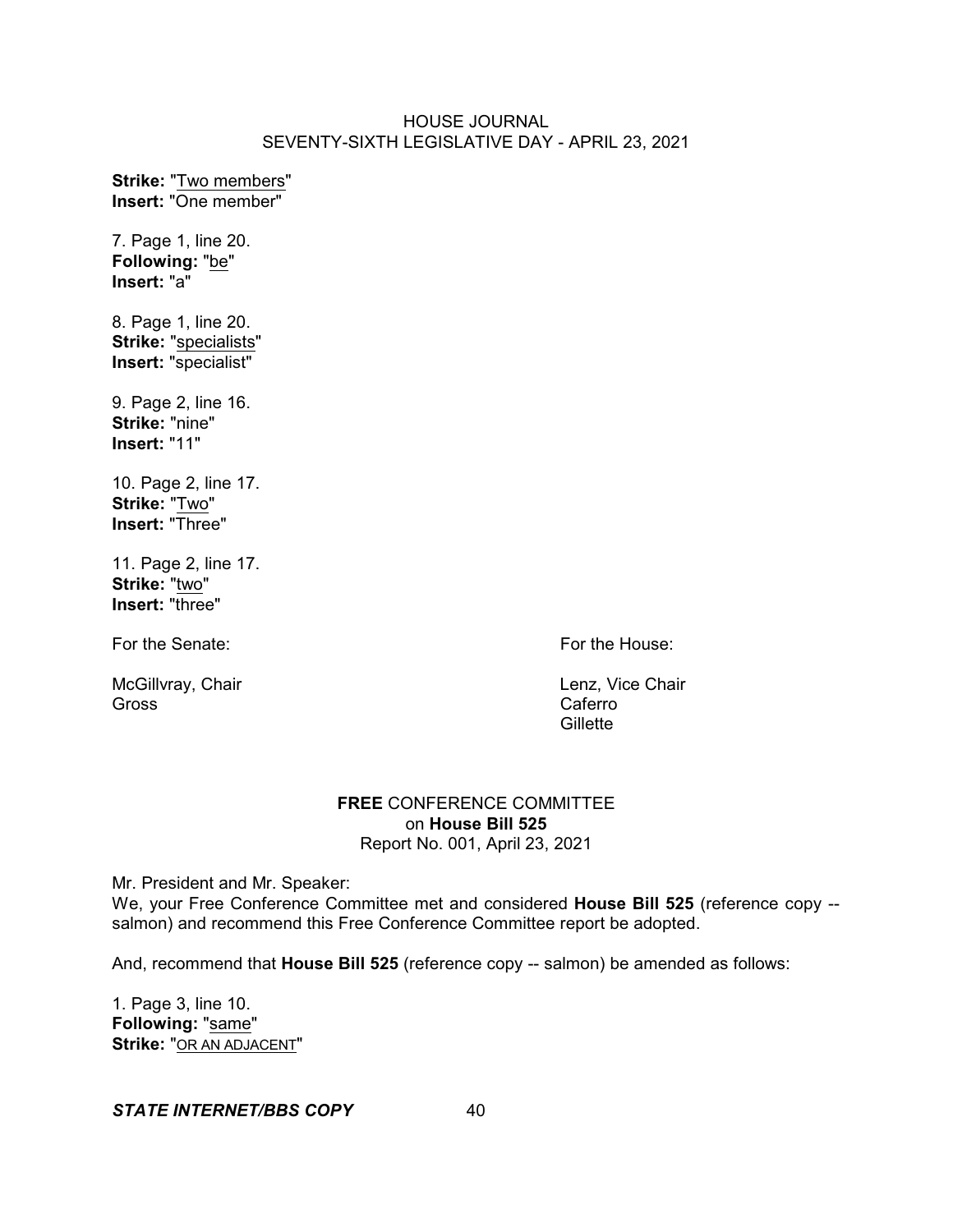For the Senate: For the House: Small Galt Controller Controller Controller Controller Controller Controller Controller Controller Controller

Fitzpatrick, Chair **Buttrey, Vice Chair** Buttrey, Vice Chair Sullivan

#### **MESSAGES FROM THE GOVERNOR**

April 23, 2021

The Honorable Wylie Galt Speaker of the House State Capitol Helena, Montana 59620

Dear Speaker Galt:

On Friday, April 23, 2021, I signed the following bills:

**House Bill 258** - J. Hinkle **House Bill 451** - Farris-Olsen

The bills have been delivered to the Secretary of State's office.

Sincerely,

GREG GIANFORTE Governor

#### **MOTIONS**

Majority Leader Vinton moved the Speaker be authorized to appoint a Free Conference Committee to meet with a like committee from the Senate to confer on Senate Amendments to **HB 5** and request the Senate to appoint a like committee. Without objection, Speaker Galt appointed:

Representative Jones Representative Hopkins Representative Hamilton

Majority Leader Vinton moved the Speaker be authorized to appoint a Free Conference Committee to meet with a like committee from the Senate to confer on Senate Amendments to **HB 506** and request the Senate to appoint a like committee. Without objection, Speaker Galt appointed: